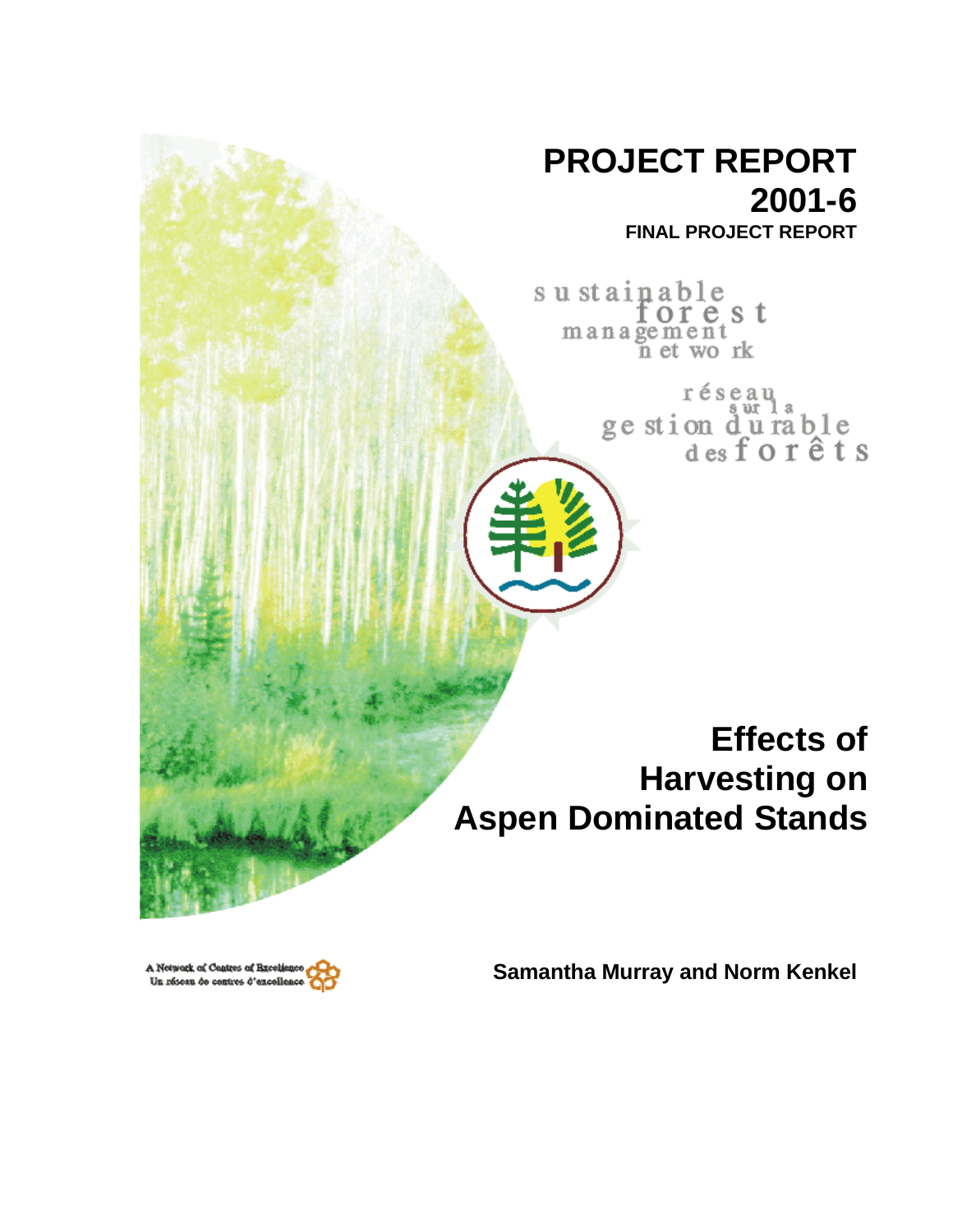For copies of this or other SFM publications contact:

Sustainable Forest Management Network G208 Biological Sciences Building University of Alberta Edmonton, Alberta, T6G 2E9 Ph: (780) 492 6659 Fax: (780) 492 8160 http://www.ualberta.ca/sfm

ISBN 1-55261-114-0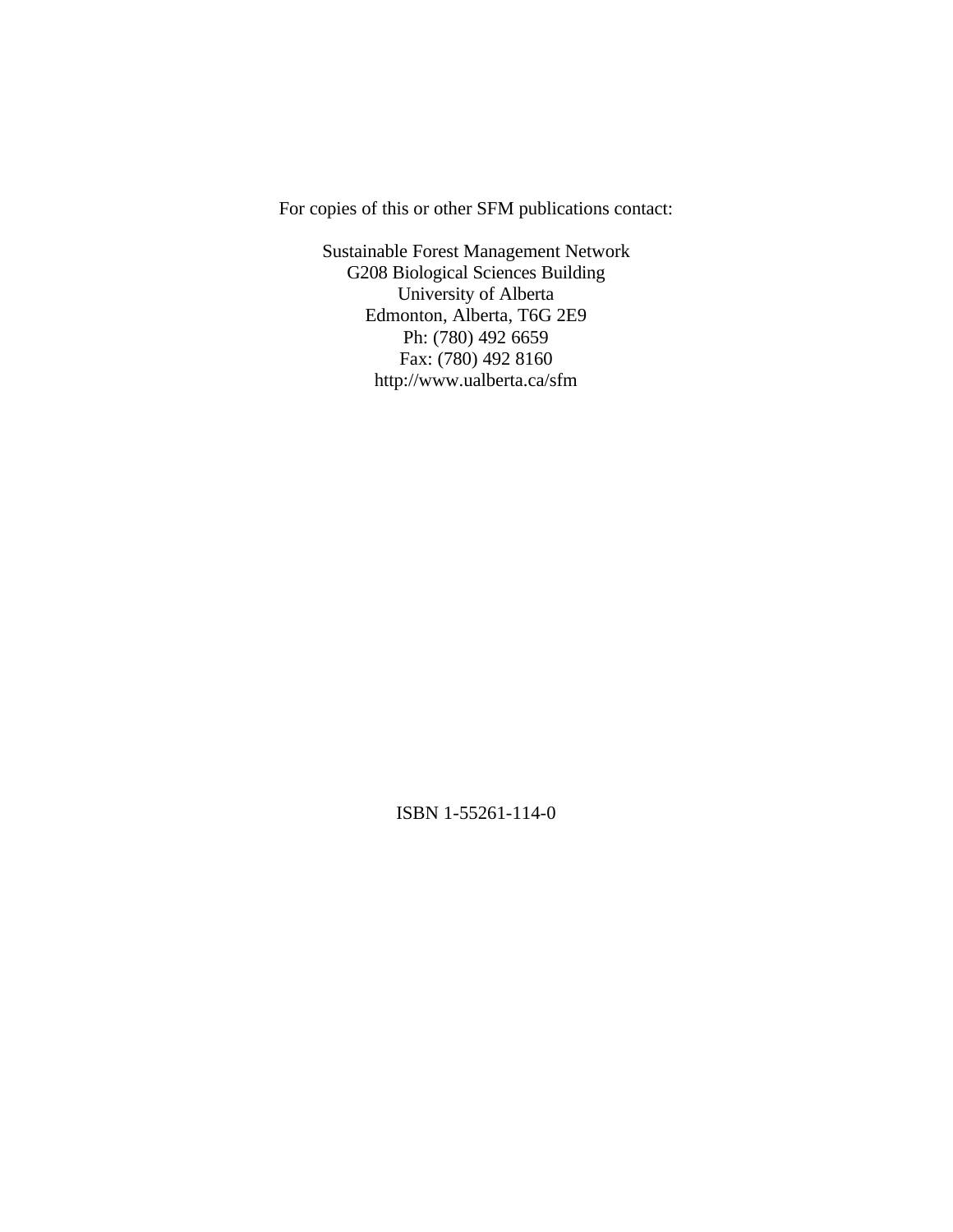# **Effects of Harvesting on Aspen Dominated Stands**

**Forest succession and post-logging regeneration dynamics in the Duck Mountain ecoregion, west-central Manitoba**

> **Samantha Murray and Norm Kenkel** Department of Botany University of Manitoba

> > April 2001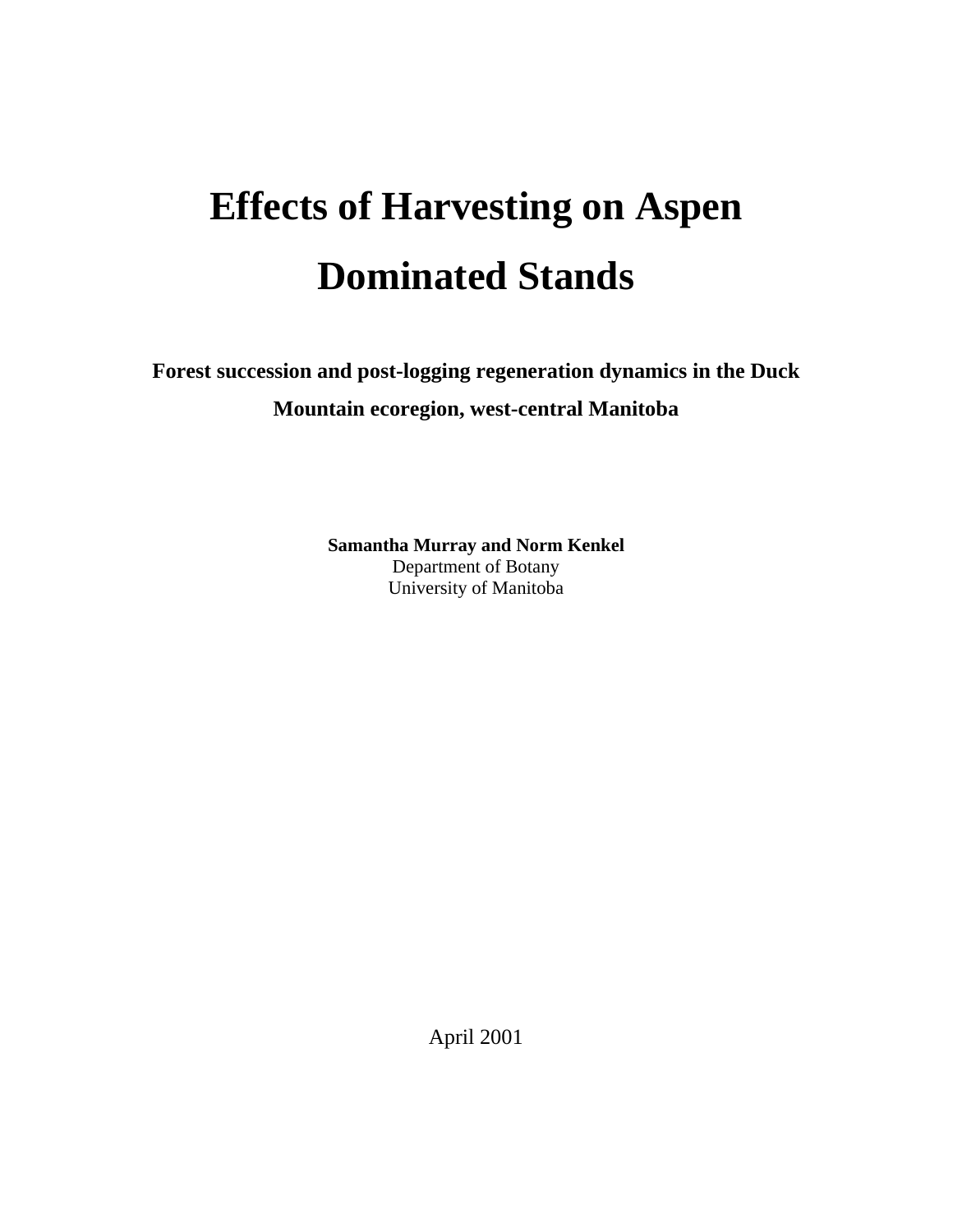## **EXECUTIVE SUMMARY**

Recent research in boreal forest ecosystems has focussed on developing harvesting methods that emulate natural disturbance, maintain biodiversity, and result in long-term ecosystem sustainability and productivity. This study addresses the effects of tree-length harvesting on subsequent stand regeneration in trembling aspen (*Populus tremuloides* Michx.) dominated forests of the Duck Mountain Provincial Forest Reserve, Manitoba. Vegetation and environmental factors, including coarse woody debris (CWD) loadings, were compared among harvested, unharvested edge and interior forest stands. Our objectives were to: **(1)** assess the floristic variation of aspen stands within the study area, **(2)** quantify changes in vegetation structure, composition and diversity after harvest, **(3)** determine and compare the size distribution and volume of CWD of pre- and post-harvested stands, and **(4)** examine trembling aspen suckering and factors controlling suckering.

Three ecological sub-types for aspen-dominated stands in the Duck Mountains were recognized, based on soil moisture availability and relative shrub dominance. The "dry sub-type" is characterized by the presence of aspen parkland shrubs such as prickly rose, saskatoon, common snowberry, and raspberry, with lesser amounts of beaked hazelnut. The "fresh subtype" is characterized by high abundance of beaked hazelnut. The "moist sub-type" is characterized by the presence of mountain maple, often in association with beaked hazelnut.

Vegetation changes associated with logging of trembling aspen stands were manifested as short-term alterations in the structure-abundance of the pre-existing species pool. Minor changes in species composition between cut and uncut areas were attributable to temporary invasion of ruderal (weedy) species. Grassland, open forest and ruderal species functional groups increased in abundance after harvesting in all aspen sub-types, while the abundance of bryophytes, ferns, closed-forest herbaceous species, and tall shrub declined. These changes in abundance are temporary and are attributable to the short-term environmental effects of logging operations, which include increased light reaching the forest floor following canopy removal, exposure of mineral soil, and removal of tall shrub stems. Rapid aspen regeneration and canopy closure following logging, in combination with shading from coarse woody debris (logging slash), serve to minimize the effect of post-harvest exposure on understory vegetation.

The current practice of retaining slash on cutblocks has much to recommended it. Slash retention minimizes the losses of organic matter and nutrients resulting from harvesting, is a source of decayed logs for seedling establishment, and provides cover and refugia for various species in what would otherwise be an exposed environment. CWD is naturally present at relatively high and variable volumes in mature, unharvested aspen stands. Pre-harvest differences in CWD volumes were equalized to intermediate loadings on cutblocks. The majority of CWD in both unharvested aspen stands and cutblocks occurs in the smallest size classes. A power-law relationship between size class and frequency was found, with cutblocks having a significantly greater proportion of small pieces of CWD than unharvested stands.

Post-harvest aspen regeneration density was unaffected by slash loadings, stand density prior to harvest, shrub competition, edaphic factors, harvest season (winter vs. summer), and aspen sub-type. Post-harvest regeneration of trembling aspen and balsam poplar generally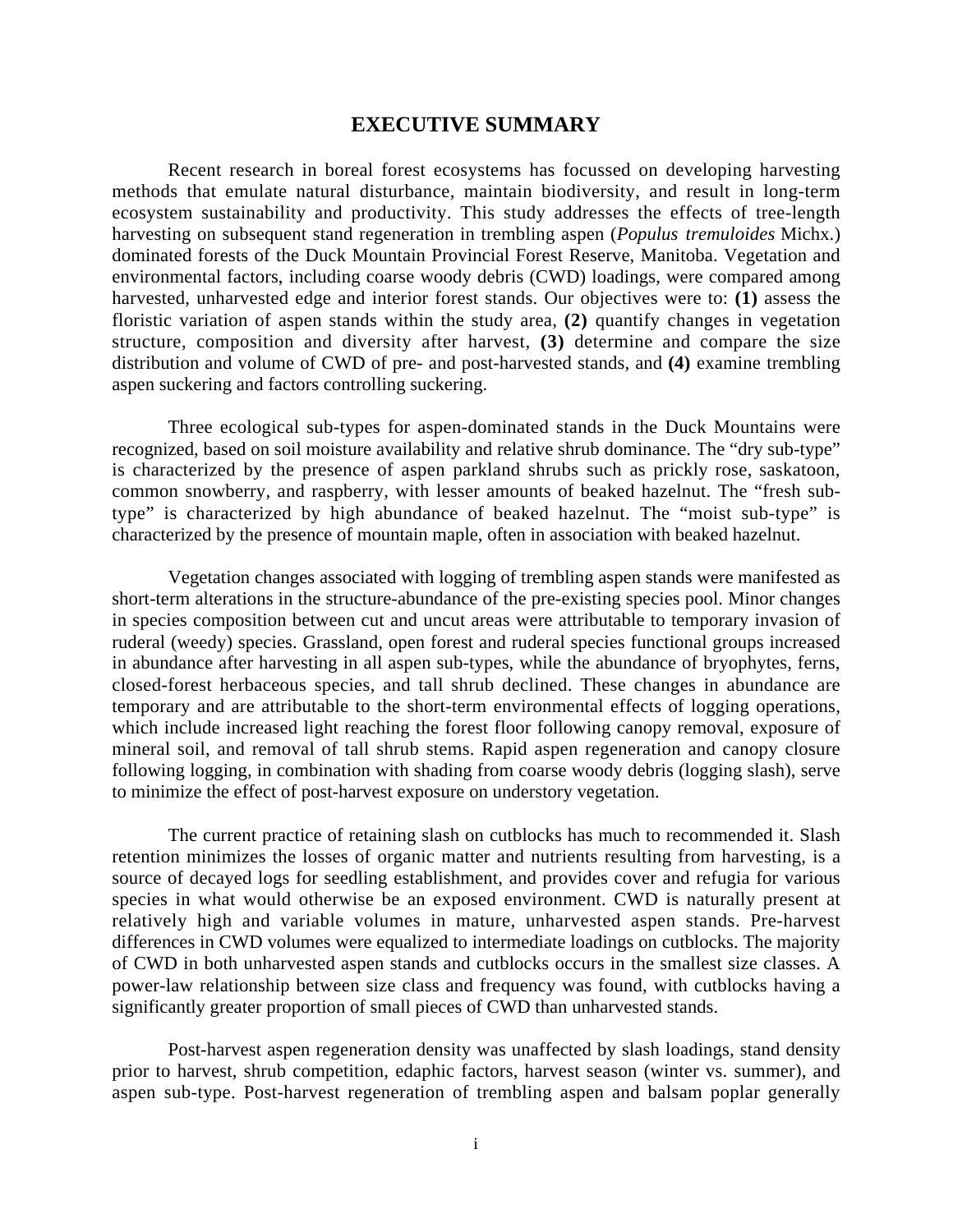reflected pre-harvest hardwood proportions on all cutblocks. Harvesting is therefore not expected to alter stand composition. Trembling aspen regeneration from suckers was prolific in most stands. Aspen sucker densities ranged from 40,000 to 180,000 per ha (mean density 80,000 per ha), which meets or exceeds densities recommended for full stand stocking. Aspen suckers undergo rapid natural self-thinning, with density declining by over 65% in the first four years following harvesting. The "free-to-grow" policy as currently practiced (i.e. allowing stands to naturally regenerate following clearcutting) results in effective stand restocking – artificial planting or thinning are not required, nor recommended.

In conclusion, current aspen harvesting practices appear to have no long-term deleterious impact on plant community composition, structure and diversity. It is recommended that a "natural mosaic" of various stand ages be maintained through sustainable harvest rotations that emulate the historical natural wildfire disturbance regime of the region. Such a management policy will ensure the long-term ecological sustainability of aspen-dominated stands in the Duck Mountain Provincial Forest Reserve.

# **ACKNOWLEDGEMENTS**

This research was funded by the Sustainable Forest Management Network (National Centres of Excellence) and the Province of Manitoba Centres of Excellence Fund. Camping facilities were provided by Manitoba Natural Resources (now Manitoba Conservation). Thanks to the staff at Louisiana Pacific (Swan River) including Vern Baumann, Margaret Donnelly, Donna Grassi and Brad Epp, for their technical expertise, harvesting maps and equipment assistance. We also thank Lee Murray, Boyan Tracz, Richard Caners, David Walker, Rod Lastra and Cary Hamel for their assistance in the field and lab.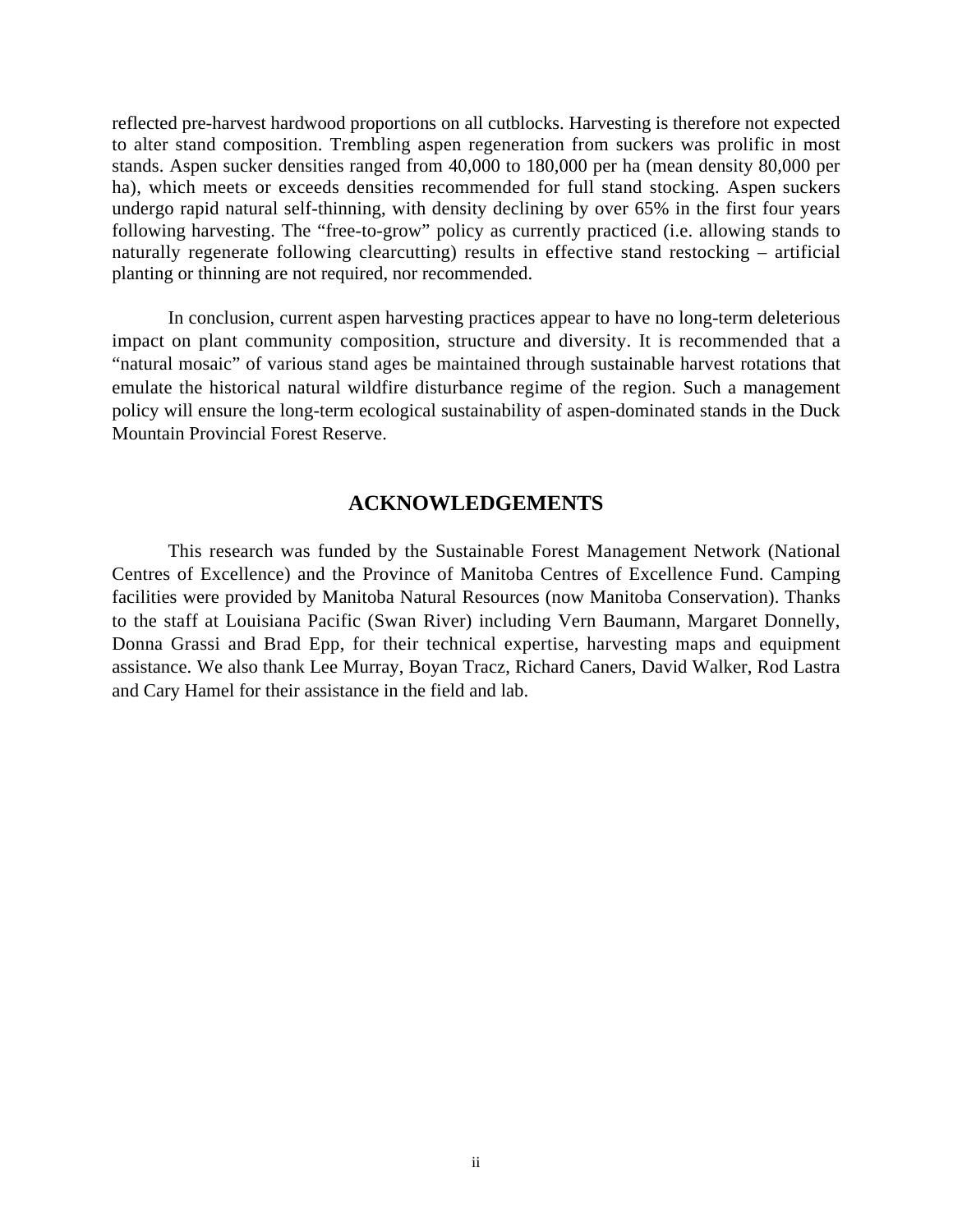# **INTRODUCTION**

The boreal forests of North America are disturbance-driven systems characterized by relatively few species, most exhibiting life histories adapted to frequent and catastrophic disturbance (Rowe 1961). Fire is generally regarded as the dominant disturbance in the boreal forest, creating major changes in local conditions and promoting landscape-scale spatial and temporal heterogeneity.

Frequent disturbance favours shade-intolerant, resprouting species and ephemerals from the seed bank. The boreal hardwoods trembling aspen (*Populus tremuloides* Michx), balsam poplar (*P. balsamifera* L.) and paper birch (*Betula papyrifera* Marsh.), and most boreal shrub and forb species, reproduce by a combination of seed and vegetative shoots (Rowe 1961; Zasada et al. 1992). Root suckering by trembling aspen, balsam poplar and many shrub species is a highly adaptive regeneration strategy in regions affected by fire, clearcut harvesting and other disturbance events (Bond and Midgley 2001). A combination of ecological variables (e.g. soil factors, seed source, stand age, light availability and moisture) and harvest variables (e.g. harvest method and season) combine to determine the extent of root suckering and stand composition following clearcut harvesting.

Logging has replaced fire as the predominant disturbance in many regions of the southern boreal forest (Brumelis and Carleton 1989). In the past, boreal forest logging operations generally focussed on harvesting of softwoods for timber, plywood and pulp production (91% of the total in Manitoba, Manitoba Natural Resources 1996). The standard silvicultural practice in softwood stands is to clearcut and reseed or replant. Recent developments in composite building materials, particularly oriented strand board, have resulted in a shift toward harvesting of boreal hardwoods (Peterson and Peterson 1992; Manitoba Natural Resources 1996). As a result, trembling aspen (and to a lesser extent balsam poplar) have become economically important tree species in rapidly regenerating mixed and pure forest stands of southern Canada (Manitoba Natural Resources 1996) and the north-eastern Unites States (Bartos and Mueggler 1982).

In recent years forestry research has focussed on developing harvesting methods that emulate natural disturbance, so as to maintain biodiversity and long-term ecosystem productivity. Ideally, forest managers should endeavor to mimic natural ecosystem dynamics when harvesting timber in disturbance-driven ecosystems, in order to sustain the biotic and abiotic processes driving such systems (Bergeron and Harvey 1997). The ability of trembling aspen stands to naturally regenerate vegetatively following clear-cut harvesting offers the potential for resource extraction with minimal long-term impacts on community composition, structure and dynamics.

A number of authors have described the effects of clear-cut harvesting on forest stand composition and regeneration in the boreal forest (Steneker 1974; Nobel et al. 1977; Strong and La Roi 1983; Brumelis and Carleton 1988; Harvey and Bergeron 1989; Lavertu et al. 1994), and in southern aspen forest (Bartos and Mueggler 1982; Bella 1986; Bates et al. 1993). In boreal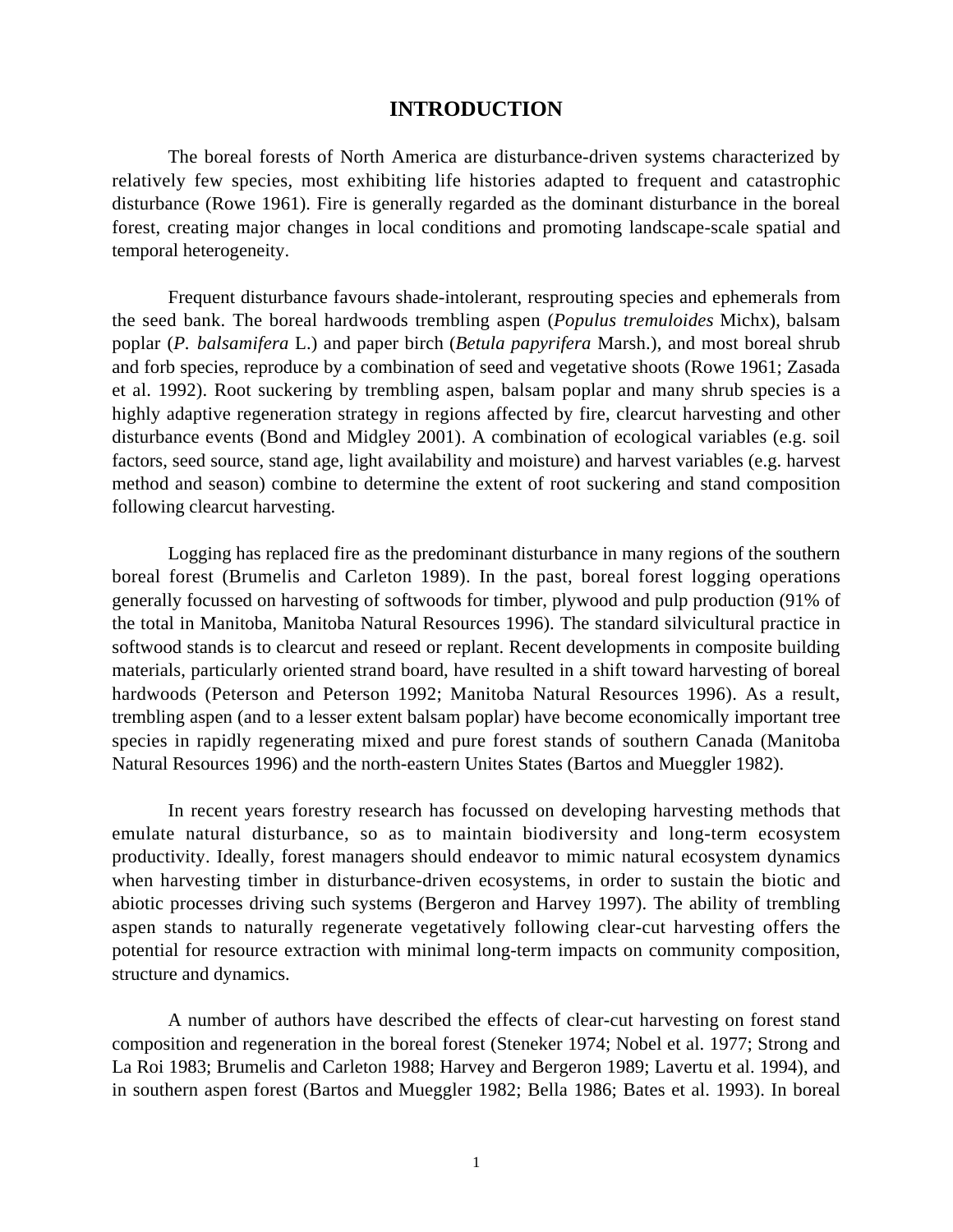regions, most studies comparing pre- and post-logged forest stands have focussed on the 'invasion' of aspen into logged softwood stands (e.g. Nobel et al. 1977; Brumelis and Carleton 1988; Harvey and Bergeron 1989; Lavertu et al. 1994). The effects of clear-cut harvesting on the structure and composition of mature aspen-dominated forests are less understood (Bartos and Mueggler 1982; Lavertu et al. 1994). Logging practices such as tree-length harvesting and onsite slash (coarse woody debris) retention were originally developed by the softwood harvest industry to retain conifer seed sources and promote nutrient recycling. The impact of tree-length harvesting and slash retention on aspen suckering and understory regeneration have not been well studied in northern boreal hardwood forests.

### **OBJECTIVES**

In 1996, the province of Manitoba awarded Louisiana-Pacific Canada Ltd. an Environmental License to sustainably manage the boreal mixedwood forests of the Duck Mountains. In addition to the hardwood volume harvested by Louisiana-Pacific, a number of smaller operators harvest softwoods in the region.

This study examines the impacts of tree-length harvesting and slash retention on trembling aspen-dominated forest stands in the Duck Mountain ecoregion of Manitoba. The study objectives are: (1) to describe and summarize floristic variation of trembling aspendominated stands in the region; (2) to quantify changes in the structure, composition and diversity of vegetation following clear-cut harvesting of these stands; (3) to determine and compare the size distribution and volume of coarse woody debris (CWD) in cutblocks, unharvested forest edges and adjacent unharvested interior forest; (4) to examine variation in aspen suckering following clear-cut logging, and determine the factors controlling vegetative suckering. Vegetation and environmental factors (including CWD loadings) were sampled throughout the Duck Mountain Provincial Forest Reserve in harvested, unharvested edge and interior aspen-dominated forest.

# **STUDY METHODS**

#### **Study Area**

The study was conducted within the Duck Mountain Provincial Forest Reserve, which is located in west-central Manitoba  $(57^{\circ}02^{\circ}-57^{\circ}48^{\circ}$  north and  $350^{\circ}-385^{\circ}$  east). The Forest Reserve surrounds Duck Mountain Provincial Park. The Duck Mountains are part of the Manitoba Escarpment, which rises approximately 500m above the Manitoba Lowlands to the east (Cockery 1996). The Escarpment is overlain by deep ground moraine material deposited as the Wisconsin ice sheet receded 12,500 years ago (Lang 1974). Remnant beach ridges from glacial lake Agassiz occur along the eastern slopes of the Escarpment (Ritchie and Yarranton 1978).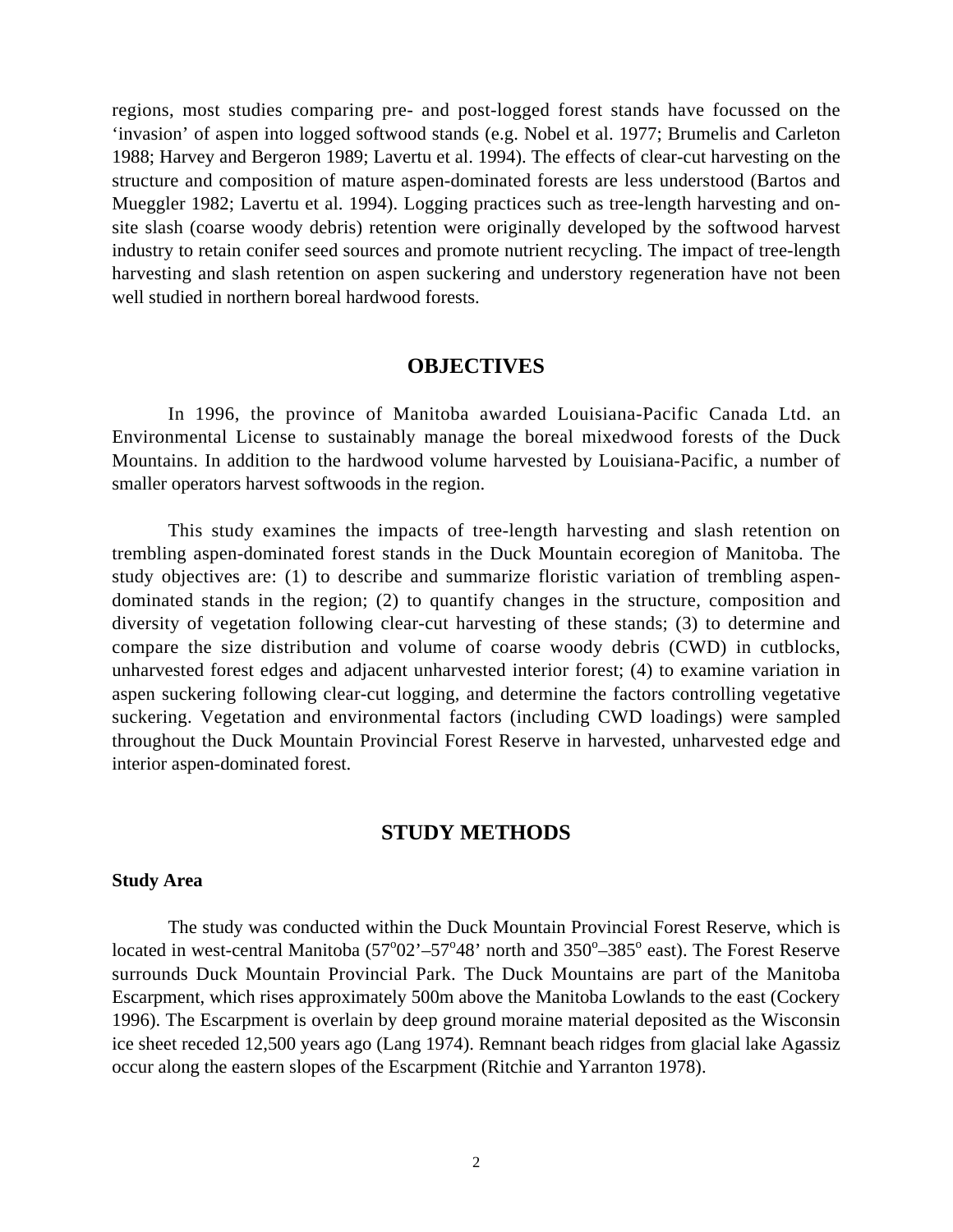The elevation contrast between the Escarpment and the Manitoba lowlands to the east is sufficient to modify local mesoclimate. Air masses passing over the Saskatchewan Plain to the west face little resistance until reaching the Escarpment, which acts as a "wind break" that shelters the eastern slopes (Kendrew and Currie 1955). As airmasses move upward over the Manitoba Escarpment, they cool and release moisture. As a result, the Escarpment receives 2-3 more inches of precipitation than the adjacent lowlands (Kendrew and Currie 1955). Climate stations in the surrounding areas record annual precipitation between 25 cm and 66 cm (Canadian Department of Mines 1957). Although no weather stations are located in the Duck Mountains, it is suspected that annual precipitation at the top of the Manitoba Escarpment is somewhat higher.

The Forest Reserve buffering the Provincial Park boundary consists of a 'ring' of aspendominated forest surrounding the conifer-dominated stands found at higher elevations in the central region of the Park. Hardwood stands (trembling aspen, balsam poplar and paper birch) are common throughout the Forest Reserve. Clear-cut harvesting of hardwood cutblocks has been carried out in the Forest Reserve since the winter of 1996. Trees are de-limbed on-site (treelength harvesting) and the slash (coarse woody debris) is retained and distributed over the cutblock. Winter cutting is generally carried out in areas where soil quality and drainage would be compromised by summer harvest. Summer harvesting is thus largely restricted to relatively dry or well-drained regions with coarse-textured soils. When encountered, residual softwoods are buffered by uncut hardwoods, resulting in 'fingers' and islands of uncut remnant forest in many cutblocks.

#### **Sampling Design**

Sampling was restricted to hardwood stands dominated by trembling aspen (greater than 60% cover) harvested between the summer of 1996 and winter of 1998-1999. A total of 34 cutblocks were enumerated during the 1999 and 2000 summer field seasons (**Figure 1, Table 1**). Access limitations prevented equal sampling of winter and summer harvested cutblocks.

A stratified random sampling design was used in sampling each cutblock. Three strata were used in the 1999 field season, and two strata in the 2000 field season. A single transect oriented perpendicularly to the cutblock edge was randomly located in each stratum. Three 10m x 10m plots were located along each transect: (1) harvested ('cut') plot, located within the cutblock a minimum of 40 m from the cutblock edge and any remnant forest patches within the cutblock; (2) forest edge ('edge') plot, located in intact forest at the edge of the cutblock; (3) unharvested ('interior') plot, located in adjacent uncut forest at least 50 m from the cutblock (**Figure 2**). Logging roads and equipment staging areas (which generally make up < 5% of the cutblock) were avoided when locating 'harvested' plots.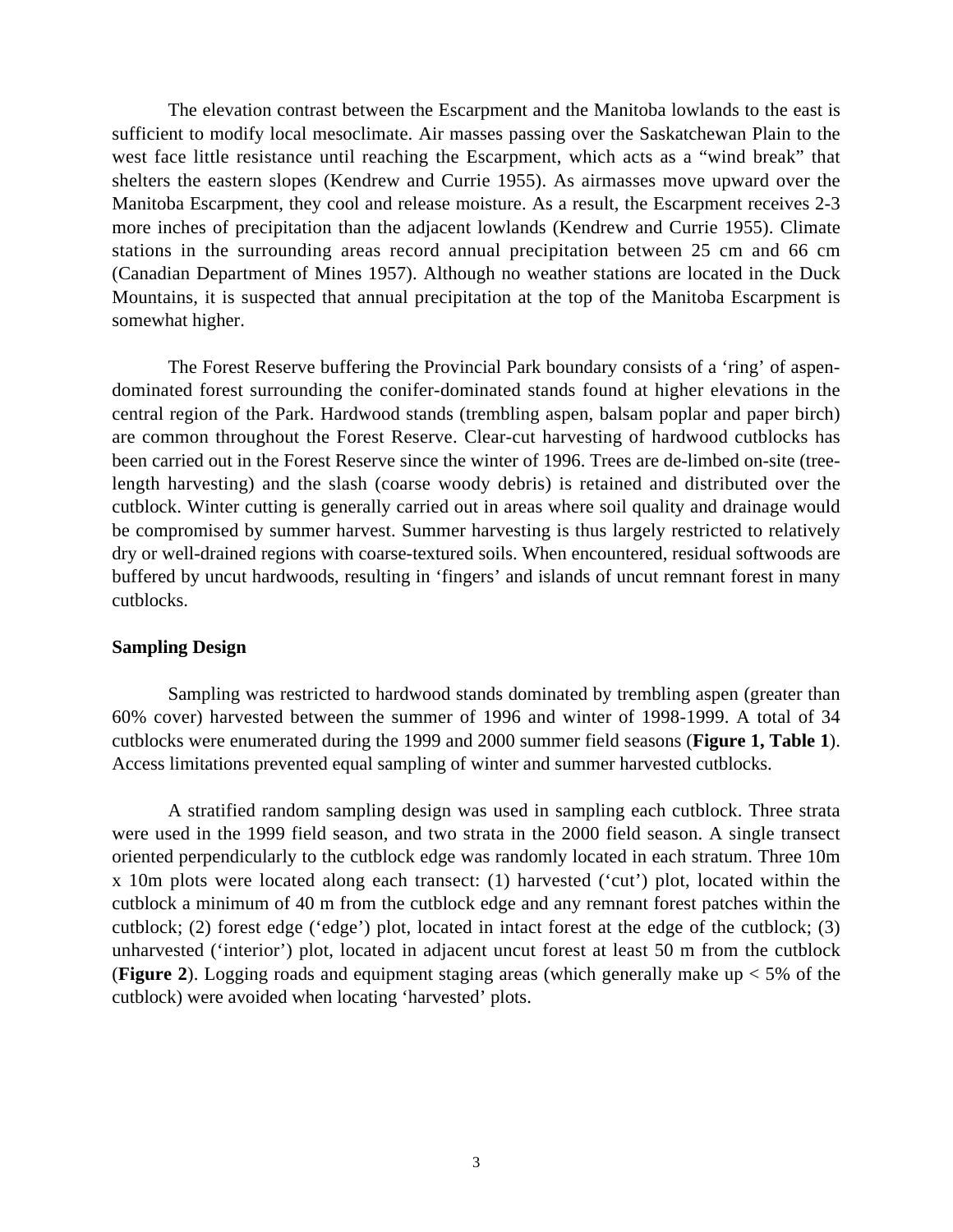| stand number                | stand type       | cutblock age | harvest region | harvest season |                | canopy species (% cover) |                |             |                | CWD volume (m3) |                            | slope (site x10 <sup>3</sup> ) | aspect (site) | soil order                                                                                  |
|-----------------------------|------------------|--------------|----------------|----------------|----------------|--------------------------|----------------|-------------|----------------|-----------------|----------------------------|--------------------------------|---------------|---------------------------------------------------------------------------------------------|
|                             |                  |              |                |                | ᅕ              | £                        | 팋              | Æ           | ă              | edge            | .<br>Interio               |                                |               |                                                                                             |
|                             | £                |              | wine lake      | summer         | S,             |                          | $\circ$        | $\circ$     | 197            | 24              | 165                        | $\overline{4}$                 | 200           | luvisol                                                                                     |
| $\sim$                      | ď                |              | wine lake      | summer         | 5              | $\circ$                  | $\circ$        |             | 240            | $\mathbb{S}^3$  | 55                         | 8.6                            | 220           | luv/brun                                                                                    |
| $\sim$                      | ď                |              | wine lake      | summer         | 8              | $\sim$                   | $\circ$        |             | $\frac{50}{2}$ | 52              | $\frac{4}{5}$              | $\overline{41}$                | 200           | luv/brun/chern                                                                              |
| 4                           | ď                |              | route west     | summe          | S              | $\sim$                   | $\circ$        |             | $\overline{4}$ | $\mathcal{S}$   | 213                        | 24.0                           | 330           | $\ensuremath{\text{brun/gley}}$                                                             |
| $\sim$                      | ď                |              | route west     | summer         | $\mathfrak{D}$ | $\approx$                | $\circ$        |             | 276            | $\overline{39}$ | 33                         | 15.0                           | 180           | luv/brun                                                                                    |
| $\circ$                     | ď                |              | route west     | summer         | ಣ              | $\sim$                   | $\circ$        |             | 120            | 66              | 132                        | 24.0                           | 330           | luv/brun                                                                                    |
| $\overline{ }$              | $\rm{d}{\it{r}}$ |              | route west     | summer         | ₹              | 4                        | $\circ$        |             | 175            | $\approx$       | 89                         | 24.0                           | 330           | $\ensuremath{\text{luv}}\xspace/\ensuremath{\text{g}}\xspace\ensuremath{\text{ley}}\xspace$ |
| $\infty$                    | ď                |              | route west     | summer         |                |                          | $\mathbf{r}$   |             | 219            | S               | $\frac{6}{4}$              | 40.0                           | 330           | luv/brun                                                                                    |
| $\circ$                     | ď                |              | route west     | summer         | ಣ              | $\circ$                  | $\circ$        |             | 25             | 39              | 39                         | 10.9                           | 180           | luv/brun/chern                                                                              |
| $\Xi$                       | ď                |              | wine lake      | summer         |                | S                        | $\circ$        |             | 168            | $\frac{1}{2}$   | 홀                          | $\overline{41}$                | 200           | luvisol                                                                                     |
| $\equiv$                    | ď                |              | wine lake      | summer         | S              | $\circ$                  | $\circ$        |             | 54             | $\mathbb{Z}$    | $\Rightarrow$              | 4.3                            | 290           | luv/brun/chern                                                                              |
| $\frac{2}{1}$ $\frac{2}{3}$ | ď                |              | arm lake       | winter         | $\frac{8}{2}$  | $\circ$                  | $\circ$        | $\epsilon$  | 293            | $\bar{5}$       | 55 R                       | 10.9                           | 220           | gley/brun/luv                                                                               |
|                             | ਚਿ               |              | arm lake       | winter         | 8              | $\circ$                  | $\circ$        | $\circ$     | $\epsilon$     | 29              |                            | 3.1                            | 220           | luv/brun                                                                                    |
| mean                        |                  |              |                |                | æ,             | $\mathbf{r}$             |                |             | 173            | ৼ               | S,                         |                                |               |                                                                                             |
| 4                           | fresh            | $\mathbf 2$  | Jackfish       | winter         | ≇              |                          | $\circ$        | $\circ$     | $^{180}$       | $80^{\circ}$    | $\tilde{=}$                | Ξ                              | 130           | brunisol                                                                                    |
| $\overline{15}$             | fresh            |              | cryderman      | summer         | 8              |                          | $\circ$        |             | 52             | ్గ              | Š                          | 30.0                           | 330           | brun/gley                                                                                   |
| $\overline{16}$             | fresh            |              | route west     | summer         | S8             |                          | $\circ$        |             | $\overline{5}$ | $\overline{6}$  | $\boldsymbol{\mathcal{S}}$ | 20.0                           | 330           | luv/brun/gley                                                                               |
| $\overline{L}$              | fresh            |              | madge          | winter         | R              | $\epsilon$               | $\circ$        |             | 227            | $\overline{5}$  | $\mathcal{L}$              | 30.0                           | 170           | luvisol                                                                                     |
| $\overline{18}$             | fresh            |              | madge          | summer         | ಣ              | $\epsilon$               | $\circ$        |             | 178            | 56              | 50                         | 17.1                           | 190           | luv/brun                                                                                    |
| $\overline{19}$             | fresh            |              | wine lake      | summer         | 8              | $\circ$                  | $\circ$        |             | $\frac{84}{3}$ | $\mathcal{S}$   | 69                         | 7.5                            | 200           | luvisol                                                                                     |
| $20\,$                      | fresh            |              | upper dam      | summer         | ≇              |                          | $\circ$        |             | 225            | $\tilde{c}$     | $\overline{\infty}$        | 6.3                            | 230           | luv/brun                                                                                    |
| $\overline{21}$             | fresh            |              | upper dam      | summer         | ಣ              |                          | $\circ$        | $\circ$     | 247            | iss             | - 56                       | 10.0                           | 230           | luvisol                                                                                     |
| 21 23                       | fresh            | $\sim$       | arm lake       | winter         | ₽              | $\circ$                  | $\circ$        | $\tilde{a}$ | $\mathfrak{S}$ | $\frac{8}{8}$   | $\tilde{e}$                | 38.7                           | 220           | luv/bru                                                                                     |
|                             | fresh            |              | upper dam      | summe          | 8              | $\circ$                  | $\circ$        | $\circ$     | - 29           | ವ               | $\frac{5}{2}$              | 9.2                            | 230           | luvisol                                                                                     |
|                             |                  |              |                |                | জ              |                          | $\bullet$      |             | $\frac{3}{4}$  | s.              | ຘ                          |                                |               |                                                                                             |
| $\mathcal{Z}$               | moist            |              | cryderman      | summer         | S              | $\circ$                  | $\sim$         | $\circ$     | 224            | 315             | 257                        | 10.9                           | 230           | gley/luv                                                                                    |
| 555355                      | moist            |              | cryderman      | summer         | ಣ              | $\circ$                  | $\circ$        |             | 263            | 145             | $\frac{48}{5}$             | 40.0                           | 330           | gley/luv                                                                                    |
|                             | moist            |              | minitonas      | winter         | ₽              | s.                       | $\mathfrak{L}$ |             | $\overline{9}$ | 202             | 59                         | 30.0                           | 30            | gley/luv                                                                                    |
|                             | moist            |              | minitonas      | winter         | ᆽ              | $\circ$                  | $^{26}$        |             | 289            | 82              | 143                        | 17.1                           | 330           | gley/luv                                                                                    |
|                             | moist            |              | cryderman      | summer         | 8              |                          | $^{25}$        |             | 139            | E               | $\frac{3}{2}$              | 10.9                           | 330           | gleysol                                                                                     |
|                             | moist            |              | cryderman      | summer         | S              | $\overline{5}$           | $\sim$         |             | $\overline{9}$ | 197             | 178                        | 60.0                           | 330           | gleysol                                                                                     |
|                             | moist            |              | cryderman      | summer         | ≇              | $\approx$                | $\circ$        |             | 299            | 145             | $\frac{3}{4}$              | 24.0                           | 290           | gleysol                                                                                     |
|                             | moist            |              | cryderman      | summer         | R              | $\circ$                  | $\frac{45}{5}$ |             | 520            | 433             | 509                        | 15.0                           | 270           | gley/luv                                                                                    |
| 5235                        | moist            |              | minitonas      | winter         | S.             | $\circ$                  | $\mathfrak{L}$ |             | 283            | 326             | 186                        | 60.0                           | ${\bf 50}$    | luv/gley/brun                                                                               |
|                             | moist            |              | route west     | summer         | $\mathbb{E}$   | $\circ$                  | $\circ$        |             | SS.            | 53              | 72                         | 40.0                           | 170           | luv/brun                                                                                    |
|                             | moist            |              | madge          | winter         | -SS            | $\bullet$                | $\circ$        |             | 5              | 50              | $\frac{8}{3}$              | 10.9                           | 190           | luvisol                                                                                     |
| mean                        |                  |              |                |                | 2              | F                        | $\overline{1}$ | $\bullet$   | 234            | 202             | 220                        |                                |               |                                                                                             |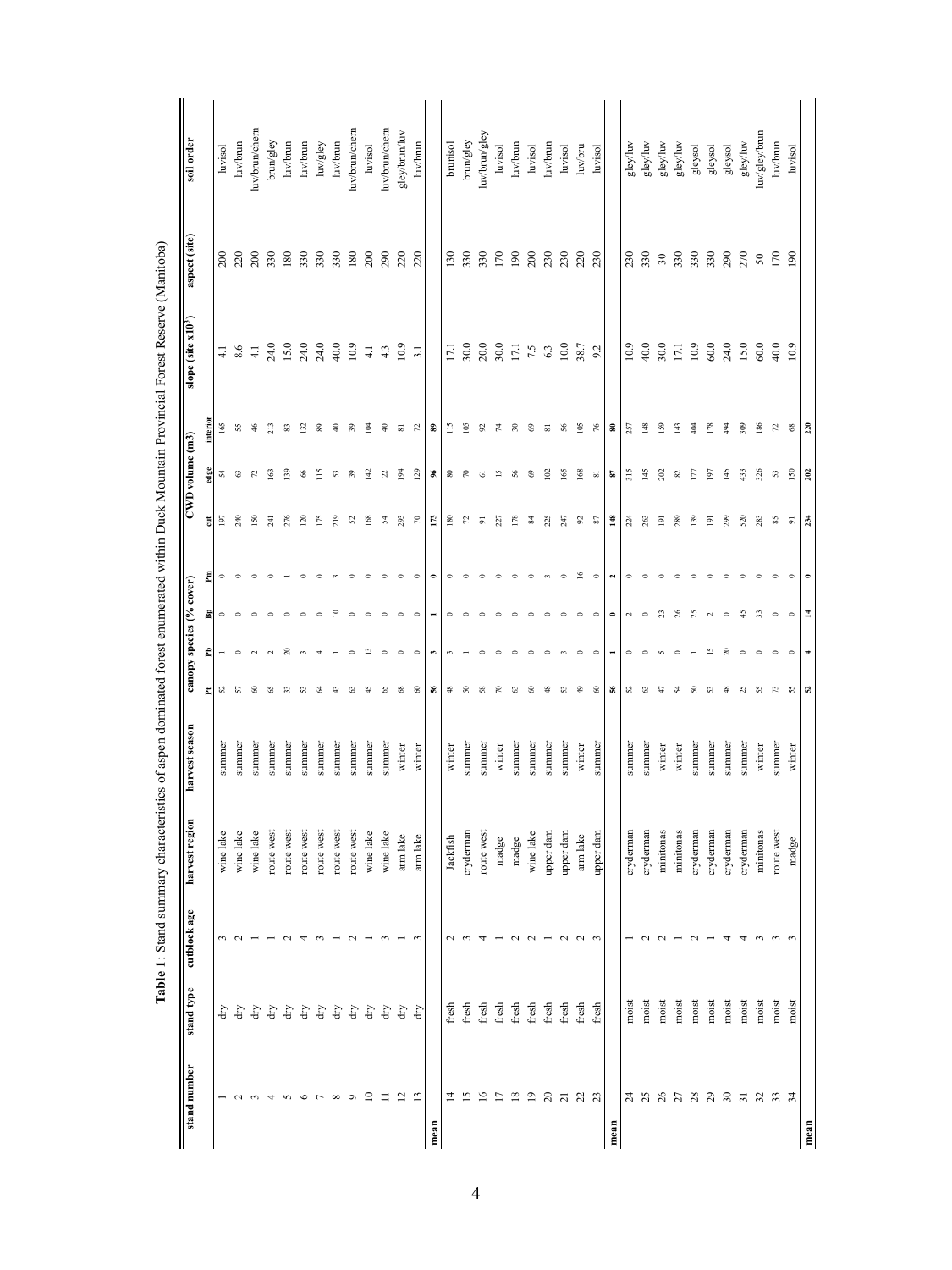

**Figure 1**. Map of logging regions within Duck Mountain Provincial Forest indicating enumerated stand locations. For stand information refer to Table 1.

## **Data Collection**

#### *Tree species*

Density, cover and bole size of all overstory trees (> 3m in height) were recorded within each 10m x 10m plot. Regenerating tree (suckers and seedlings < 3m in height) densities and percent cover values were recorded in each of four 2 x 2 m quadrats located within each plot (**Figure 3**). A random subset of up to 20 aspen and balsam poplar suckers plot (up to five from each 2m x 2m quadrat) were measured (height and basal diameter) and collected for later age determination in the laboratory.

#### *Understory species*

Density, cover and height of shrub species were estimated within each 2 x 2 m quadrat. Percent cover of herbaceous species (including ferns, bryophytes and lichens) were estimated within each of four 1 x 1 m subplots randomly located within each 2 x 2 m quadrat (**Figure 3**).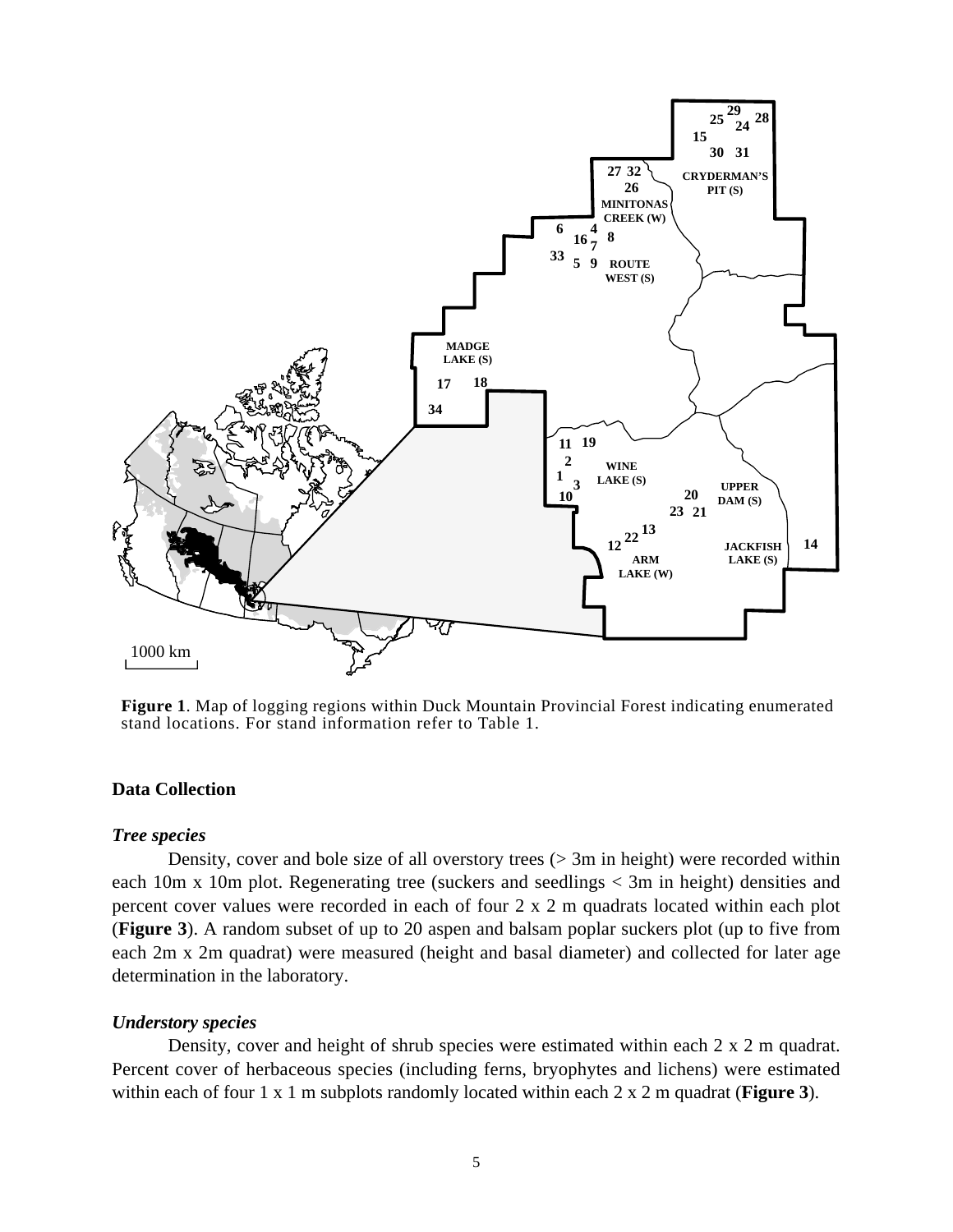

**Figure 2.** The stratified random sampling design used to enumerate vegetation and CWD across harvested aspen stands in cutblock (C), edge (E) and interior forest (I) treatments.



**Figure 3**. Sampling design for enumerating vegetation and CWD within 10m x 10m plots. Canopy cover and density were recorded within the entire 10m x 10m plot. Sucker and shrub density and cover were recorded within each 2m x 2m sub-unit (4 blocks per plot). Herb cover was estimated within one 1m x 1m quadrat of each 2m x 2m sub-unit (4 blocks per plot). Slash intercepts (all CWD) were recorded along three transects at the 10m x 10m plot level. Slash point intercepts were recorded along two transects within the 2m x 2m subunits.

#### *Soils and landscape*

The soil profile was described at each plot, and a soil sample (top 30 cm of mineral soil) collected. Soil analysis included determination of pH, conductivity, and soil particle size (percent sand, silt and clay). Slope and aspect were recorded at each plot (on site), and for the regional landscape as a whole (determined from topographic maps).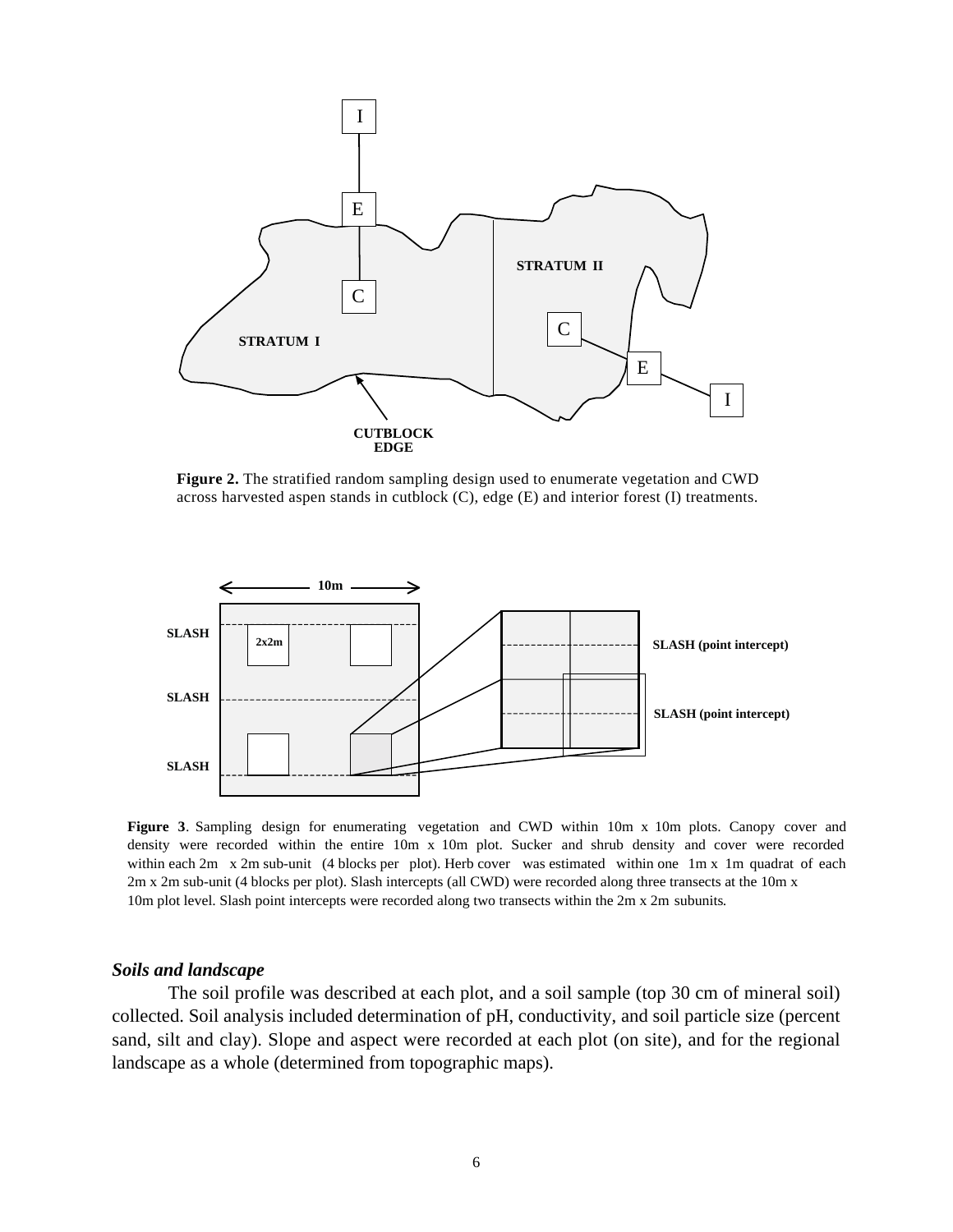#### *Coarse woody debris*

Coarse woody debris was recorded using Van Wagner's line-intercept technique (Van Wagner 1968). In each 10m x 10m plot, the diameter of each intercepted piece of woody debris was recorded along three systematically-located transects 10 m in length (**Figure 3**). Each piece of CWD was also assigned to one of four decay classes: (1) Newly fallen, with no visible signs of decay, (2) More than 25% of the bark removed, but otherwise intact; (3) Most or all bark removed, and some degree of structural decay; (4) Considerable structural decay ("punky"). A second technique was employed to estimate relative abundance of CWD on a finer scale, by recording diameter and decay class at point intercepts every 20 cm along two 2 m transects within each 2m x 2m subplot.

# **RESULTS**

#### **Delineation and Description of Trembling Aspen Sub-Types**

#### *Analysis and results*

#### Vegetation

All stands in this study were dominated by aspen  $($  > 60 % cover), although regional associations with balsam poplar, paper birch and white spruce were relatively common. Despite similar canopy composition, the understory communities varied between sites and logging regions. Analysis of the herbaceous vegetation indicated little variation among stands; herbaceous species appear to be more sensitive to micro-site variation within stands. By contrast, the shrub species showed strong inter-stand variation. A cluster analysis based on the percent cover (log-transformed) of understory shrubs in the 'unharvested' plots was used to delineate trembling aspen sub-types within the study area. Shrub associations are diagnostic at the stand level, and correspond well with stand-scale edaphic and landscape conditions. Three aspen subtypes were delineated (**Table 2**):

- 1. **Dry (***n* **= 13):** co-dominated by low shurbs (prickly rose (*Rosa acicularis* Lindl.), saskatoon (*Amelanchier alnifolia* Nutt.), common snowberry (*Symphoricarpos albus* (L.) Blake) and raspberry (*Rubus idaeus* L.)), and beaked hazelnut (*Corylus cornuta* Marsh).
- 2. **Fresh (** $n = 10$ **):** dominated by beaked hazelnut, with  $< 10\%$  low shrub cover.
- 3. **Moist (***n =* **11):** co-dominated by mountain maple (*Acer spicatum* Lam.) and beaked hazel.

Characteristic herbs of each aspen sub-type are presented in **Table 3**. Although most herb species were found at similar abundance throughout the study area, some have been designated as indicator species for the aspen sub-types.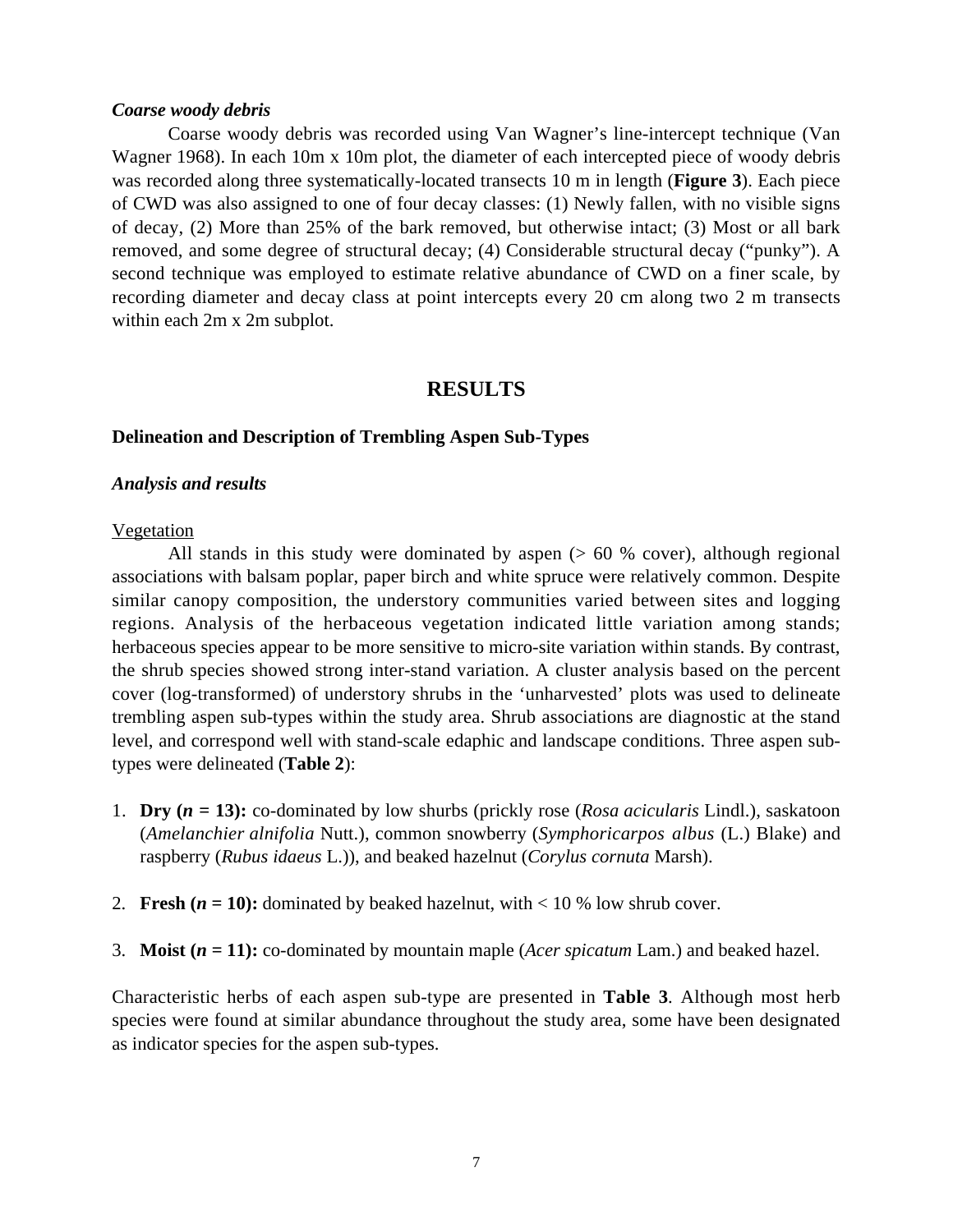|                       | all sites  | dry        | fresh      | moist      |
|-----------------------|------------|------------|------------|------------|
|                       | $(n = 34)$ | $(n = 13)$ | $(n = 10)$ | $(n = 11)$ |
| Corylus cornuta       | 25.95      | 15.53      | 40.96      | 24.62      |
| Acer spicatum         | 4.01       | 0.05       | 0.01       | 12.34      |
| Rosa acicularis       | 5.20       | 7.98       | 2.90       | 4.01       |
| Symphoricarpos albus  | 2.09       | 3.07       | 2.09       | 0.93       |
| Amelanchier alnifolia | 1.96       | 3.23       | 1.55       | 0.82       |
| Rubus ideaus          | 1.29       | 2.43       | 0.40       | 0.75       |
| Prunus virginiana     | 1.43       | 1.73       | 1.47       | 1.04       |

**Table 2.** Mean species percent cover of dominant understory shrubs within aspen dominated forest. The highlighted combinations are indicative of the stand types shown (dry, fresh, moist)

**Table 3.** Mean species percent cover of dominant understory herbs within aspen dominated forest. The highlighted combinations are indicative of the stand type shown (dry, fresh or moist)

|                           | all sites  | dry        | fresh      | moist      |
|---------------------------|------------|------------|------------|------------|
|                           | $(n = 34)$ | $(n = 13)$ | $(n = 10)$ | $(n = 11)$ |
| Aralia nudicaulis         | 10.73      | 13.25      | 13.36      | 5.35       |
| Rubus pubescense          | 3.90       | 4.08       | 4.01       | 3.57       |
| Fragaria virginiana       | 2.47       | 4.46       | 1.24       | 1.23       |
| Mertensia paniculata      | 2.38       | 3.56       | 2.26       | 1.09       |
| Oryzopsis asperifolia     | 2.20       | 3.15       | 2.19       | 1.10       |
| Cornus canadensis         | 1.82       | 2.17       | 1.76       | 1.45       |
| Viola canadensis          | 1.29       | 1.18       | 1.75       | 1.01       |
| Maianthemum canadense     | 1.04       | 1.25       | 0.98       | 0.85       |
| Aster ciliolatus          | 0.86       | 1.03       | 0.81       | 0.71       |
| Pyrola asperifolia        | 0.80       | 1.00       | 0.84       | 0.55       |
| Mitella nuda              | 0.75       | 0.19       | 0.35       | 1.78       |
| Thalictrum venulosum      | 0.75       | 1.78       | 0.21       | 0.02       |
| Petasites palmatus        | 0.65       | 0.99       | 0.43       | 0.45       |
| Lathyrus venosus          | 0.52       | 0.59       | 0.33       | 0.60       |
| Galium boreale            | 0.50       | 0.70       | 0.44       | 0.33       |
| Disporum trachycarpum     | 0.46       | 0.37       | 0.64       | 0.39       |
| Lathyrus ochrolucus       | 0.44       | 0.76       | 0.31       | 0.19       |
| Solidago canadensis       | 0.39       | 0.95       | 0.03       | 0.05       |
| Epilobium angustifolium   | 0.35       | 0.85       | 0.03       | 0.04       |
| Galium triflorum          | 0.33       | 0.24       | 0.22       | 0.54       |
| Elymus sp.                | 0.31       | 0.49       | 0.24       | 0.15       |
| Sanicula marilandica      | 0.30       | 0.46       | 0.10       | 0.00       |
| Vicia americana           | 0.29       | 0.63       | 0.09       | 0.07       |
| Heracleum lanatum         | 0.29       | 0.67       | 0.10       | 0.00       |
| Apocynum andrsaemifolium  | 0.28       | 0.33       | 0.41       | 0.10       |
| Smilacina stellata        | 0.28       | 0.60       | 0.00       | 0.15       |
| Calamagrostis canadensis  | 0.26       | 0.55       | 0.07       | 0.10       |
| Carex sp.                 | 0.25       | 0.12       | 0.09       | 0.57       |
| Ozmorhiza depauperata     | 0.25       | 0.28       | 0.30       | 0.17       |
| Matteuccia struthiopteris | 0.24       | 0.00       | 0.00       | 0.75       |
| Equisetum pretensis       | 0.20       | 0.14       | 0.06       | 0.39       |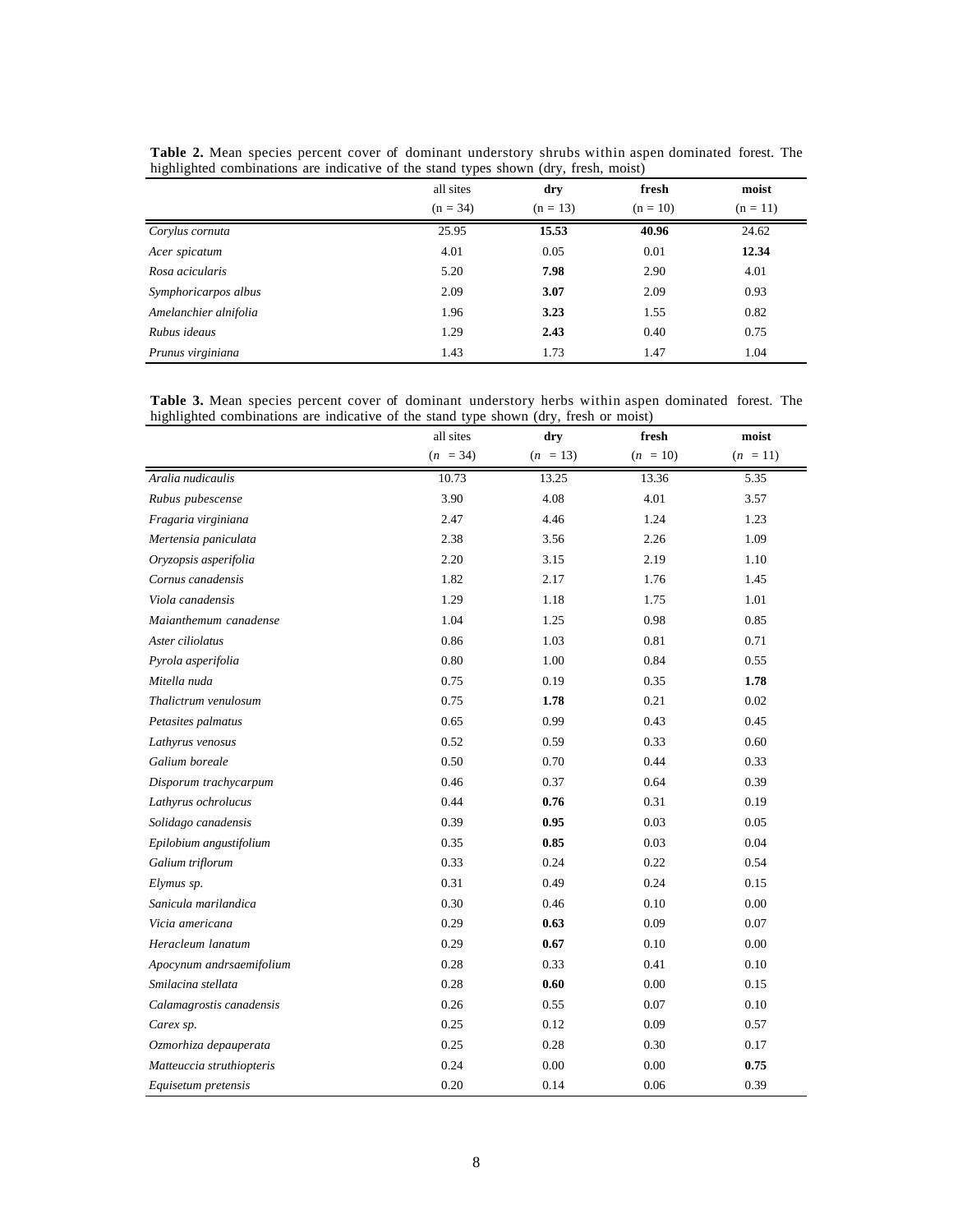#### Environment

The relationship between the three aspen sub-types and measured environmental variables were investigated using canonical correspondence analysis, CCA (**Figure 4**). The first CCA ordination axis reflects a general gradient of increasing moisture availability from left to right. Stands of the moist sub-type are positively associated with greater landscape slope, sandyloam soils, a deeper LFH layer, and higher nutrient status (conductivity). These stands are typically found on north and east-facing slopes in the northern portion of the Forest Reserve, where groundwater flow results in a reliable supply of soil water and nutrients throughout the growing season. The fresh and dry sub-types show a greater degree of overlap in the CCA ordination space. The dry sub-type is positively associated with clay-loam soils and lower nutrient status (conductivity). These stands often occur in flat areas and on gentle south-facing slopes in the southern portion of the Forest Reserve.

Differences in vegetation and environment among the three aspen sub-types may result different recovery patterns following clear-cut harvesting. In recognition of this, subsequent analyses are undertaken for each sub-type.

#### **Response of the Plant Community to Clearcut Harvesting**

#### *Methods*

In order to effectively summarize responses of understory shrubs and herbaceous vegetation to clear-cut harvesting, plant species were classified into functional types. Shrub species were classified according to growth form (**Table 4)**: *tall shrubs* reach over 2m in height at maturity, while *low shrubs* are < 2m in height at maturity.

Herbaceous species were assigned to functional types based on autecological traits and lifeform characteristics (**Table 5**). *Bryophytes* (with a fern sub-group) includes all mosses, liverworts, ferns and fern allies. Herbaceous species included in the *ruderal* group are 'weedy' and shade-intolerant, and generally require a mineral seedbed for establishment. Most are annuals or biennials, and some are not native to North America. The *grassland* group includes perennial grasses and composites that typically occur in mixed-grass prairie and aspen parkland habitats. These species tend to be somewhat drought-tolerant and are moderately shadeintolerant. The *open forest* group includes species that are intolerant of deep shade. These species typically inhabit open-canopied forests that have relatively stable soil moisture conditions. Species within the *closed forest* group are very shade-tolerant and are able to persist beneath a closed forest canopy.

# **Floristic Composition**

#### *Analysis*

The percent cover of each functional type was compared across treatments (cut, edge and interior plots) using two-way ANOVA (log-transformed data) to assess changes in floristic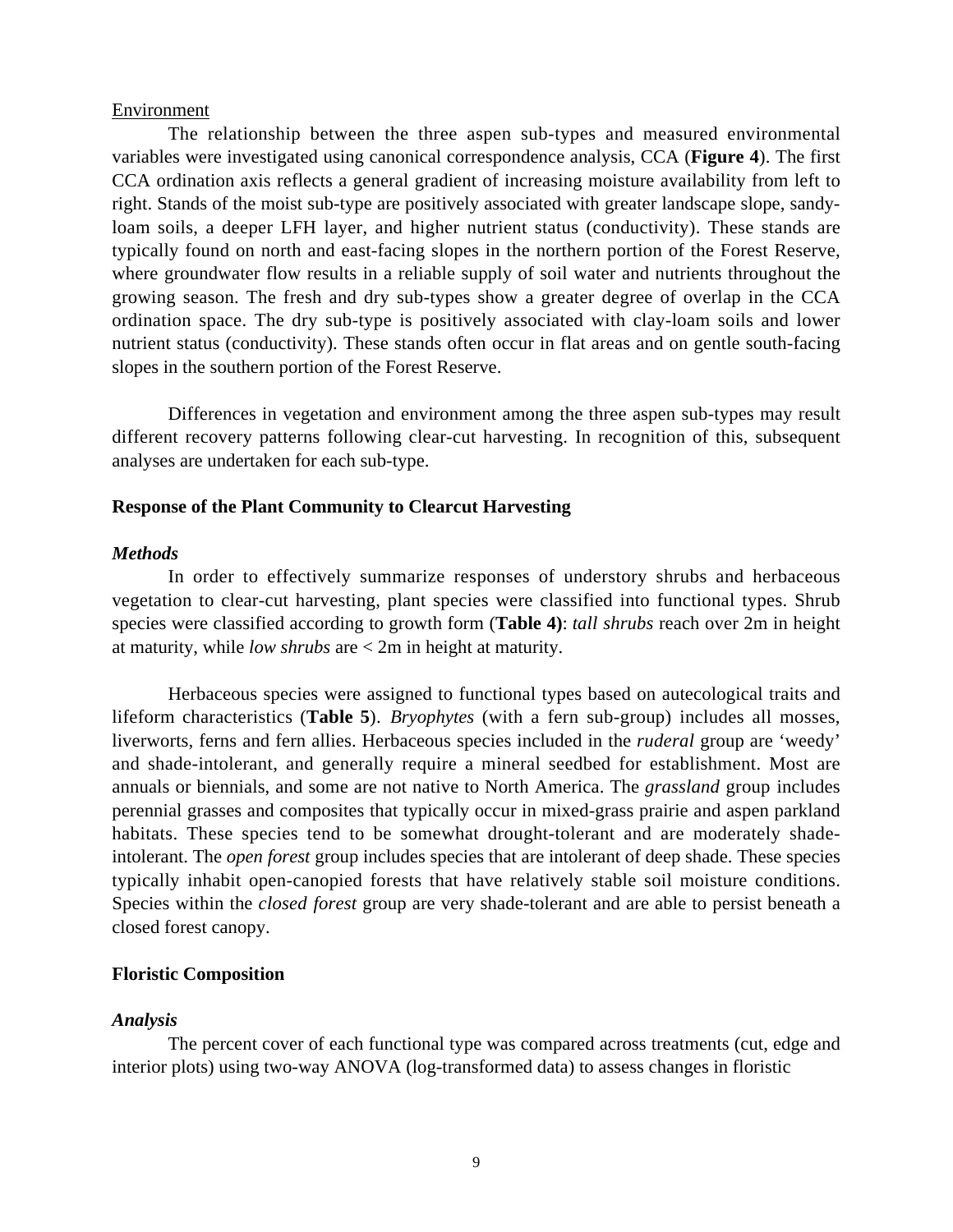

**Figure 4**. Canonical correspondence analysis (CCA) ordination of the 34 stands, based on shrub species composition constrained by six environmental variables. (a) CCA results, stands (coded by aspen sub-type) and environmental variables (vectors); (b) CCA results, biplot scores of selected shrub species. Codes: Ar = *Alnus rugosa* (speckled alder); As = *Acer spicatum* (mountain maple); Cc = *Corylus cornuta* (beaked hazelnut); Cs = *Cornus stolonifera* (red-osier dogwood); Pp = *Prunus penyslvanica* (pincherry); Ra = *Rosa acicularis* (wild rose); Ri = *Rubus idaeus* (raspberry); Sa = Symphoricarpos albus (snowberry) ; Sc = Sheperdia canadensis (buffalo berry); So = *Symphoricarpos occidentalis* (buckbrush); Ss = *Salix* spp. (willows); Vo = *Viburnum opulus* (cranberry).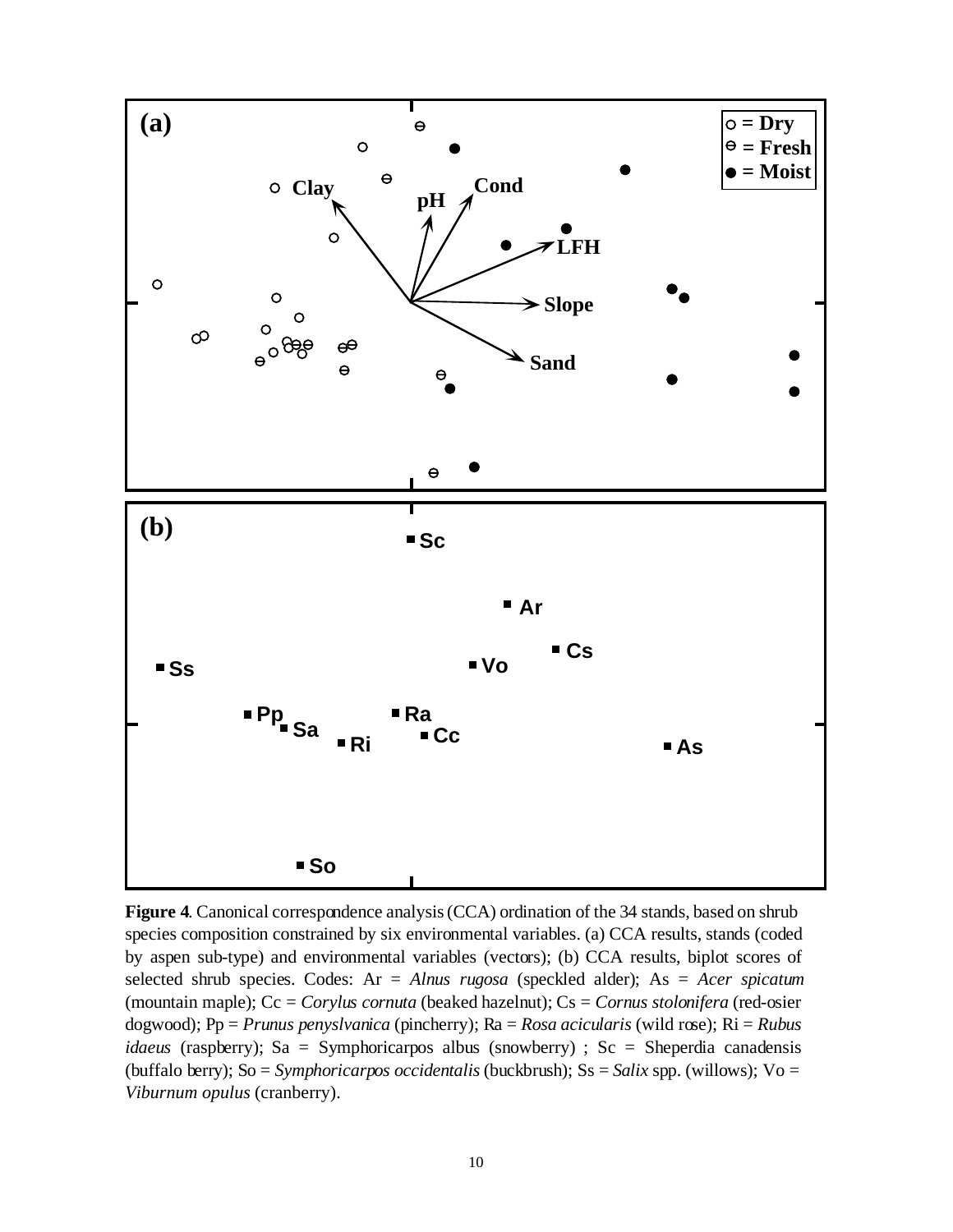composition. The three aspen sub-types were analyzed separately. Plots were blocked by site to account for stand-to-stand differences in floristics and environmental conditions. Responses are summarized as mean +/- standard error, and ANOVA statistics.

| <b>LOW SHRUBS</b>    | <b>TALL SHRUBS</b>    |  |
|----------------------|-----------------------|--|
| Rosa acicularis      | Corylus cornuta       |  |
| Rubus ideaus         | Acer spicatum         |  |
| Diervilla lonicera   | Prunus virginiana     |  |
| Viburnum edule       | Cornus stolonifera    |  |
| Ribes triste         | Prunus pensylv.       |  |
| Lonicera dioica      | Viburnum opulus       |  |
| Rosa woodsii         | Alnus rugosa          |  |
| Ribes oxycanthoides  | Salix spp.            |  |
| Ribes americanum     | Rhamnus alifolia      |  |
| Ribes hudsonianum    | Alnus crispa          |  |
| Symphoricarpos albus | Amelanchier alnifolia |  |
| Sheppherdia          |                       |  |
| Symph.occ.           |                       |  |

**Table 4.** Species composition of shrub functional groups (based upon structural morphology at maturity)

#### *Results*

Trends in floristic composition across treatments are summarized in **Figure 5**. Overall responses are similar for the three sub-types. In all three sub-types, species in the tall shrub, bryophyte and closed forest groups decline in abundance following clearcut harvesting. Low shrub abundance decreases after harvest in dry sites, but increases after harvest on moist sites. Species of the open forest, grassland and ruderals groups increase in abundance following clearcut harvesting.

Proportional cover values of plant functional types in the cut, edge and interior plots for each of the three sub-types are summarized in **Figure 6**. Similar trends are seen for each of the three sub-types. Tall shrub cover declines following harvesting, particularly in the moist subtype. Low shrub cover is unchanged in the dry sub-type, but increases in the fresh and moist subtypes. The relative cover of closed forest herbs and bryophytes declines following clear-cut harvesting, whereas the relative cover of open forest herbs, grassland herbs and ruderals increases. Despite these changes in relative cover, the overall floristic composition of cutblocks is very similar to that of the interior forest.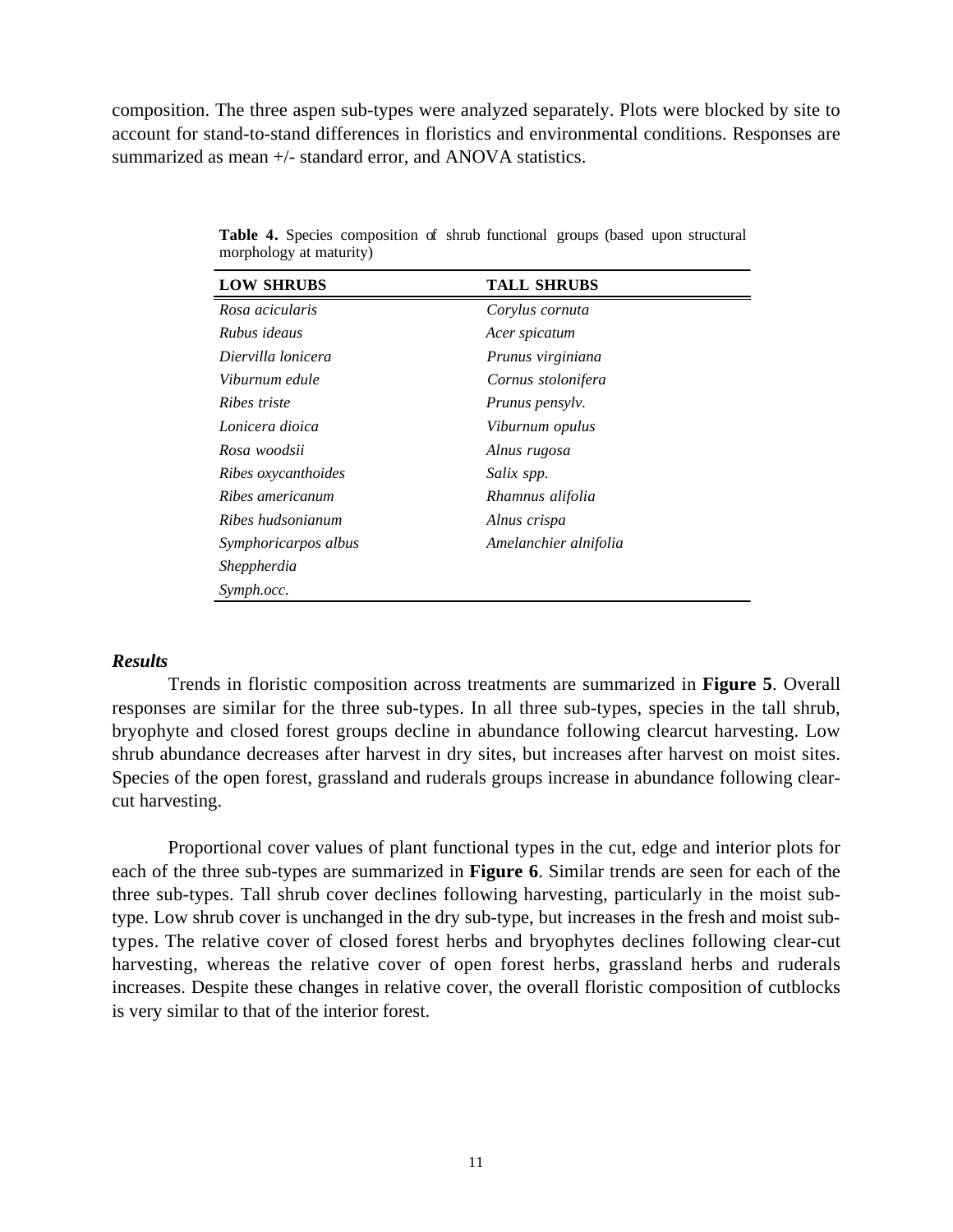| FERNS AND BRYOPHYTES          | <b>GRASSLAND HERBS</b>    | <b>OPEN FOREST HERBS</b> | <b>CLOSED FOREST HERBS</b> | <b>RUDERALS</b>       |
|-------------------------------|---------------------------|--------------------------|----------------------------|-----------------------|
| ferns/horsetails/clubmosses   | Achillea millefolium      | Anemone canadensis       | Actea rubra                | Aquilegia canadensis  |
| Botrycium virginianum         | Achillea sibericum        | Anemone cinquifolia      | Aralia nudicaulis          | Aster umbellatus      |
| Dryopteris austriaca          | Agastache foeniculum      | Apocynum andrsaemifolium | Carex sp.                  | Astragalus sp.        |
| Gynocarpium dryopteris        | Agropyron sp.             | Arctostephalus ursaursi  | Corallorhiza maculata      | Chenopodium album     |
| Matteuccia struthiopteris     | Agrostis sp.              | Arenaria lateriflora     | Cornus canadensis          | Chenopodium capitatum |
| Equisetum arvense             | Aster ciliolatus          | Corydalis semipervirens  | Disporum trachycarpum      | Cirsium arvense       |
| Equisetum pretensis           | Aster laevis              | Epilobium angustifolium  | Habenaria viridis          | Crepis tectorum       |
| Equisetum scirpoides          | Aster spatulata           | Fragaria virginiana      | Linnaea borealis           | Epilobium glandulosum |
| Equisetum sylvaticum          | Bromus sp.                | Galium boreale           | Mitella nuda               | Galeopsis tetrahit    |
| Lycopodium annotinum          | Calamagrostis canadensis  | Galium triflorum         | Monensis uniflora          | Geranium bicknellii   |
| Lycopodium dendrodeom         | Carex spp.                | Heracleum lanatum        | Monotropa uniflora         | Lactuca tatarica      |
| bryophytes/lichens/liverworts | Cinna latifolia           | Hieracium umbellatum     | Oryzopsis asperifolia      | Lathyrus ochrolucus   |
| Brachythecium sp.             | Cirsium flodmanii         | Lathyrus venosus         | Pyrola asperifolia         | Melilotus sp.         |
| Campylium sp.                 | Dracocephalum parviflorum | Lilium philadelphicum    | Pyrola eliptica            | Plantago major        |
| Cladina sp.                   | $Elymus$ sp.              | Maianthemum canadense    | Pyrola secunda             | Polygonum convolvulus |
| Cladonia sp.                  | Geum appelicum            | Mertensia paniculata     | Pyrola virens              | Senecio eremophilus   |
| Dicranum sp.                  | Halenia deflexa           | Ozmorhiza depauperata    | Smilacina stellata         | Sonchus arvensis      |
| Euranchyum sp.                | Linaria vulgaris          | Petasites palmatus       | Trientalis borealis        | Stellaria media       |
| Haplocladium sp.              | Luzula pilosa             | Petasites sagittatus     | Trillium cernum            | Taraxacum officinale  |
| Marchantia sp.                | Poa sp.                   | Petasites vitifolius     |                            | Trifolium sp.         |
| Mnium sp.                     | Schizachne sp.            | Rubus pubescense         |                            | Urtica dioica         |
| Oncophorus wahllenbergii      | Solidago bicolor          | Sanicula marilandica     |                            | Vicia americana       |
| Peltigera sp.                 | Solidago canadensis       | Stellaria longifolia     |                            |                       |
| Pleurosium shreberi           | Solidago spathulata       | Thalictrum dasycarpum    |                            |                       |
| Polytricum sp.                |                           | Thalictrum venulosum     |                            |                       |
| Pyasiella sp.                 |                           | Viola canadensis         |                            |                       |

Table 5. Species composition of herbaceous functional groups (based upon autecological traits and lifeform characteristics) **Table 5.** Species composition of herbaceous functional groups (based upon autecological traits and lifeform characteristics)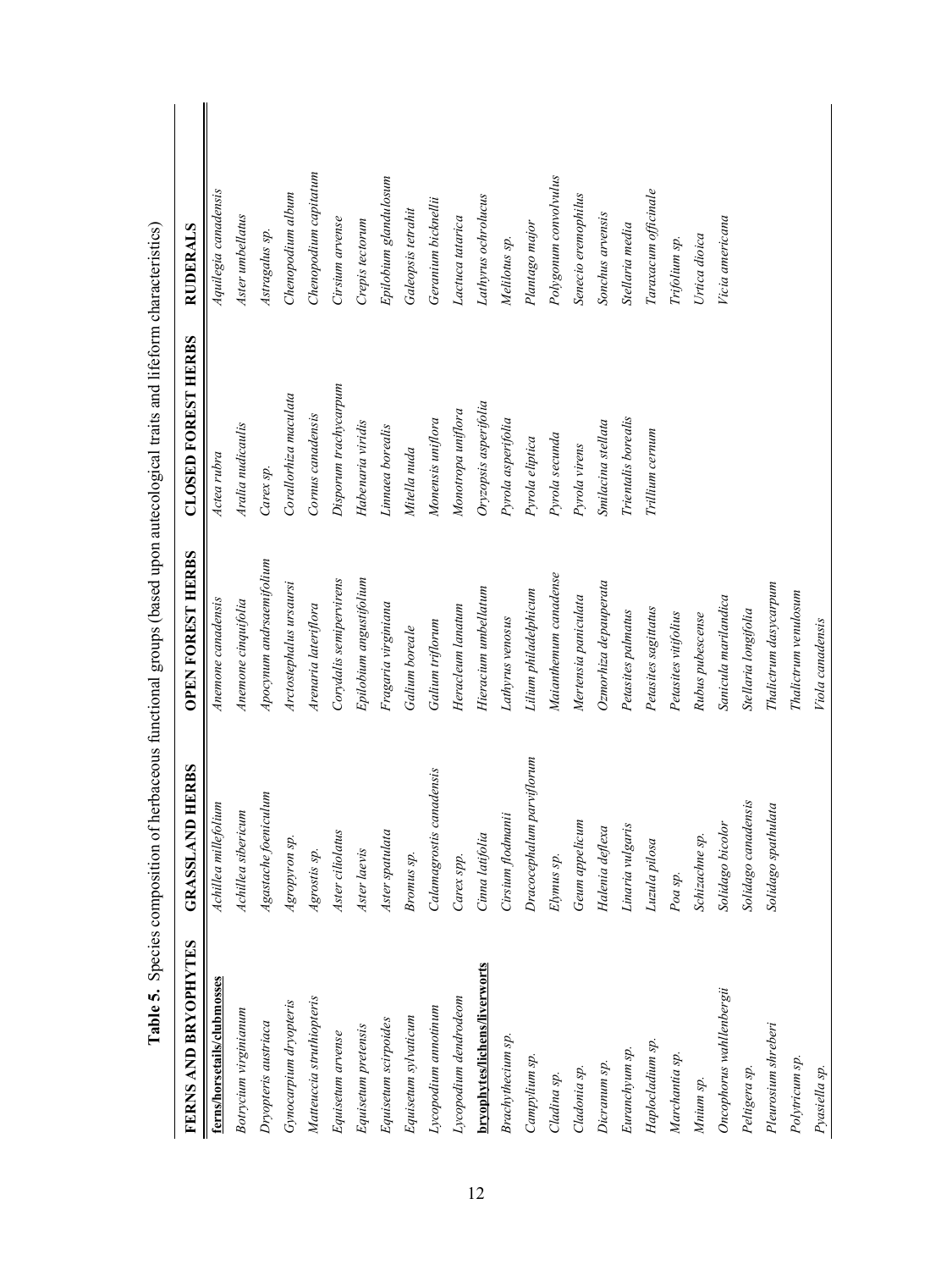

Figure 5. Comparisons of understory vegetation cover for (a) tall shrubs; (b) low shrubs; (c) bryophytes; (d) closed forest species; (e) open forest species; (f) grassland species; (g) ruderal species across harvest treatment (I = interior,  $E =$  edge and  $C =$  cut forest), for each of the three aspen sub-types (dry, fresh and moist). Analysis of variance results (F and associated P-values) are also given. Refer to Tables 4 and 5 for the species composition of functional groups.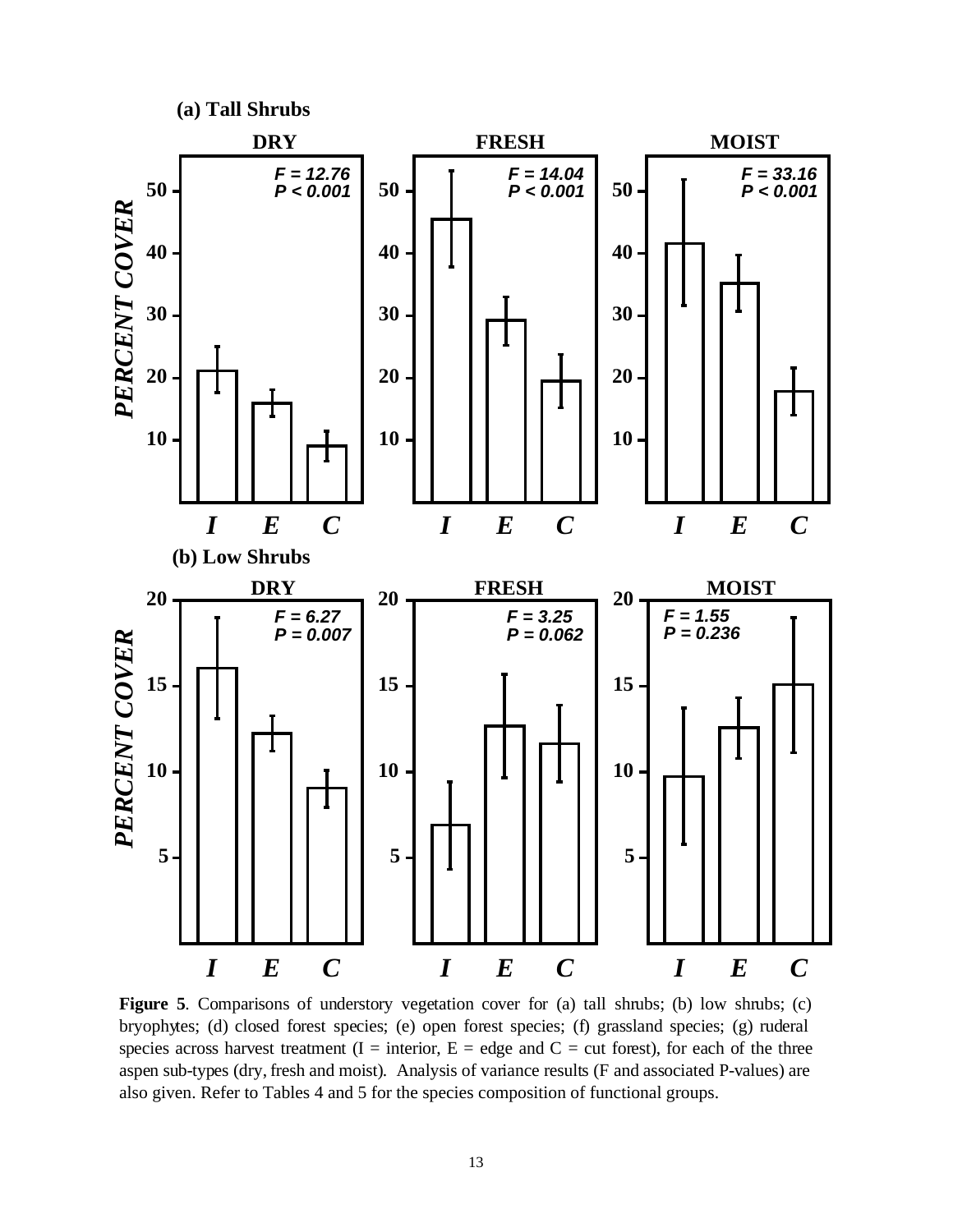

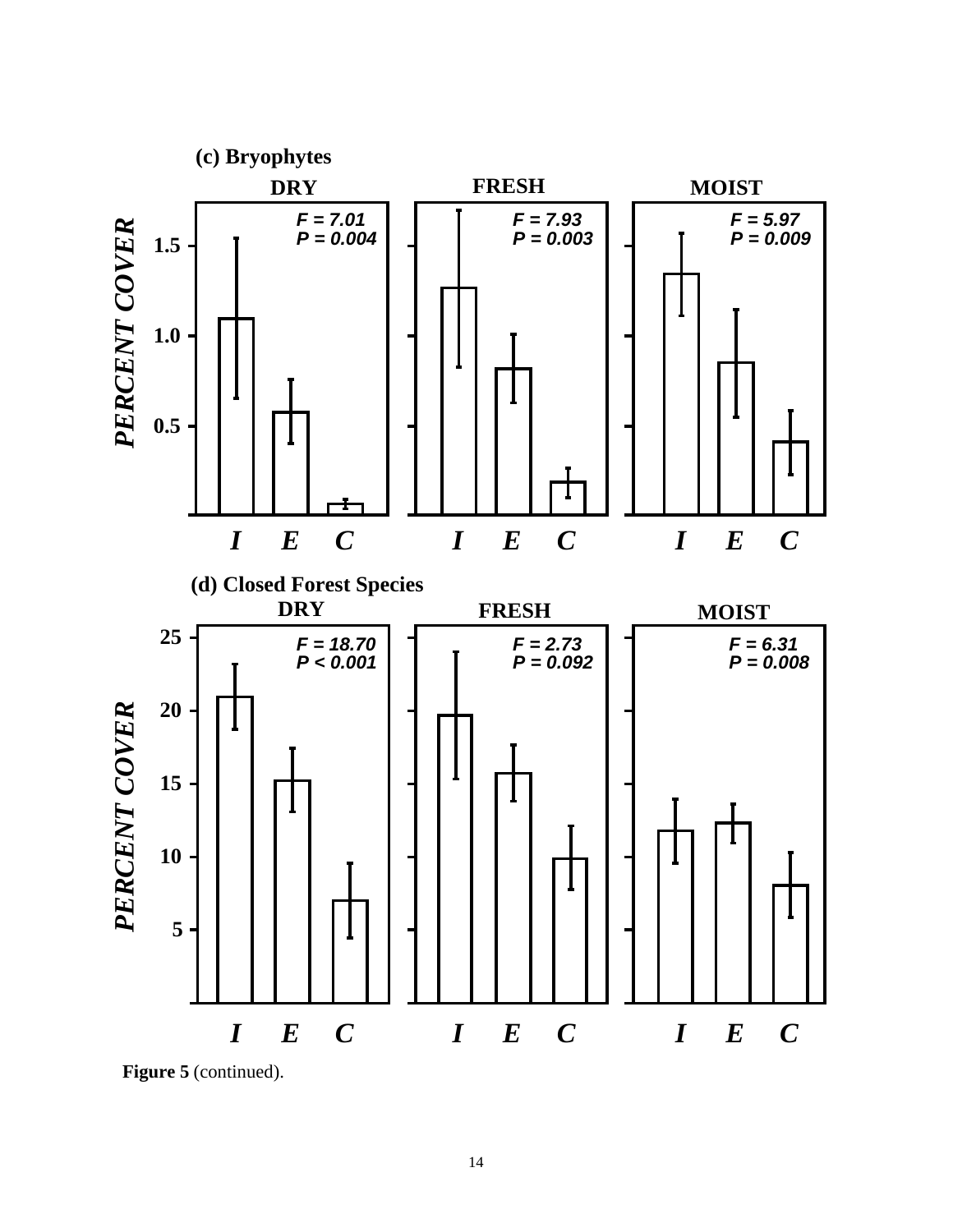

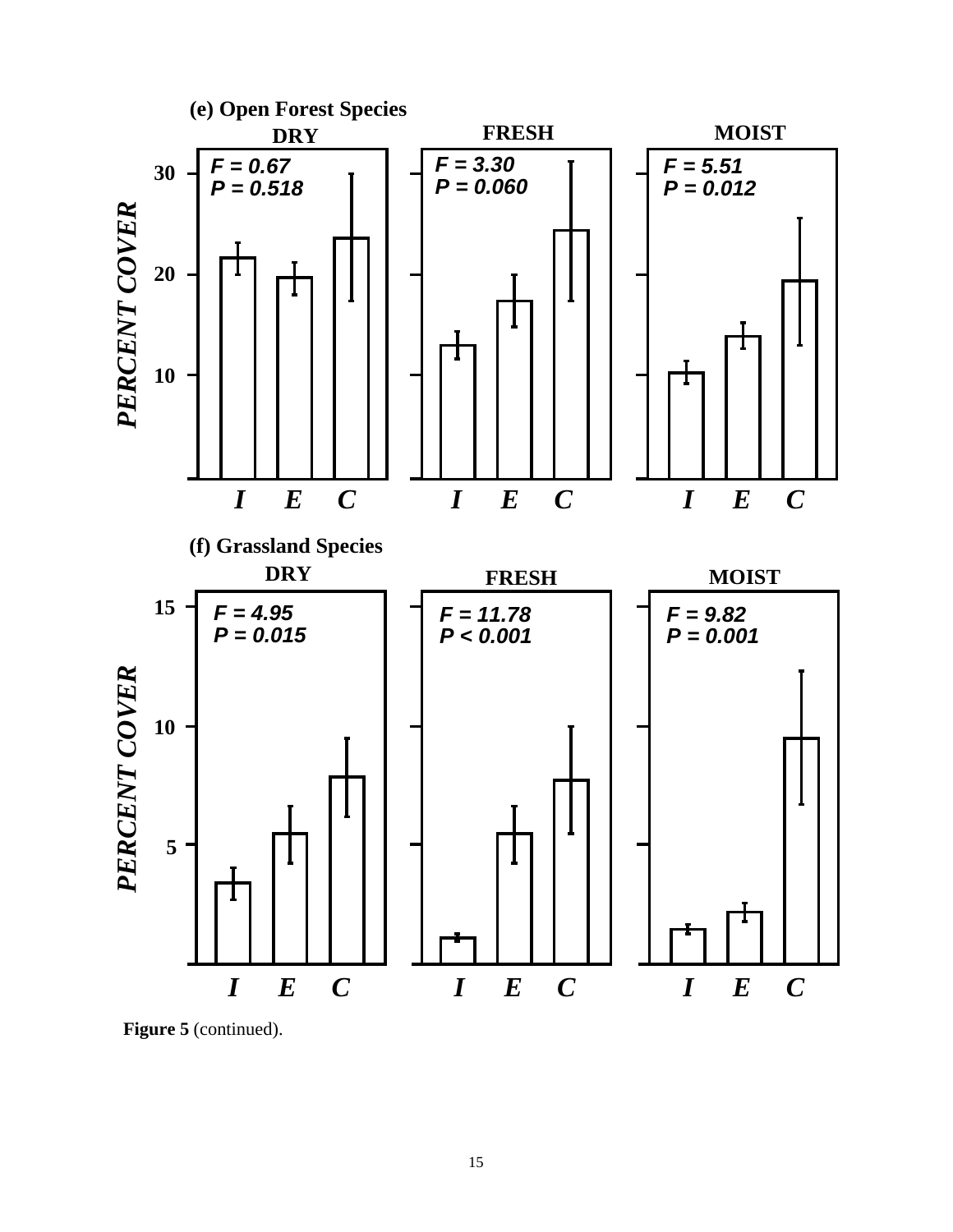# **(g) Ruderal Species**



**Figure 5** (continued).

#### **Floristic Diversity**

#### *Analysis*

Effective species richness (based on the Gini-Simpson coefficient) was calculated using log transformed cover values. Separate analyses were performed for the shrub and herbaceous species in each of the three aspen sub-types. Changes in floristic diversity in response to harvest treatment were assessed using two-way ANOVA. Responses are summarized as mean +/ standard error, and ANOVA statistics.

## *Results*

Effective species richness of shrub and herb communities were not significantly different among the harvest treatments in the dry and moist aspen sub-types (**Figure 7)**. For the fresh subtype, effective species richness of both the herbs and shrubs increased significantly following clear-cut harvesting.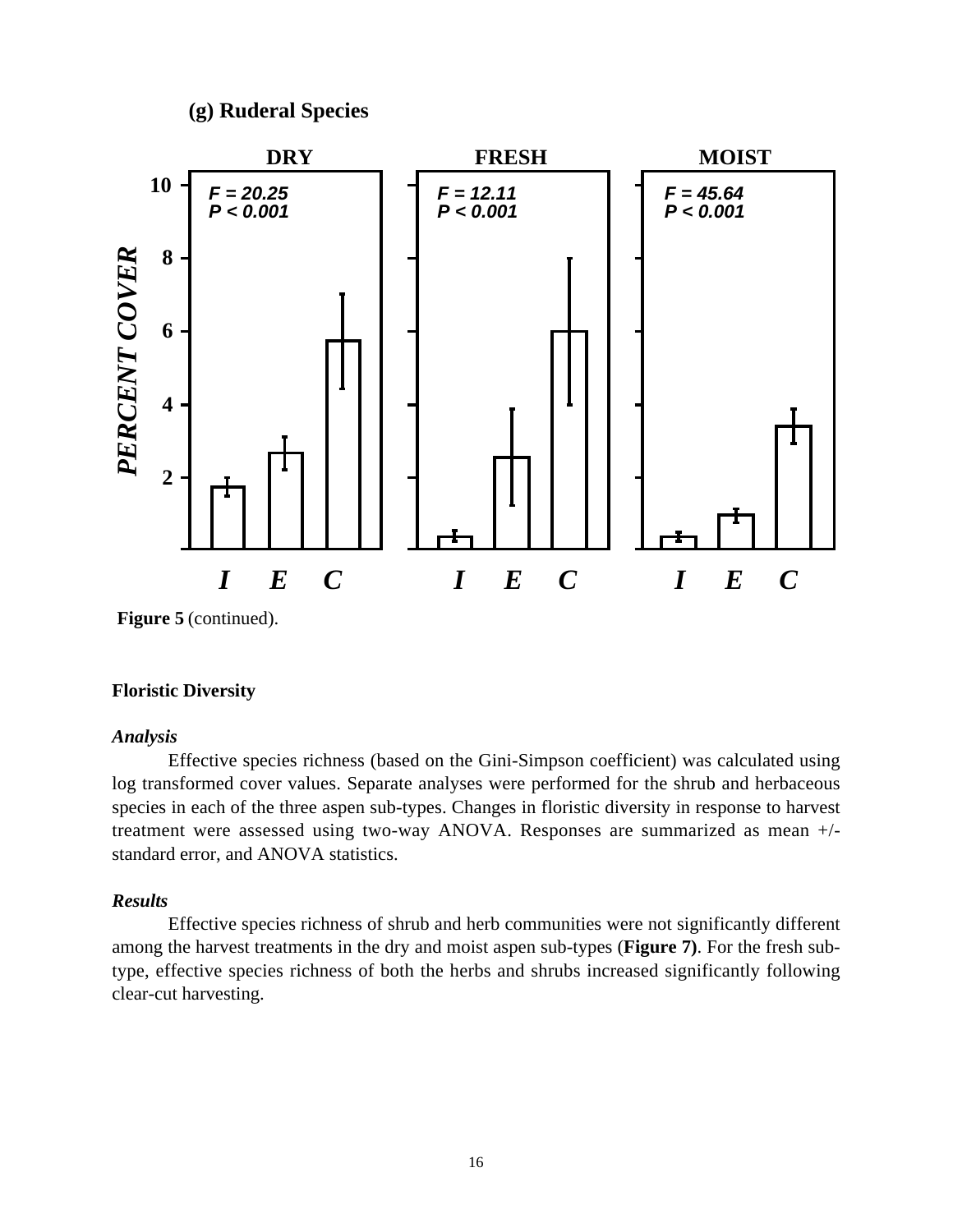

**Figure 6**. Cumulative relative cover of species functional groups across harvest treatments  $(I = interior, E = edge, C = cut forest)$ for each of the three aspen sub-types (dry, fresh and moist). Refer to Tables 4 and 5 for species composition functional groups.

#### **Volume and Size (Diameter) Distribution of Coarse Woody Debris**

#### *Methods*

Three 10 m slash transects were combined for each plot, for a total of 30 m of sampled transect per plot. For each plot, the diameter values of all intercepted pieces of coarse woody debris were converted to CWD volume estimates using the formula derived by Van Wagner (1968).

#### **CWD Volume**

#### *Analysis and Results*

CWD volumes (log-transformed data) were compared among the three harvest years, and between harvest seasons (winter vs. summer), for each of the cut, edge and interior plots using ANOVA. No significant differences were found among harvest years (cut:  $F = 1.81$ ,  $P = 0.166$ ; edge:  $F = 0.05$ ,  $P = 0.986$ ; interior,  $F = 2.16$ ,  $P = 0.113$ ) or between harvest seasons (cut:  $F =$ 0.075, P = 0.785; edge: F = 0.507, P = 0.482; interior, F = 0.022, P = 0.884). Data from all 34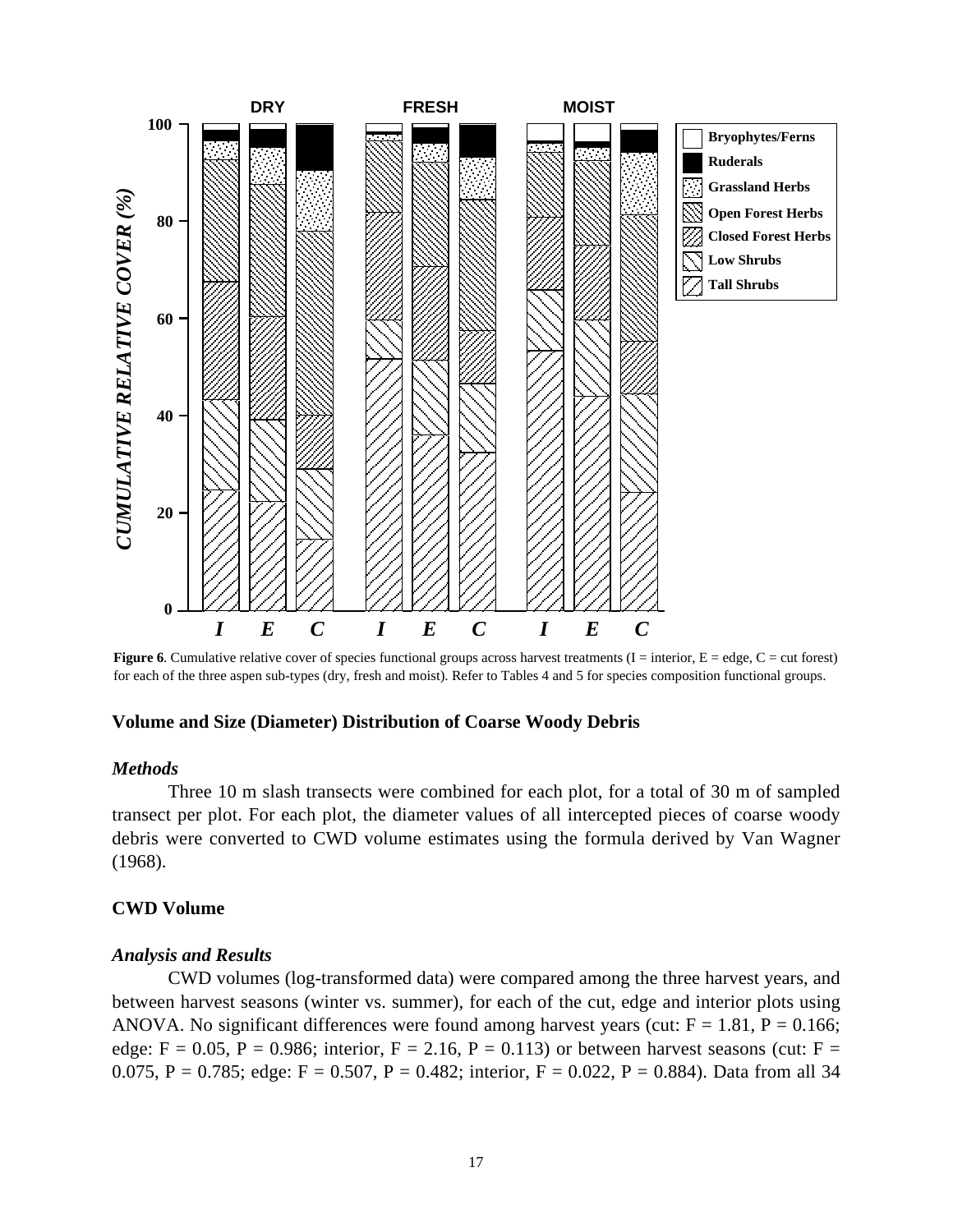

**Figure 7**. Comparison of effective species richness (based on the Gini-Simpson coefficient) for (a) shrubs and (b) herbs across harvest treatment  $(I = interior, E = edge$ and  $C = cut$  forest), for each of the three aspen sub-types (dry, fresh and moist). Analysis of variance results (F and associated P-values) are also given.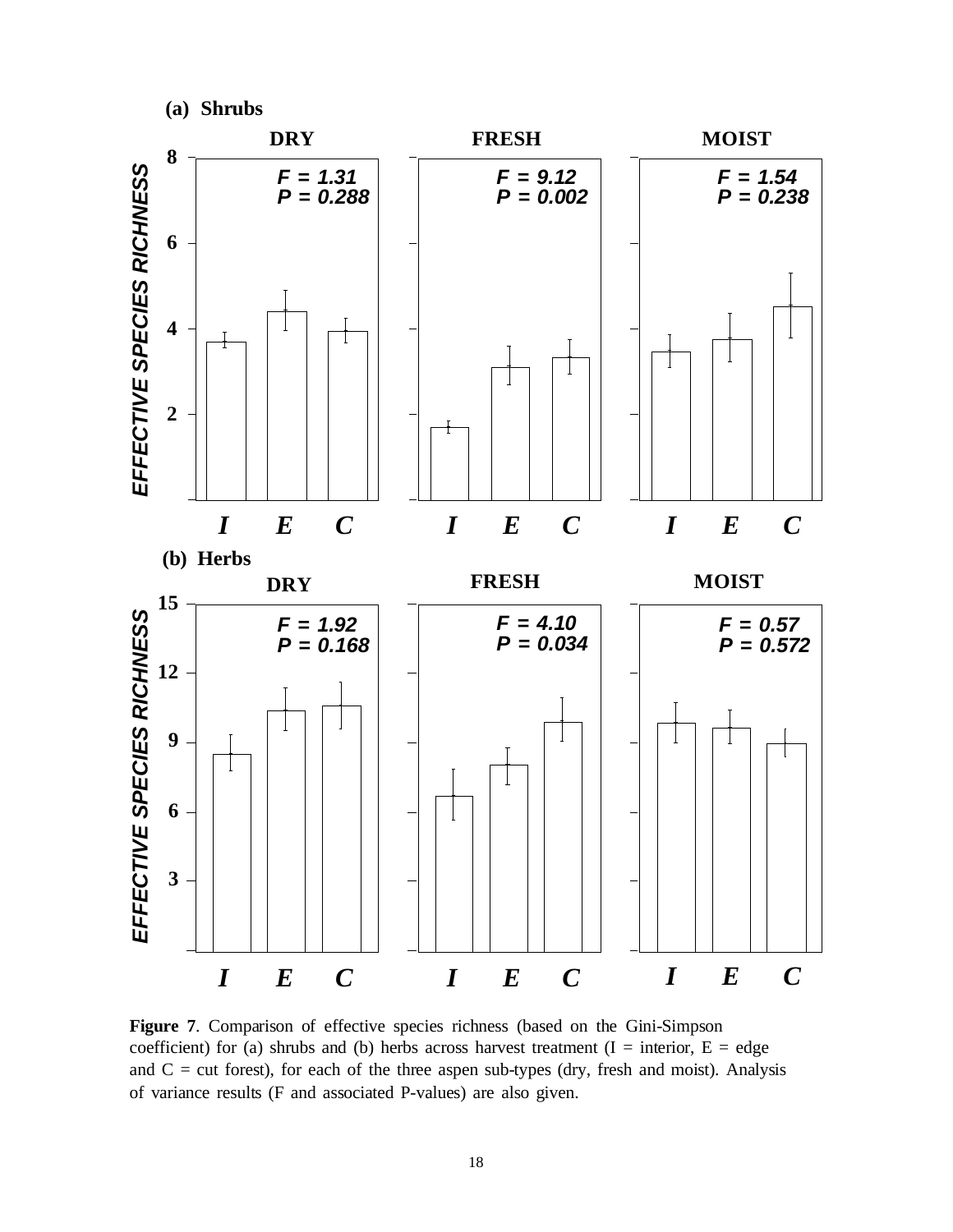stands were therefore pooled in order to compare CWD volumes among the cut, edge and interior treatments using two-way ANOVA (blocked by site).

CWD volumes were significantly different among the cut, edge and interior treatments ( $F =$ 11.59,  $P < 0.001$ ). This was attributable to significantly higher slash loadings in the cut plots (mean = 185.66 m<sup>3</sup>/ha), compared to edge (mean = 127.81 m3/ha) and interior plots (mean = 128.86  $\text{m}^3/\text{ha}$ ). Slash loadings in the cut plots were not significantly different among the three aspen sub-types ( $F = 1.812$ ,  $P = 0.180$ ), but significant differences were seen for the edge ( $F =$ 5.931,  $P = 0.007$ ) and interior plots ( $F = 9.918$ ,  $P < 0.001$ ). CWD volumes of edge and interior plots were highest in the moist sub-type.

#### **CWD Size Class Distribution**

#### *Analysis and results*

Frequency distributions of CWD diameter classes (log scale) for the cut, edge and interior plots across all 34 sites are shown in **Figure 8**. In all cases, there is a monotonic decline in frequency with increasing CWD diameter. Log-log plots of the frequency - size class distribution relationships are linear (**Figure 9**), indicating a power-law (or hyperbolic law) relationship. The log-log slope for the cut treatment is significantly steeper than the interior treatment slope ( $t =$ 4.29,  $P < 0.001$ ), indicating that the size distributions of CWD differ between cut and interior treatments. A steeper slope for the cut treatment indicates a higher relative proportion of CWD in the smaller diameter classes.



**Figure 8**. Frequency distributions (semi-log plots) of coarse woody debris (CWD) size classes in interior, edge and tree-length harvested aspen stands.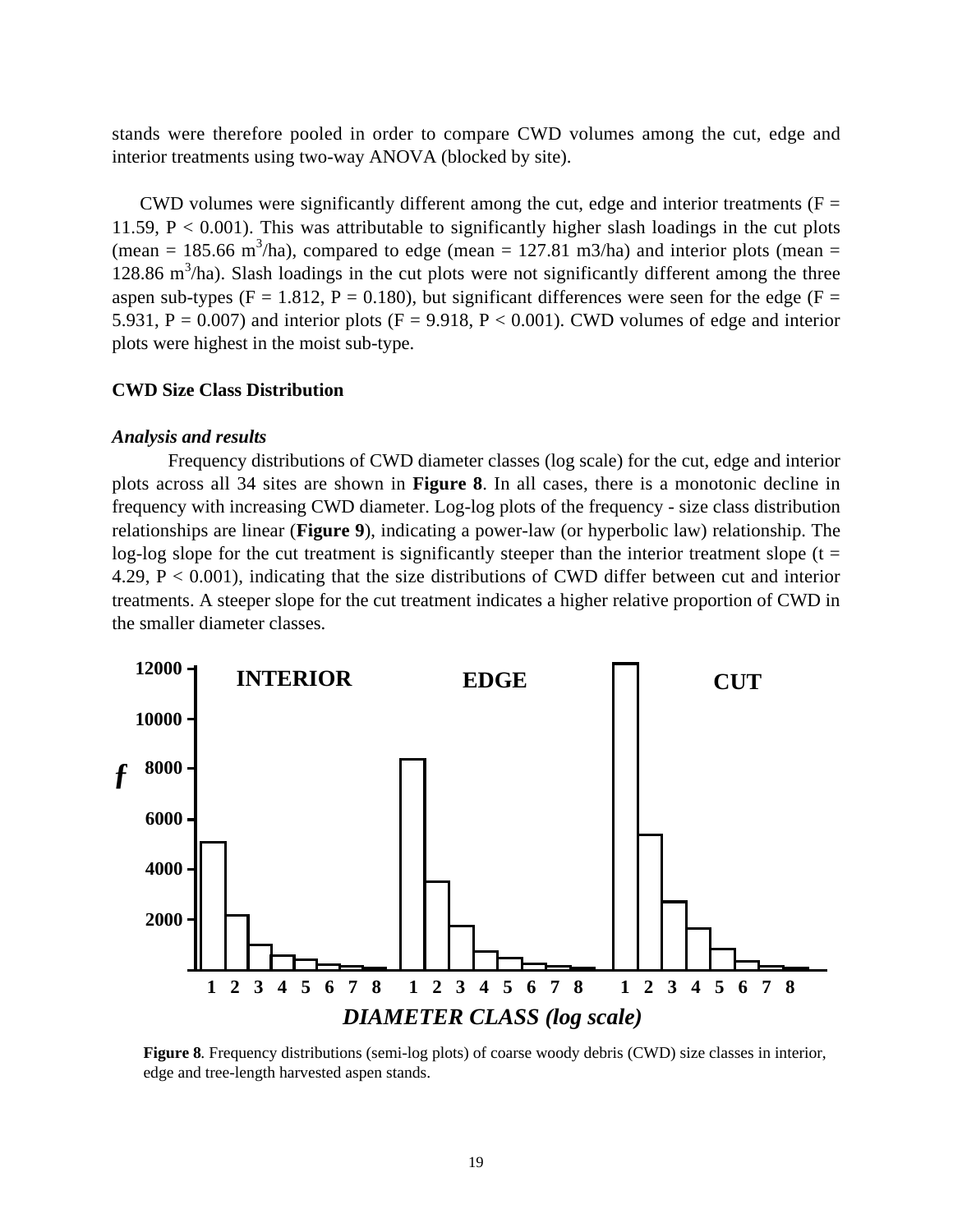

**Figure 9**. Hyperbolic (power-law) relationship between frequency and diameter class of coarse woody bebris (CWD) in interior, edge and tree-length harvested aspen stands.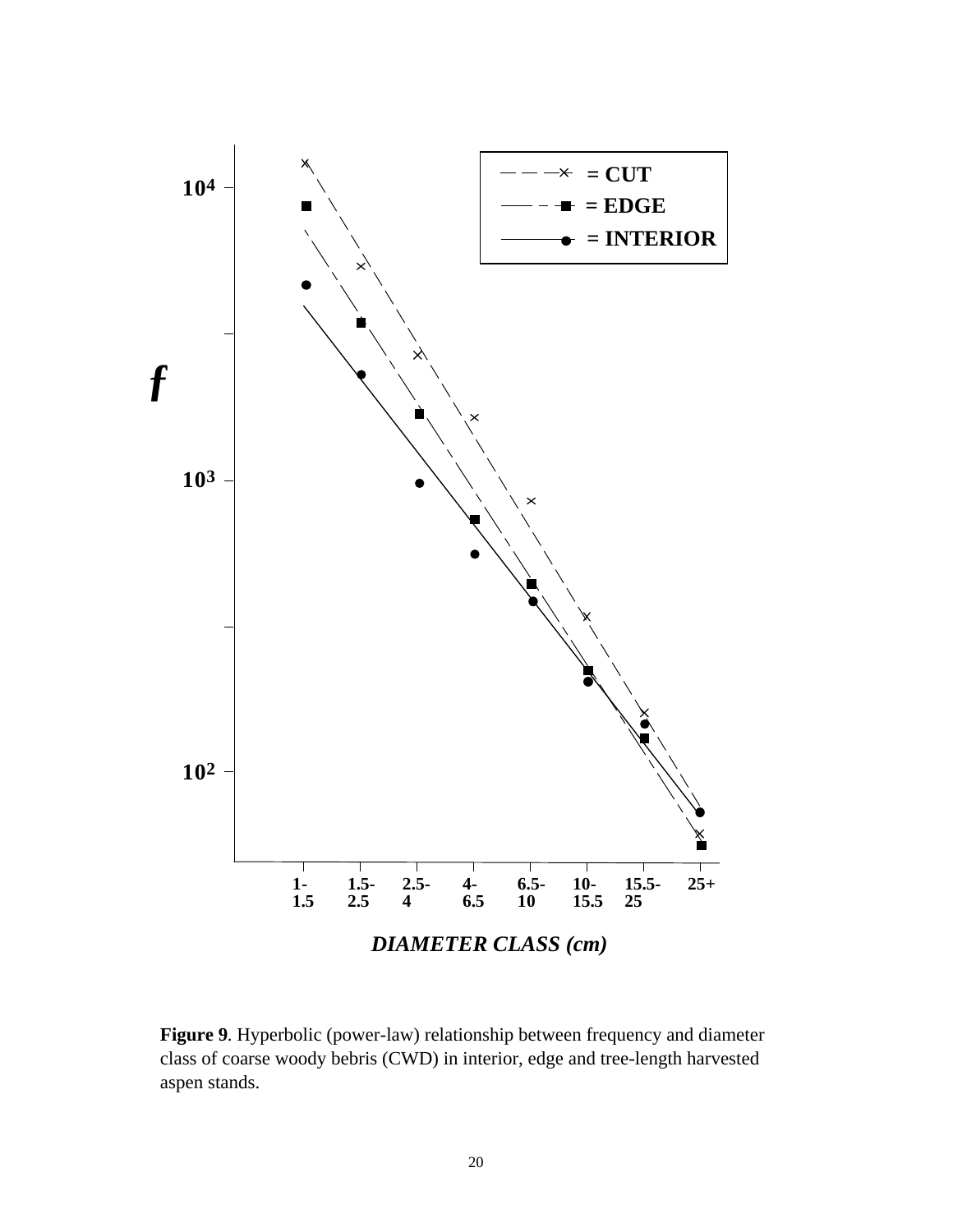#### **Variation in Aspen Suckering and Contributing Factors**

#### *Analysis and Results*

#### **Factors Determining Aspen Density**

Multiple regression models were used to investigate the effects of (a) age of clearcut; (b) stand density prior to harvest; (c) slash loadings; (d) shrub cover; (e) soil variables (pH, conductivity, particle size, LFH depth) of aspen suckering. Of all the variables tested, only the clearcut age (time since harvest) contributed significantly to explaining variation in suckering density (F =  $5.942$ , P = 0.003).

Differences in suckering density between harvest seasons (summer vs. winter) and among the three aspen sub-types were assessed using analysis of covariance (ANCOVA). In both analyses, cutblock age was used as the covariate to remove the effects of differences in timing of harvest. There were no significant differences in sucker density between summer and winter harvests (F = 0.554, P = 0.44), or among the three sub-types (F = 1.401, P = 0.29).

#### **Aspen Density and Growth Over Time**

The density of aspen suckers declines significantly over time  $(F = 5.94, P = 0.003)$ . This indicates that self-thinning is occurring, reducing mean density from 8.1 stems/ $m^2$  in the first year following clear-cut harvesting to 3.4 stems/ $m^2$  by the fourth year (Figure 10). Variation in sucker density is greater in the first year, suggesting that self-thinning is greatest in stands with initially high densities.



**Figure 10**. Temporal changes in the density of trembling aspen suckers in recently tree-length harvested aspen stands. Changes are attributable to natural self-thinning.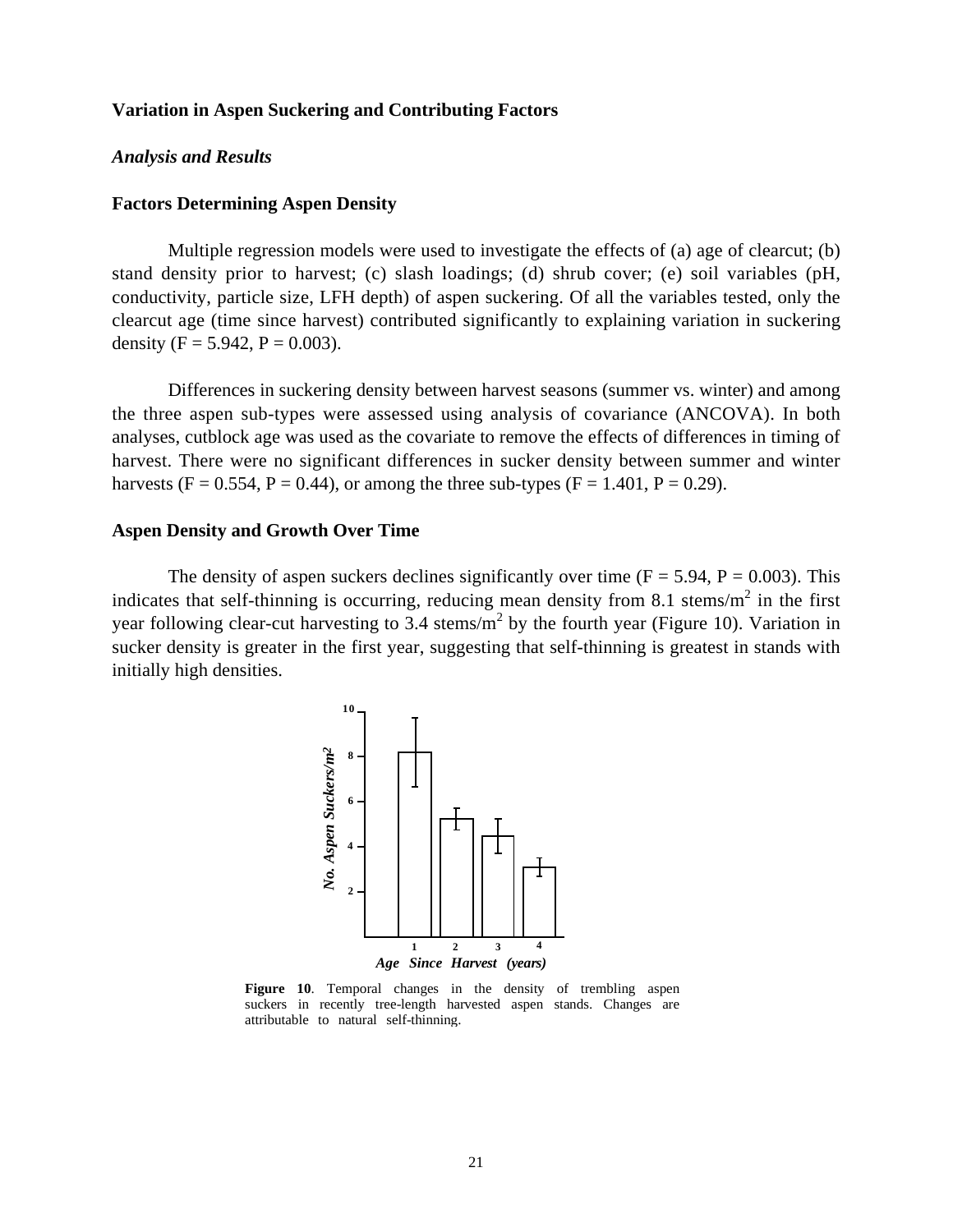Mean aspen sucker height as a function of cutblock age is shown in **Figure 11**. Mean sucker height is approximately 70 cm in the first year following clear-cut harvesting. In the next three years, suckers increase in height by approximately 25-30 cm per year.



Figure 11. Height growth of aspen suckers in recently treelength harvested aspen stands.

#### **Density of Aspen and Poplar in Cut, Edge and Interior**

Aspen and balsam poplar suckering densities are highest in the cut plots, much lower at in the edge plots, and very uncommon in the interior forest (**Figure 12**). Mean aspen suckering density in cut plots is 6.29 stems/m<sup>2</sup>, compared to only 0.51 stems/m<sup>2</sup> for balsam poplar.



**Figure 12.** Mean ( $\pm$  S.E.) suckering density of trembling aspen and balsam poplar in interior (I), edge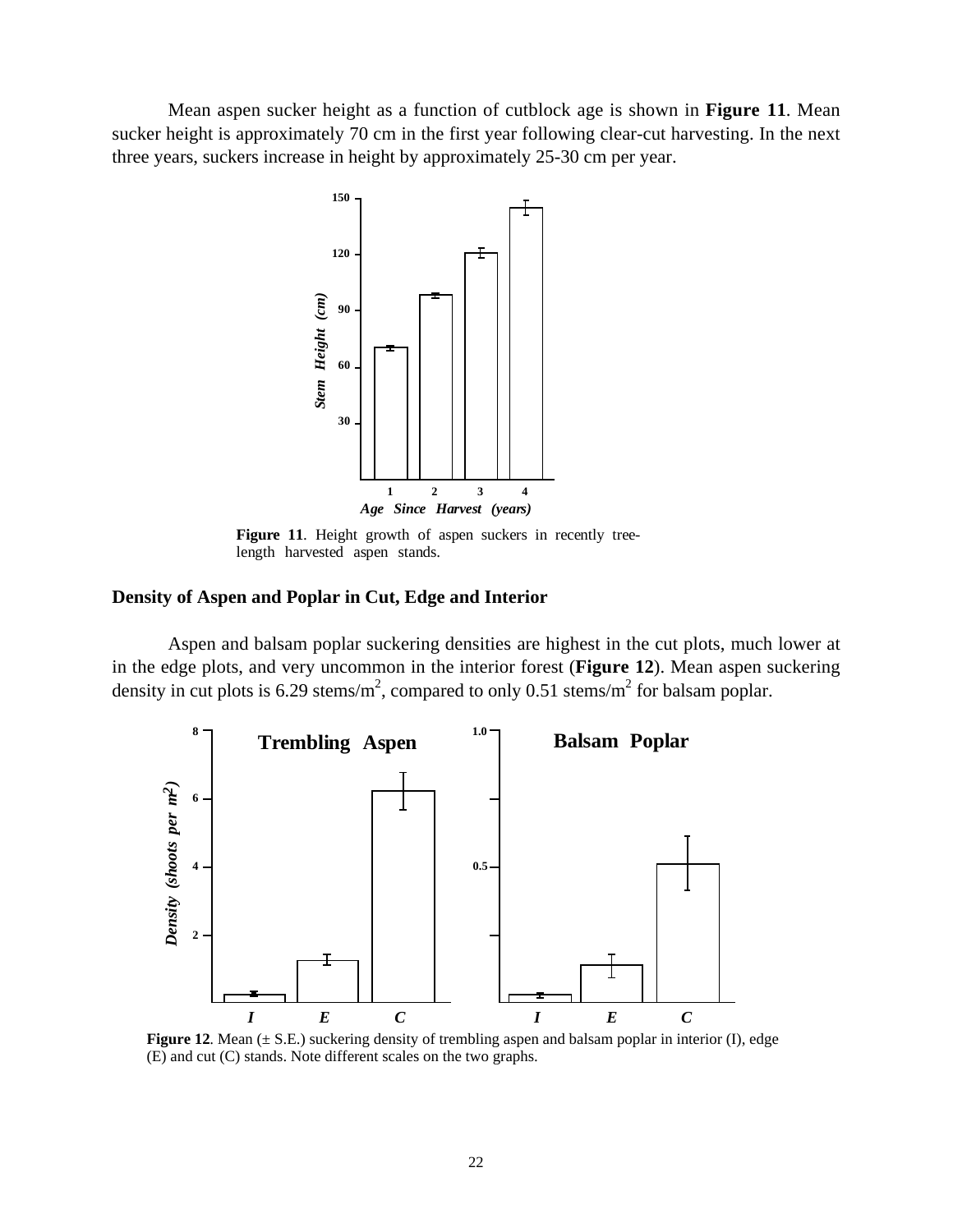# **DISCUSSION**

#### **Floristic Variation of Stand types**

The recovery rate and species composition of forest stands following natural or human disturbance are largely dependent upon the flora present prior to the disturbance (Archibold 1978). Pre-fire shrub cover and micro-topography have the greatest influence on species richness in regenerating burn sites (Smith and James 1977). Establishing ecological variation prior to disturbance is therefore necessary for predicting and interpreting vegetation development following a disturbance. The three aspen sub-types defined in this study represent a continuum of soil moisture conditions from dry to moist. Within aspen stands, differences in soil moisture conditions are most strongly reflected in the dominant shrubs present within a stand.

#### *Dry aspen sub-type*

The trembling aspen "ring" that surrounds Duck Mountain Provincial Park borders trembling aspen 'parkland' to the northwest and south. The 'dry' aspen sub-type occurs within this grassland - aspen forest ecotone, particularly on gentle south-facing exposed slopes adjacent to agricultural land. Repeated settlement fires from adjacent farmland to the south swept into the Provincial Forest between 1910 and 1930 (Hamel and Kenkel 2001). As a result, most stands belonging to the 'dry' sub-type are relatively young (approximately 80 years old). The characteristic vegetation consists of relatively shade-intolerant generalist species. The shrub community is a parkland-like understory of "scrubby" species, with no individual species dominating. Typical herbs associated with dry sites, include fireweed (*Epilobium angustifolium* L.), golden rod (*Solidago canadensis* L.), wild vetch (*Vicia americana* Muhl.), veiny meadow rue (*Thalictrum venulosum* Trel.), strawberry (*Fragaria virginiana* Duchesne), tall bluebells (*Mertensia paniculata* (Ait.) Gray). The absence of a tall shrub subcanopy results in relatively high cover and diversity of herbaceous and low shrub species. Ruderal and generalist species (such as wild vetch, and creamy peavine, *Lathyrus ochroleucus* Hook.) are also characteristic of the 'dry' aspen sub-type.

Species composition of the dry sub-type is indicative of seasonal water limitation. Rose, saskatoon, northern gooseberry (*Ribes oxyacanthoides* L.), golden rod, asters (*Aster* spp.) are typical aspen parkland species associated with drier grassland habitats. Most stands in the dry sub-type have a southern exposure and occur on lands grading from the Manitoba Escarpment into the Valley River and Shell River valleys. Southern exposures result in increased evapotranspiration in late spring and early summer, resulting in reduced moisture availability later in the growing season.

Stands of the dry sub-type are characterized by soils of high clay content, resulting in the accumulation of spring meltwater in localized depressions. These local areas of impeded drainage favour flood-tolerant species such as balsam poplar (Zasada and Phipps 1990). Stands of trembling aspen with localized higher density regions of balsam poplar are relatively common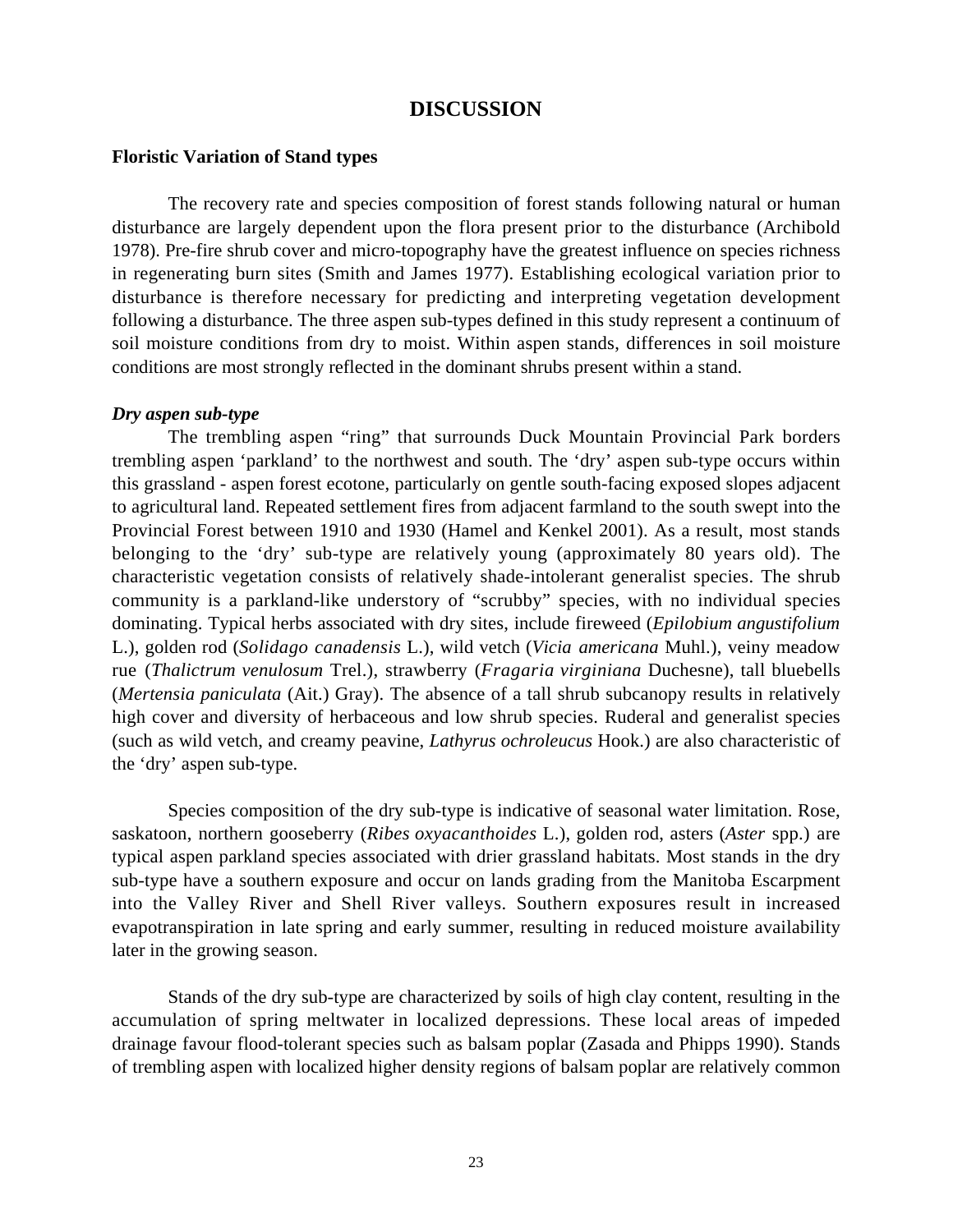in the dry aspen sub-type in the Duck Mountains. Seasonally saturated clay soils also restrict the ability of beaked hazelnut to form a dominant sub-canopy in these stands (Johnson et al. 1995).

# *Fresh aspen sub-type*

The major distinction between dry and fresh aspen sub-types is the abundance of beaked hazelnut in the latter. Average hazelnut cover exceeds 40% in fresh stands, and many stands are characterized by a dense tall shrub sub-canopy dominated by hazelnut. Beaked hazelnut is the most common upland boreal forest shrub in central North America, often forming impenetrable thickets that reduce understory plant diversity and inhibit advance regeneration (Buckman 1964; Kurmis and Sucoff 1989). The combination of better soil drainage (increased sand content) and greater slope results in improved drainage and increased nutrient availability, favouring the establishment and persistence of tall beaked hazel thickets (Meuller-Dumbois 1964; Walshe 1980; Johnson et al 1995). Fresh sites are generally located at greater distances from agricultural land, and so were not subjected to the settlement fires that burned into the Forest Reserve between 1910 and 1930. Most stands are therefore greater than 100 years old, and have a welldeveloped aspen canopy and dense tall shrub canopy that together reduce or eliminate shadeintolerant species in the understory. Low shrubs are restricted to  $< 10\%$  cover under the dense hazel sub-canopy.

# *Moist aspen sub-type*

The moist aspen sub-type is the most distinctive vegetation assemblage of the three subtypes. It is characterized by a combination of 'true' boreal and sub-boreal plant species. Mountain maple is a conspicuous component of the tall shrub canopy, and is often codominant with beaked hazel. Very little light reaches the forest floor of these stands, resulting in a shadetolerant understory community. Typical understory species include bishop's cap (*Mitella nuda* L), and clubmosses (*Lycopodium* spp.). The ostrich fern (*Matteuccia struthiopteris* (L) Todaro var. *pensylvanica* (Wild.) Morton.), a species indicative of high soil moisture and nutrient status (Meuller-Dumbois 1964), is characteristic of the moist aspen sub-type.

Mountain maple is common on well-drained soils along streams and on moist hillsides (Johnson et al. 1995). Such conditions are most commonly encountered in the northeast region of the Duck Mountain Forest Reserve. Rich, moist soils are required for the establishment and persistence of a thick mountain maple sub-canopy (Meuller-Dumbois 1964). Sandy soil on a sloping gradient results in good soil aeration and drainage, resulting in co-dominance of beaked hazel and mountain maple (Walsh 1980; Johnson et al. 1995).

The northern aspect of stands of the moist aspen sub-type protects them from excessive evapotranspiration in late spring and early summer. Furthermore, groundwater drainage through the sandy soils from the Manitoba Escarpment results in a reliable supply of water and nutrients throughout the growing season. This is reflected in the higher soil conductivity and organic matter accumulation characteristic of these stands. Paper birch often co-occurs with trembling aspen on well-drained moist slopes. Balsam poplar is restricted to local depressions and surrounding wetlands. This sub-type is similar to the 'very moist' ecological association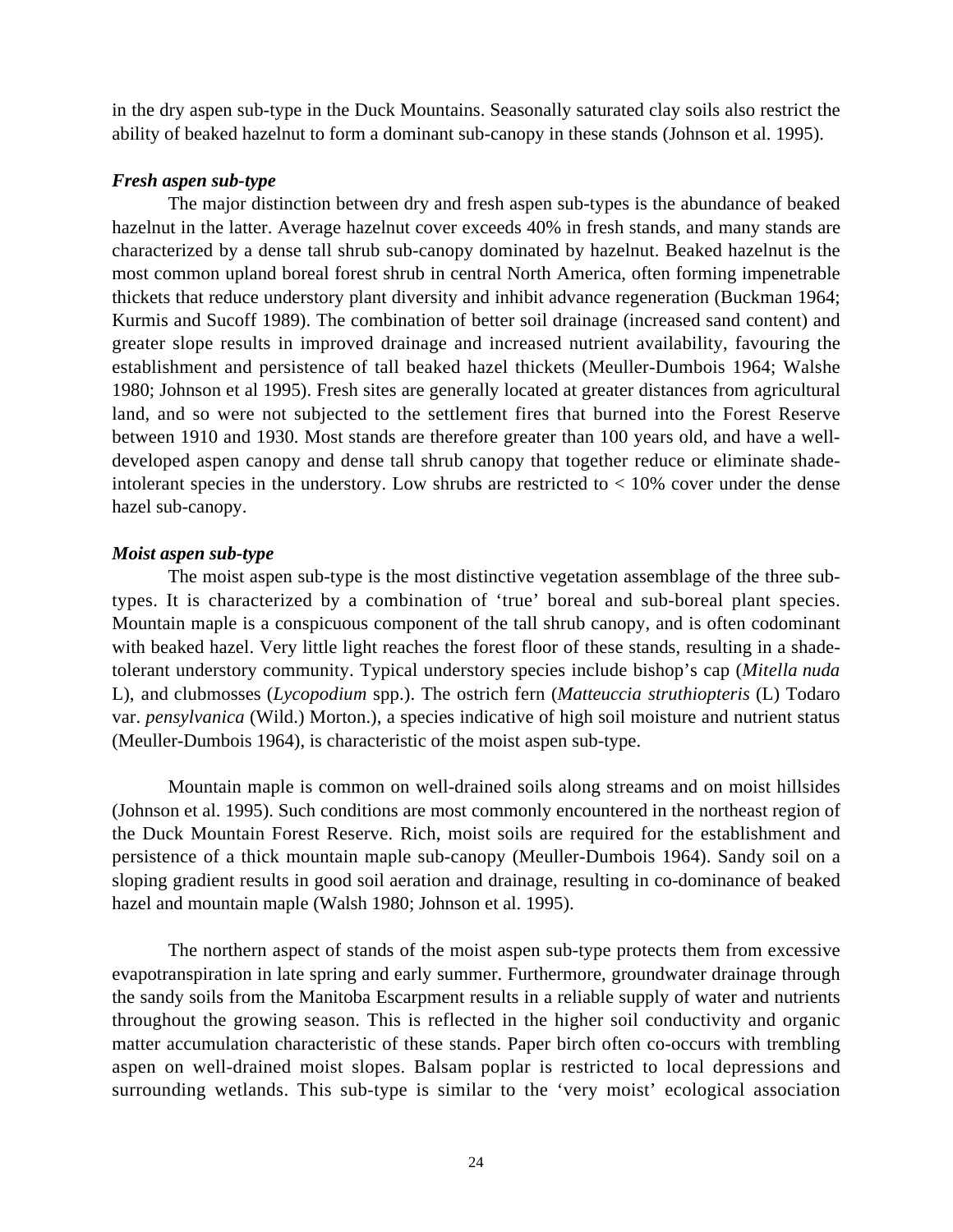described by Meuller-Dumbois (1964), which is characterized by trembling aspen, birch and balsam poplar with isolated white spruce (*Picea glauca* (Moench) Voss) and green ash (*Fraxinus pennsylvanica* Marsh. Var. austini Fern.) in the canopy, with mountain maple and beaked hazelnut as the dominant shrubs.

#### **Changes in Plant Communities After Harvest**

Post-disturbance vegetation is strongly tied to that present prior to disturbance, and is not necessarily associated with type of disturbance (Nobel et al. 1977). Clear-cutting is often characterized as a successional 'retrogression', reverting sites to an early successional stage (Yarie 1993). Research in sustainable forestry has in recent years focussed on developing harvesting methods that emulate natural disturbance, so as to maintain the biodiversity and longterm productivity normally associated with post-fire stands (Bergeron and Harvey 1997). If properly implemented, clearcutting effectively mimics natural disturbance processes and results in the natural regeneration of fire-adapted species (Yarie 1993).

Adaptations to fire enable many boreal shrub and herb species to "endure" and recover quickly after disturbance (Nguyen-Xuan et al. 2000). Clonal shrubs and trees regenerate from rhizomes, basal sprouts, layering and root suckering soon after disturbance (Rowe 1983; Zasada et al. 1992). Perennials generally resprout from root systems, and respond readily to changes in site conditions (Bartos and Mueggler 1982). Damage incurred by harvesting is not generally sufficient to kill or prevent regeneration of pre-disturbance vegetation, with the result that dominant shrub assemblages and site affinities persist after harvest (Harvey et al 1995). Rapid regeneration of existing species from buried propagules also limits the invasion of weedy ruderal species.

# *Floristic composition*

The initial period of establishment after disturbance determines the species composition and successional pathways of fire-origin stands (DeGrandpre et al. 1993), and similar influences are expected in post-logged forest stands. In post-logged trembling aspen stands, vegetation changes generally reflect alterations in species abundance and dominance rather than composition change (Bartos and Mueggler 1982). As in post-fire regeneration, differences in competitive ability and resource acquisition are manifested as rapid, short-term changes in the abundance and growth characteristics of dominant species, not major changes in composition (Shafi and Yarranton 1973a, b; Smith and James 1978).

Environmental differences in the understory of trembling aspen forests in Duck Mountain following harvesting are a result of: (a) changes in light conditions following canopy removal; (b) soil disturbance and mineral soil exposure; (c) mechanical removal of upright woody shrubs. Removal of the tree canopy and woody shrubs increases the amount of light reaching the forest floor, resulting in decreased abundance of bryophytes, ferns, and shade-tolerant herbaceous species following harvest. Physiological stress in response to environmental modification,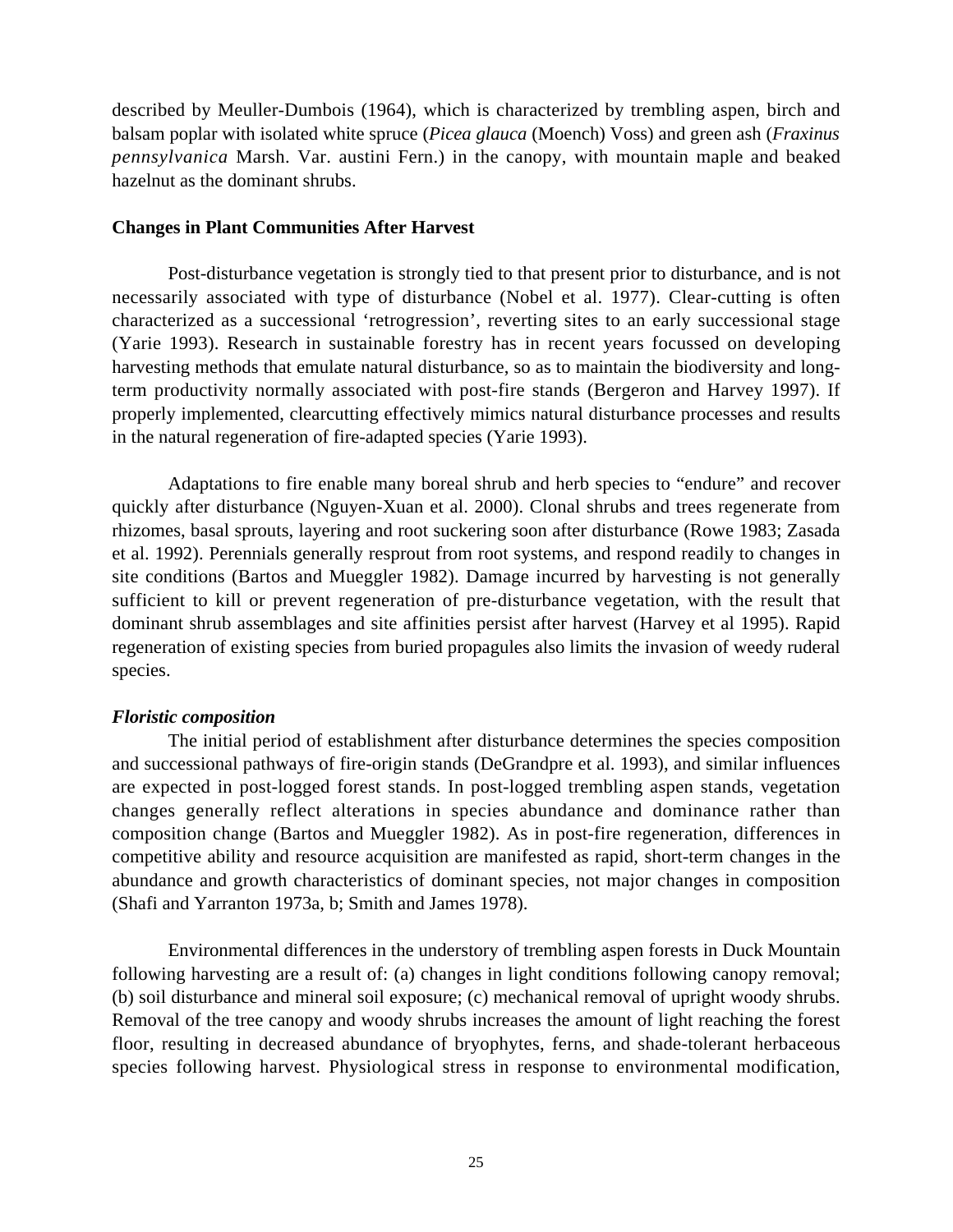together with increased competition from shade intolerant ruderal species, results in a decline of closed forest species after harvest (Harvey et al. 1995).

Rapid post-logging suckering of tall shrubs and trembling aspen partially ameliorates the exposure-related effects of harvesting on fresh and moist sites in the Duck Mountains. Water availability in moist sites may also mitigate the effects of exposure after harvest. For example, ostrich fern was observed growing on one, two and three year old cutblocks by late August. Even shade-loving species such as nodding trillium (*Trillium cernuum* L.), bishop's cap, bunchberry (*Cornus canadensis* L.), western Canada violet (*Viola canadensis* Greene) and wintergreens (*Pyrola* spp.) persist following harvest. Harvey et al (1995) found similar persistence of deep shade species following harvesting of mixed-wood stands, with a few shade-adapted species actually increasing in cover (e.g. wild sarsaparilla, *Aralia nudicaulis* L.). Slash deposition and rapid regeneration of other species provide local 'refugia' for shade-tolerant species on cutblocks within the first year following harvesting. Persistence of interior 'evader' species after harvest in black spruce (*Picea mariana* (Mill.) BSP) stands was attributed to maintenance of forest duff after harvest (Nguyen-Xuan et al. 2000).

Most understory plants adapted to fire disturbance are termed "facultative stress tolerators", defined as species that resume growth immediately following favorable changes in microhabitat conditions (Brumelis and Carleton 1989). Many of the herbaceous species encountered in a post-logged boreal understory can persist in deep shade, but expand rapidly and flower profusely when the canopy is removed (Brumelis and Carleton 1989). In our study, grassland, open forest and ruderal species were found to increase immediately after harvest in all stand types. Marsh reed grass (*Calamagrostis canadensis* (Michx.) Nutt.), fringed aster (*Aster ciliolatus* Lindl.), goldenrod, *Elymus* spp., *Bromus* spp., wild vetch and perennial sow thistle (*Sonchus arvensis* L.), are examples of post-logging increasers. The relatively high proportion of shade-intolerant species in harvested stands of the dry aspen sub-type reflects the greater proportion of shade intolerant species (including ruderals) that were present prior to harvesting.

Disturbance of the mineral soil during harvest favours the invasion or expansion of ruderal species (Harvey et al.1995; Nguyen-Xuan et al. 2000). The increased abundance and diversity of annuals and short-lived perennials reflects an initial "adjustment period" after disturbance (Bartos and Mueggler 1982). However, in our study only six (of 22) ruderal species were unique to harvested sites in the Duck Mountains, and ruderals were always a very minor floristic component. Furthermore, we found no evidence of a delay period of increased ruderal invasion after the first year following harvest. Restricted ruderal invasion has been attributed to rapid canopy closure within two years following harvest and rapid stabilization of species composition after clear-cut logging (Bartos and Mueggler 1982). Retention of coarse woody debris and winter harvesting also minimize mineral soil exposure, limiting the invasion of ruderal species.

# *Floristic structure*

Other changes in post-harvest vegetation are attributable to structural removal of the shrub layer by mechanical harvesting equipment. Most of the shrubs characteristic of aspen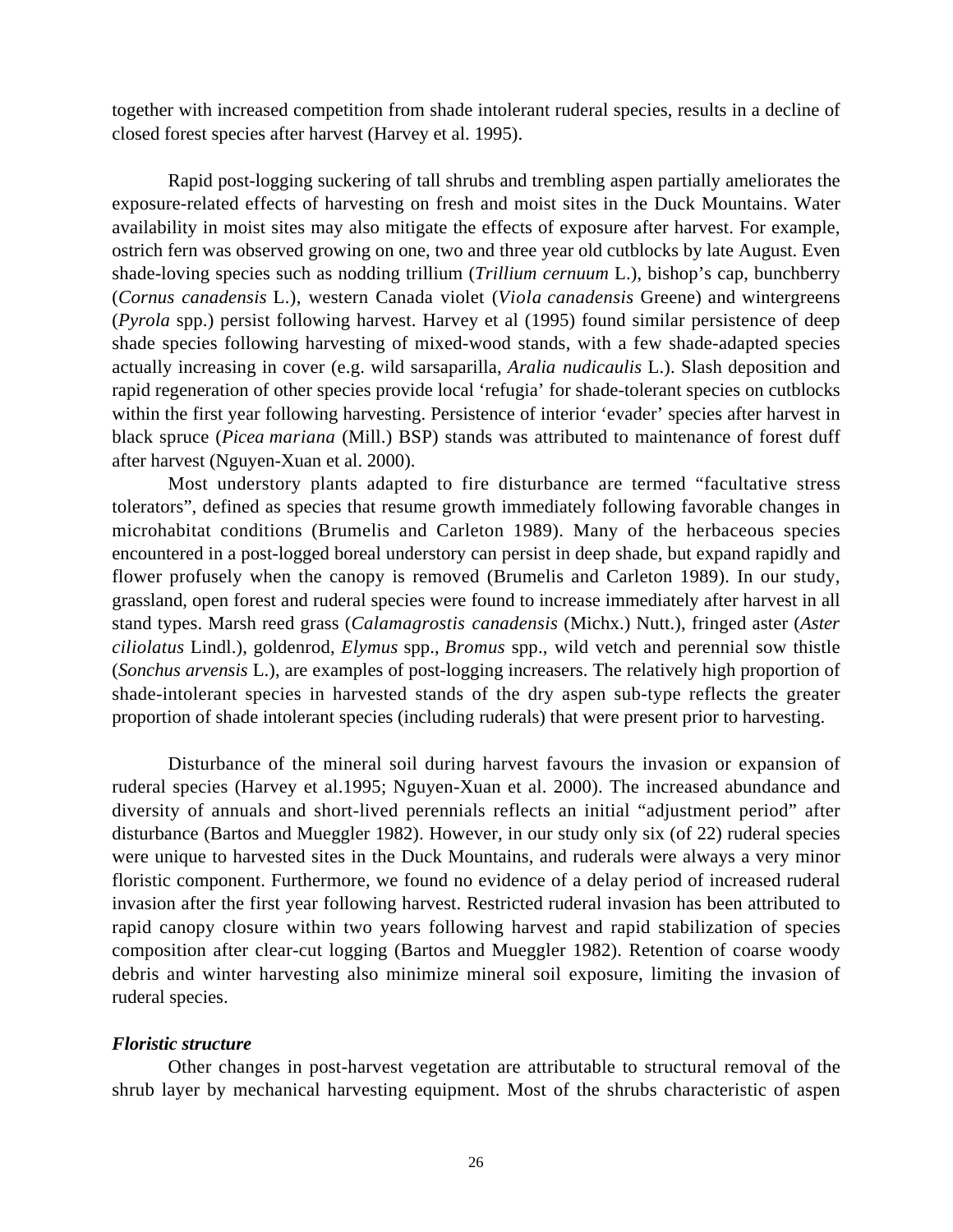stands in the Duck Mountains undergo rapid vegetative regeneration from underground parts or layers following disturbance (Buckman 1964; Vincent 1965; Archibold 1979). In our study, tall shrub cover was reduced by 20-30% following harvest. The damage incurred by tall shrubs (primarily beaked hazelnut and mountain maple) during harvesting results in a shift from a tall laterally branched growth form, to single vertical stems. This change in structure reduces the shading effect of the shrub layer and reduces shrub dominance. Physical damage to tall shrubs in fresh and moist aspen sub-types results in increased cover of low shrubs, suggesting that low shrubs are "released" from competition with beaked hazel and mountain maple.

Research pertaining to understory response following the removal of a shrub sub-canopy in harvested trembling aspen stands is scarce. Past studies assessing the effects of harvesting on understory vegetation were undertaken in areas with a mixed hardwood-softwood canopy (Brumelis and Carleton 1988; Harvey and Bergeron 1989; Lavertu et al. 1994; Harvey et al. 1995). In most of these stands, insufficient light reaches the forest floor for the development of a dense shrub sub-canopy (Lieffers et al. 1999). In Minnesota, dense beaked hazel thickets may reduce understory diversity and inhibit advance regeneration (Buckman 1964).

#### *Floristic diversity*

We found that effective species richness of understory vegetation was not affected by harvesting in stands belonging to the dry and moist aspen sub-types. Slight changes in species composition between cut and uncut sites are expected in the year following cutting, as invading species combine with pre-existing understory (Bartos and Mueggler 1982; Harvey et al.1995). In our study, only stands of the fresh sub-type increased in effective richness following harvesting. In these stands, removal of the dense beaked hazelnut shrub canopy results in release of grassland, open forest herbs and low shrub vegetation, increasing equitability. Other studies have found that changes in effective richness often reflect increased equitability after harvest rather than a change in species richness (Bartos and Mueggler 1982). Increases in post-harvest species diversity has also been attributed to soil disturbance and increased cover-abundance of ruderal species (Bartos and Mueggler 1982; Harvey et al.1995).

#### **Coarse Woody Debris (CWD)**

#### *CWD volume*

CWD occurs naturally at relatively high volumes in mature trembling aspen forest stands in the Duck Mountains. Aspen mortality from self-thinning results in continuous incorporation of CWD to the forest floor in developing and mature stands (Lee 1998). In stands over 90 years in age, standing and fallen snag density increase considerably as tree senescence occurs (Lee 1998). In our study, stands belong to the moist aspen sub-type had the highest background levels of CWD. This likely reflects the greater mean age of these stands (approximately 110 years, compared to 70 and 90 years for dry and fresh sub-types respectively).

We found considerable spatial variation in background CWD volumes in the mature forest stands sampled. Variation in the abundance of coarse woody affects nutrient cycling and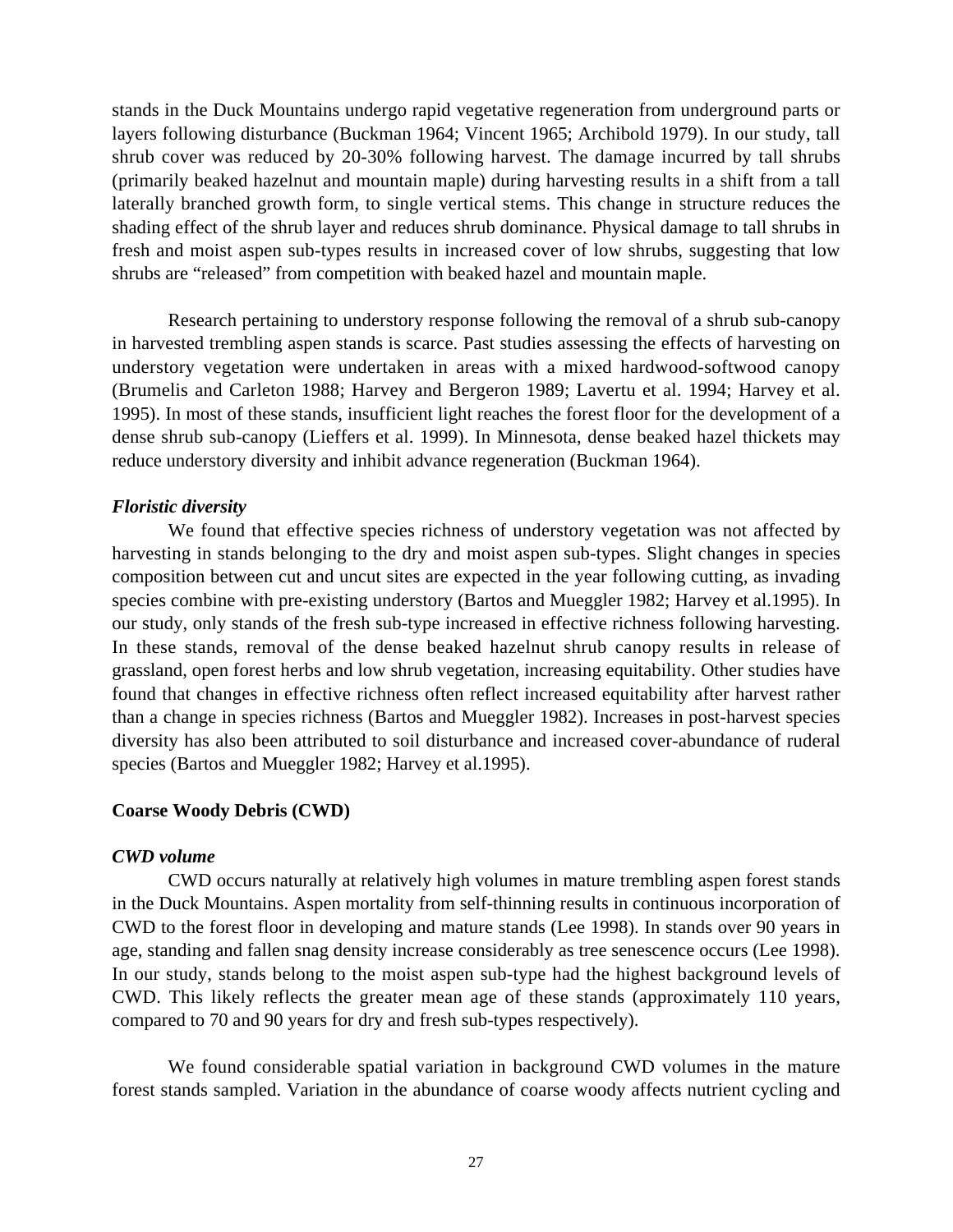availability in stands. Spatial variation in CWD volume was much less in harvested sites, suggesting that harvesting equalizes CWD loadings within and among stands.

Most studies dealing with the effects of logging slash have been undertaken in softwood stands (e.g. Kimmins 1977; Rosen and Lundmark-Thelin 1987; Bekunda et al. 1990; McInnis and Roberts 1994; Olsson and Staaf 1995; Olsson et al.1996). In boreal trembling aspen stands, the environmental implications and benefits of slash retention appear to be similar to those of softwood stands (Aber et al. 1978; Bella 1986). Slash is retained on cutblocks to minimize the amount of woody material (and associated nutrient and carbon loads) removed during harvesting. Decay of coarse woody debris increases soil organic matter content, thereby increasing water retention and nutrient loadings (Kimmins 1977; Olsson et al. 1996). In hardwood stands, it has been estimated that tree-length harvested sites will have up to 60% greater forest floor biomass than whole-tree harvested sites after 15 years following harvesting (Aber et al. 1978).

CWD from tree-length harvest reduces the typical "nutrient flush" that follows harvesting (Aber et al. 1978). The ability of regenerating vegetation to utilize all available nitrogen after harvesting is limited in both hardwood and softwood stands, resulting in some losses from the system through leaching and run-off (Aber et al. 1978; Rosen and Lundmark-Thelin 1987). Slash has a mulching effect on soils by lowering the C/N ratio of the humus layer, which affects the quality of organic matter in the soil (Olsson et al. 1996). Slash also reduces or prevents exposurerelated mortality of shade tolerant seedlings and residual understory, by providing shade and moderating water and temperature extremes (McInnis and Roberts 1994).

# *CWD size-class distribution*

Logging slash is composed of many size classes of woody debris, including branches and bark, needles or leaves, and branches and boles. Conditions after harvest (including increased moisture, temperature, available nutrients, and organic matter) favour rapid decomposition. Differences in decomposition rate influence the degree to which slash becomes a physical barrier to regenerating vegetation (Olsson and Staaf 1995). Smaller size classes of slash provide a fertilizer effect, since they decompose rapidly and do not form an impenetrable physical barrier (Olsson and Staaf 1995). Our results reveal that the vast majority of CWD in harvested stands of trembling aspen is in the form of small size classes, particularly bark and twigs (cf. Aber et al. 1978). These smaller sizes classes decay much more rapidly than do large boles (Miller 1983). In addition, small size classes have a higher bark-to-wood ratio, resulting in greater concentrations of nutrients compared to large pieces (Miller 1983; Hendrickson 1987). We found that unharvested stands had greater relative amounts of CWD in the larger size classes compared to harvested sites, indicating slower incorporation of organic matter into the soil. This effect is magnified by the lower overall volume of CWD in unharvested stands.

The physical presence of slash may influence species composition and abundance in regenerating cutblocks (McInnis and Roberts 1994). Slash loadings reduce the intensity of solar radiation reaching the forest floor and reduce exposure of mineral soil, which together impact recruitment of species from the seed bank. Slash also reduces exposure-related mortality of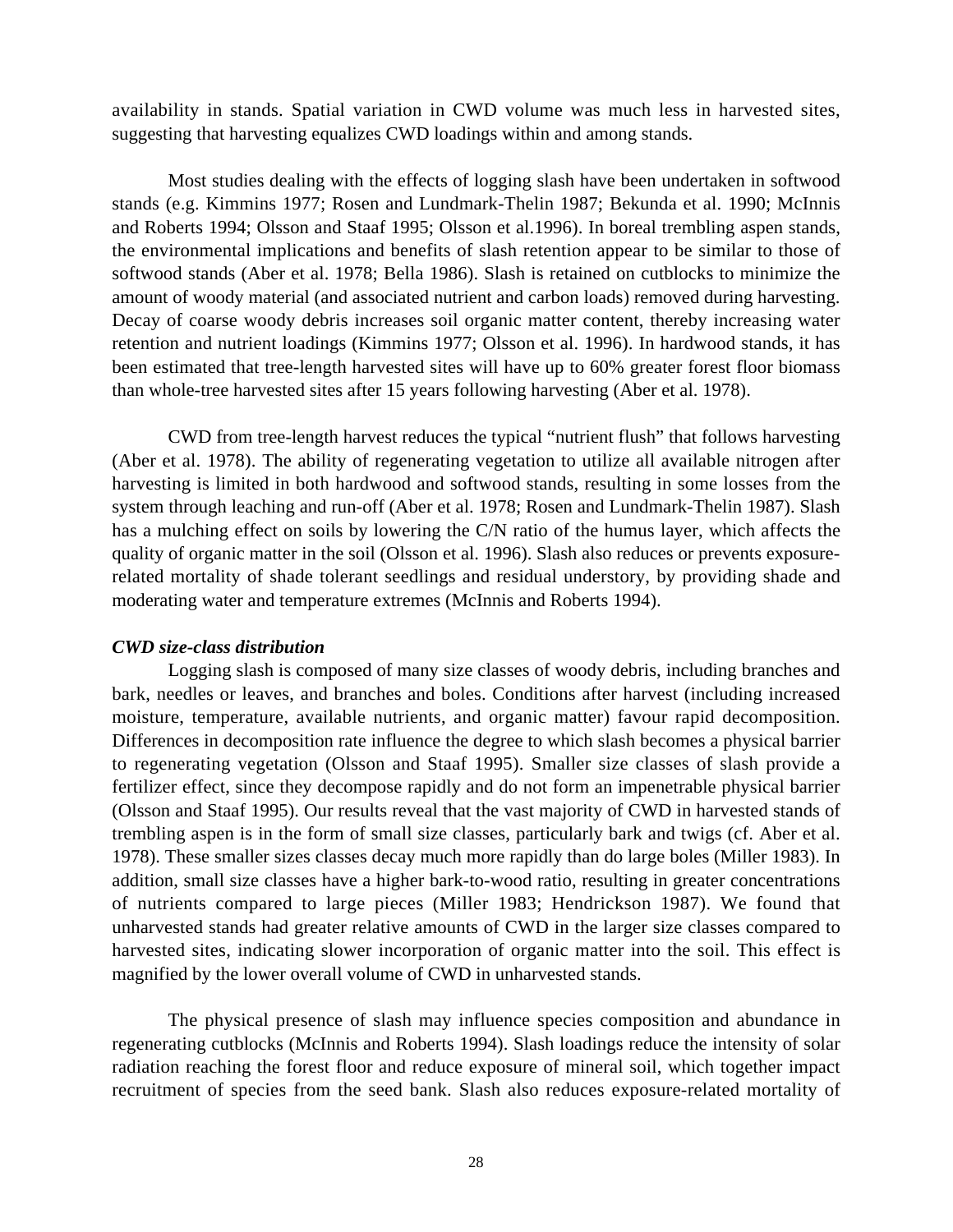shade-tolerant species, by providing shade and by moderating water and temperature extremes (McInnis and Roberts 1994). In our study, the persistence of species such as bishop's cap, bunchberry and bryophytes in recent clearcuts was attributable to shading by coarse woody debris loadings.

# **Trembling Aspen Suckering**

The majority of trembling aspen regeneration is from vegetative shoots (suckers) derived from lateral root meristems. Vegetative suckering in aspen is thought to be an adaptation to recurrent catastrophic fire disturbance (Maini and Horton 1966; Steneker 1974). Optimal conditions for sucker development include release of apical dominance and increased soil temperatures (Maini and Horton 1966; Steneker 1974). These two requirements are achieved by wildfires, which remove mature trees and associated canopy cover, reduce the thickness of the litter mat, and remove potential competitors such as tall shrubs (Maini and Horton 1966; Perala 1990). Logging also removes mature trees, releasing aspen clones from apical dominance and opening the canopy to increase the amount of light reaching the forest floor (Steneker 1974; Bartos and Mueggler 1981).

# *Factors determining trembling aspen density*

# Sucker density as a function of time

Suckers emerge at high densities after logging on most sites in southern boreal forest and trembling aspen parkland ecosystems (Nobel et al. 1977; Schier and Campbell 1978; Bartos and Mueggler 1982; Brumelis and Carleton 1988; Harvey and Bergeron 1989; Bates et al. 1993; Lavertu et al. 1994). In our study, sucker densities ranged from 40,000 to 180,000 suckers per ha (mean density of 80,000 suckers per ha) in the year following harvesting. Such densities are typical for "good" sites, and easily meet or exceed those required for full stocking of aspen stands (Peterson and Peterson 1992).

Most suckers originate and achieve highest growth rates within the first full growing season, although some sites show new sucker emergence in both the first and second years after harvest (Shier and Campbell 1978; Lavertu et al. 1994). Deposition of multiple growth rings in some Duck Mountain suckers prevented accurate age determination. However, individuals with one and two growth rings were sampled in two and three year old cuts, suggesting secondary recruitment after the initial sucker emergence. Past work indicates that high initial densities prohibit new sucker production beyond two years following clearing (Lavertu el al. 1994).

Young trembling aspen stands undergo strong self-thinning, particularly if initial densities are high (Shier and Campbell 1978; Lavertu et al.1994; Mallik et al.1997). The selfthinning rate reflects an equilibrium state between competition and density. In northwestern Québec, sucker mortality was high in the first year (ranging from 35% and 65%) and somewhat reduced in the second year (ranging from 16% and 22%) following clearcutting (Lavertu et al.1994). In Ontario, trembling aspen stem densities decreased by 20% to 30% between the  $6<sup>th</sup>$ and  $7<sup>th</sup>$  year following harvesting (Mallik et al. 1997). Suckers frequently develop in clumps,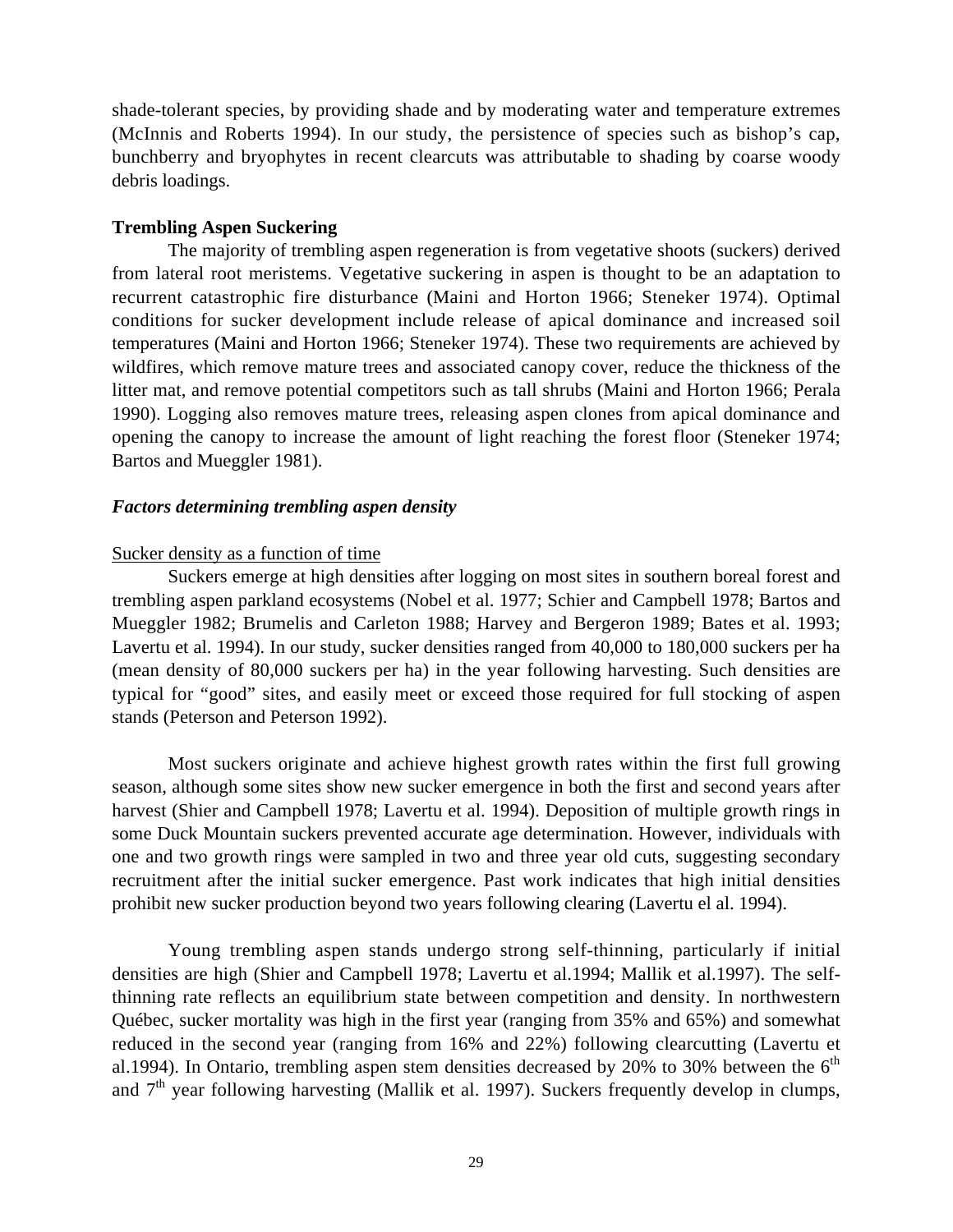which thin to two or three stems after five years of development and to single stems within 10 years (Shier and Campbell 1978). Clumped distributions of suckers were observed in the Duck Mountain stands. We found that approximately two-thirds of aspen suckers are removed through natural self-thinning by the fourth year following harvesting.

# Slash

Trembling aspen root suckers originate from elongation and differentiation of meristematic tissue on 'surface' roots, i.e. those within 10 cm of the soil surface (Maini and Horton 1966). Meristem maturation and root growth are highly sensitive to soil temperature (Maini and Horton 1966; Steneker 1974). As a result, practices which result in higher light and heat levels at the forest floor will maximize sucker density (Steneker 1974; Schier and Campbell 1978; Peterson and Peterson 1992; Lavertu et al. 1994). Slash shades the forest floor and thus has the potential to decrease soil temperature and thereby inhibit root suckering. In addition, dense piles of slash can act as physical barriers to regenerating suckers (Bella 1986; Peterson and Peterson 1992; Bates et al. 1993). The effects of slash shading (and shortening of the growing season) may be more detrimental in cooler regions (Bella 1986, Bates et al. 1993).

In southern Saskatchewan, differential self-thinning of aspen suckers eliminated initial differences in density between slash treated and slash-free plots after five years of growth (Bella 1986). Our results indicate that the typical slash loadings of harvested stands in the Duck Mountains have no detrimental effect on aspen regeneration densities. This in turn suggests that typical slash loadings do not lower soil temperatures to any appreciable extent. We did note, however, that poor regeneration may occur in areas with abnormally dense slash piles. Such areas are generally restricted to equipment loading areas and road obstructions, both of which are very minor components of a typical cutblock.

# Harvest season

Harvest season (summer vs. winter cutting) can potentially influence the regenerative ability of trembling aspen. In Saskatchewan, the removal of shading competitors during a summer harvest can yield up to double the initial sucker densities of winter cuts (Bella 1986). However, higher mortality of trembling aspen suckers in summer cutblocks results in equal stocking densities in summer and winter cuts by five years post-harvest (Bella 1986). In Minnesota, by contrast, winter harvesting resulted in higher regeneration and growth compared to summer cuts (Bates et al. 1993). Relatively high suckering in winter harvested stands was attributed to reduced mechanical damage by equipment traffic and higher root carbohydrate levels (Schier and Zasada 1973; Bates et al. 1993). In northern regions, soil temperature may be more limiting to sucker development than carbohydrate levels. Consequently, soil scarification and competitor removal by summer harvesting may be more beneficial in northern regions (Bella 1986; Bates et al. 1993).

Our results indicate that aspen regeneration in the Duck Mountains is unaffected by harvest season. Presumably, the seasonal timing of harvesting in the Duck mountains is well suited to stand-level conditions. The combination of winter and summer harvesting practices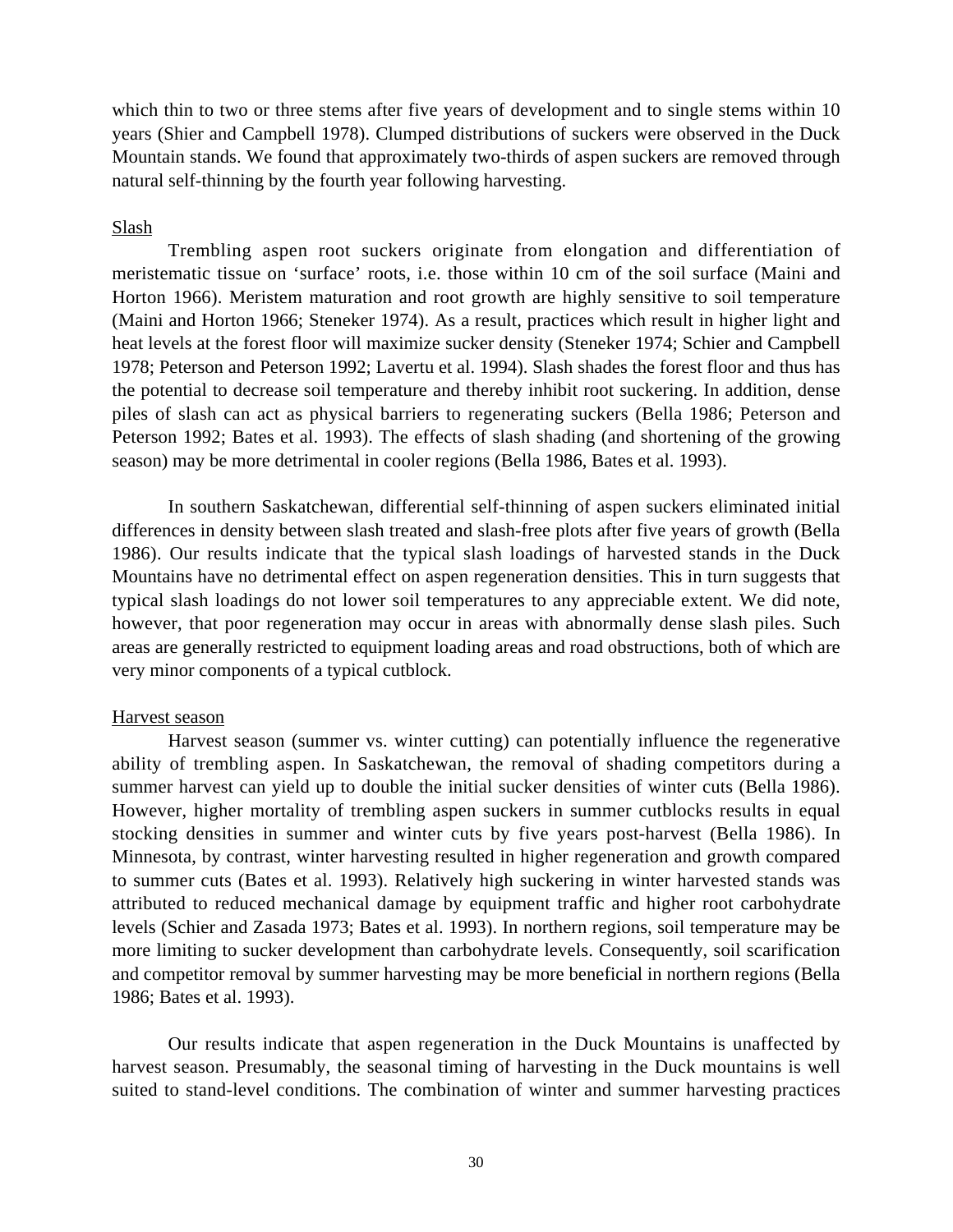suited to local (stand level) conditions balances the benefits and costs associated with each harvest method, and yields sufficient stocking after disturbance to ensure sustainable stand replacement.

# Clonal variation

Our research in the Duck Mountains indicates that aspen suckering density is unrelated to edaphic conditions, stand type, harvest season, slash volume, pre-harvest stand density, or shrub competition. Previous research has demonstrated no relationship between sucker density and preharvest stand age and tree density (Lavertu et al. 1994), pre-harvest root density (Shier and Campbell 1978), and fire severity (Bartos and Mueggler 1981; Brown and Debyle 1987). Based on these results, many researchers have proposed that genetic variation among aspen clones is the primary determinant of sucker density following disturbance (Bartos and Mueggler 1981; Brown and Debyle 1987; Lavertu et al.1994).

# *Density of trembling aspen and balsam poplar in cut, edge and interior*

Trembling aspen and balsam poplar suckering, albeit at low density, was observed in some of the mature (unharvested) stands enumerated in our study. This suggests that aspen suckering occurs even in the absence of large-scale disturbances (see also Hamel and Kenkel 2001). The suckering ability of trembling aspen is thought to decrease after stand "breakup", when stands become "decadent" (Maini and Horton 1966; Steneker 1974; Schier 1982). The age at which stand break-up occurs is site specific, ranging from 60 to 90 years or more (Peterson and Peterson 1992). However, stands up to 230 year in age can produce stand-replacing sucker densities after a large-scale disturbance (Lavertu et al. 1994; Bergeron 2000).

In the Duck Mountains, suckering may result in the self-replacement of trembling aspen as gaps are formed in the canopy during stand break-up (Hamel and Kenkel 2001). Recent research indicates that some aspen stands form multi-aged and self-replacing canopies (Peterson and Peterson 1992; Lavertu et al. 1994; Comming et al. 1999; Hamel and Kenkel 2001). Selectively harvested aspen stands in Saskatchewan also undergo secondary canopy replacement, resulting in uneven-aged stands (Peterson and Peterson 1992).

Multi-aged aspen stands may become more common in the Duck Mountains in the absence of large-scale human or natural disturbance. Many aspen stands within the Duck Mountains originated after the huge catastrophic fire of 1885 (Harrison 1934) and are approaching or have reached the stand "break-up" stage (Peterson and Peterson 1992).

# *Trembling aspen growth*

The trees and large shrubs regenerating in post-harvested stands exhibit different growth strategies. Trembling aspen has a vertical growth strategy that allows shoots to over-top shorter plants and thus successfully compete for light (Mallik et al. 1997). In the Duck Mountains, trembling aspen suckers average over 75 cm in height at the end of the first growing season. This compares to 90 cm in Québec (Lavertu et al 1994), and about 100 cm in northern Minnesota (Bates et al. 1993). The slightly lower values obtained in the Duck Mountains may reflect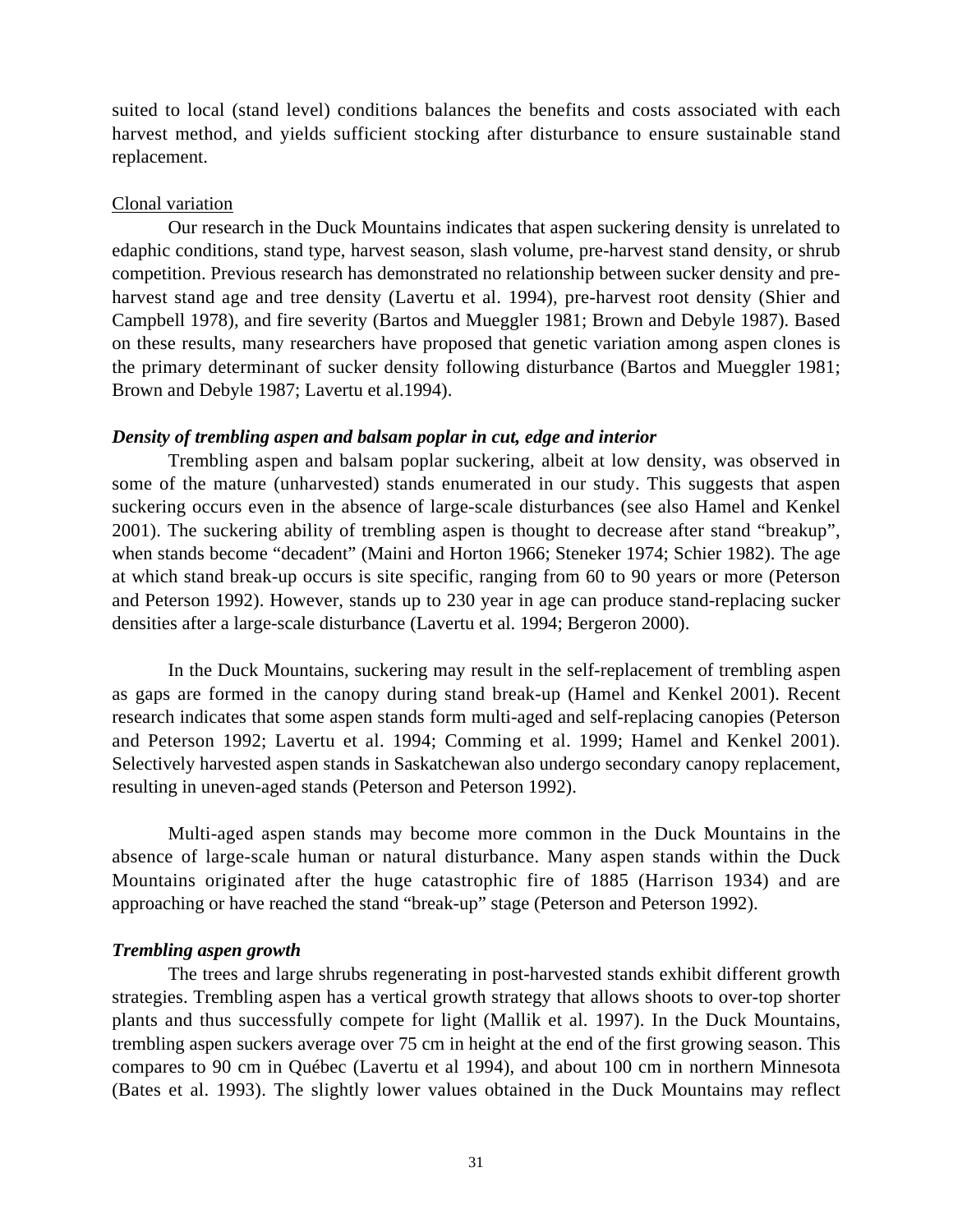differences in the time of sampling: heights were measured from the end of June to the end of August, as stands were sampled.

The dominant shrub in Duck Mountain, beaked hazel, has a horizontal growth strategy. The species develops relatively short stems and a dense rhizome system, and so effectively competes with other species for space and light (Buckman 1964; Mallik et al. 1997). These growth strategies influence the long-term structure of regenerating stands soon after harvest. The ability of trembling aspen to overtop tall shrubs (mountain maple and beaked hazel) minimizes competition and ensures that post-harvested aspen stands do not revert to permanent shrublands.

# **MANAGEMENT APPLICATIONS**

Historically, catastrophic fires were critical to maintaining dense stands of aspen on the landscape. Since the early 1900's, reductions in the frequency and severity of fire through active fire suppression (Bartos and Mueggler 1981) and habitat fragmentation (Brown and Debyle 1987; Kay 1997) have occurred. Reduced fire frequency may threaten the long-term persistence of trembling aspen in some regions. Indeed, trembling aspen communities may require a disturbance such as clearcutting or burning to replace old stands with young ones. Without such disturbances, most aspen stands in the Duck Mountains will likely revert to "decadent" open forests or shrublands, or will be succeeded by softwoods (Hamel and Kenkel 2001). Maintenance of a "natural landscape mosaic" of various stand ages, through sustainable harvest rotations that emulate the natural disturbance regime, is recommended for long-term ecosystem health.

Our results indicate that current aspen harvesting practices in the Duck Mountains have little if any long-term detrimental impact on plant community structure, composition or diversity. Changes in local conditions following harvesting are temporary and not of sufficient magnitude to permanently alter or compromise stand floristics. Recent (1998-present) cutblocks in the Duck Mountains have highly convoluted edges, with large patches and peninsulas of residual forest left unharvested. This fire-like spatial disturbance pattern provides structural complexity and a ready seed source for plant colonization into cutblocks. Remnant forest patches also provide habitat and protection of large "wildlife" trees, snags and advance regeneration.

# **Logging Coarse Woody Debris (or Slash)**

The current practice of retaining and distributing slash over cutblocks has much to recommend it. Slash retention minimizes the loss of organic matter and nutrients from harvested aspen ecosystems. As post-logged forests develop and mature, residual slash is an important source of decayed logs for advance regeneration of tree species such as white spruce, balsam fir and white birch. Debris piles in cutblocks are an important source of cover and refuge for plant and animal species that would otherwise be eliminated in exposed post-harvesting environments. Small areas of atypically high slash loadings add to the habitat heterogeneity of cutblocks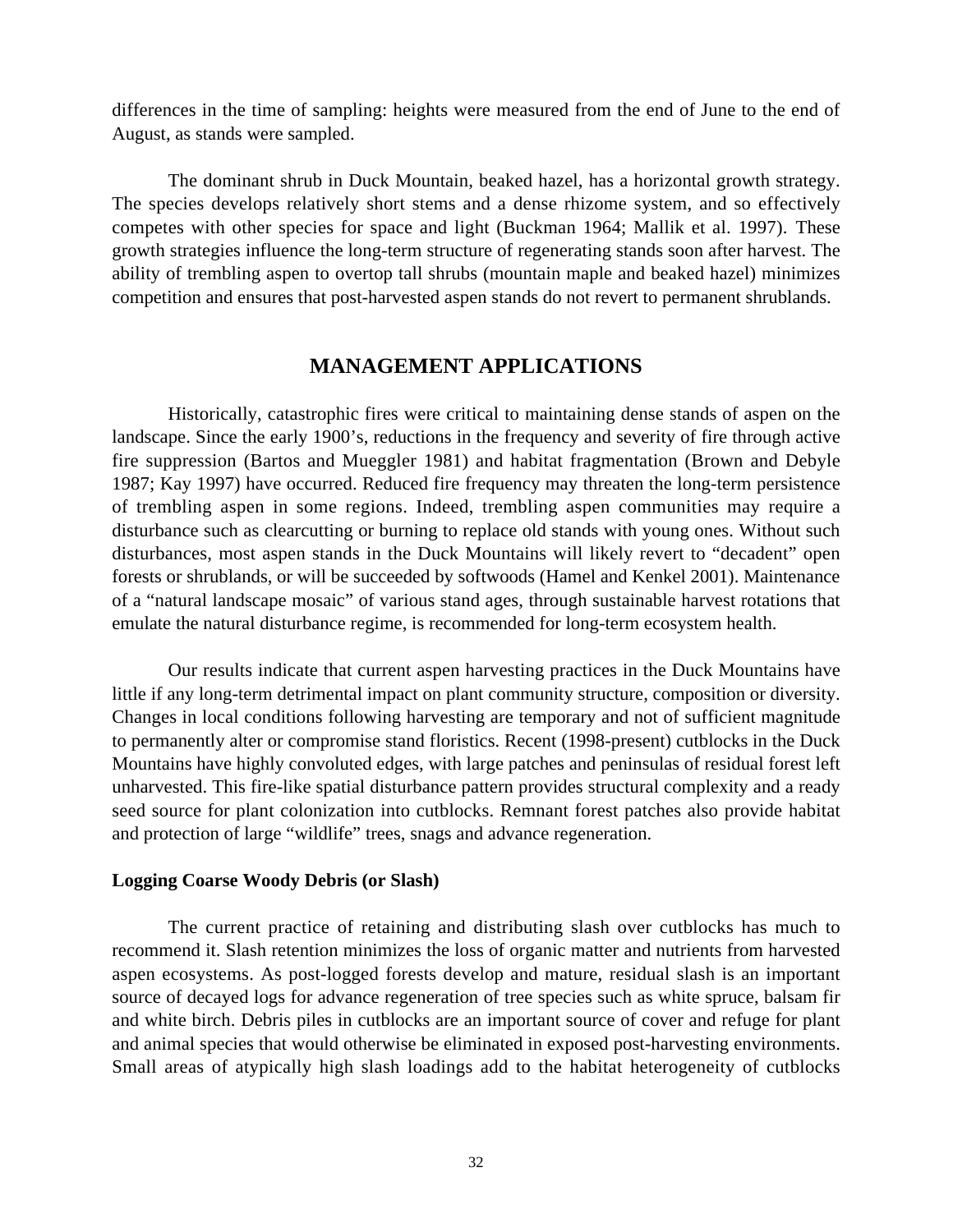without detrimentally affecting stand-level restocking densities. Indeed, practices that create local heterogeneity will ultimately increase stand-level biological diversity.

# **Aspen Regeneration**

Regeneration of trembling aspen is moderate to prolific in post-harvested stands in the Duck Mountains. High suckering densities were observed in the year following disturbance, with considerable self-thinning occurring over the next few years. We recommend continuation of the "free-to-grow" policy as currently practiced – artificial thinning of regenerating stands is not required, nor recommended (cf. Bella 1986). Moreover, artificial thinning may result in secondary sucker recruitment, rather than increases in the growth of existing suckers. Competition among suckers results in natural self-thinning and selection of the most ecologically fit individuals.

A management concern of industry partners is the potentially detrimental effect of shading from residual forest patches on aspen suckering. Although this problem was not directly studied, we did note that suckers development along the periphery of cutblocks occurs at "typical" densities. We also noted that such suckers are often taller than those growing in more exposed areas of a cutblock. Possible causes for accelerated height growth along the periphery of cutblocks include augmentation of carbohydrates from unharvested ramets, and increased vertical growth in response to shading. Further research is needed to examine this phenomenon and to address its potential implications on cutblock design.

A second issue of concern to industry partners is balsam poplar regeneration. Balsam poplar is not a preferred species in the production of fiberboard and other commercial products. Our results indicate that balsam poplar sucker growth rates are similar to those of trembling aspen in upland sites. When present in moist stands, balsam poplar appeared to outgrow aspen in local depressions and other moist sites (cf. Peterson and Peterson 1992). We found that postharvest regeneration of trembling aspen and balsam poplar generally reflected pre-harvest proportions. In most stands, balsam poplar suckering was low compared to that of trembling aspen. We conclude that harvesting is not expected to alter canopy composition or hardwood restocking.

# *Competition with marsh reedgrass (Calamagrostis canadensis)*

Overall aspen regeneration met or exceeded levels required for full stocking in all cutblocks, but in two cutblocks in the moist aspen sub-type locally low regeneration densities were observed. In these areas, the post-harvest vegetation was characterized by a proliferation of marsh reedgrass. In Alberta, marsh reedgrass is a major competitor on clearcuts, particularly in stands occurring on moist to wet, nutrient-rich soils (Lieffers et al. 1993). This invasive grass forms dense swards that depress soil temperatures and act as a physical barrier to aspen sucker regeneration (Hog and Lieffers 1991).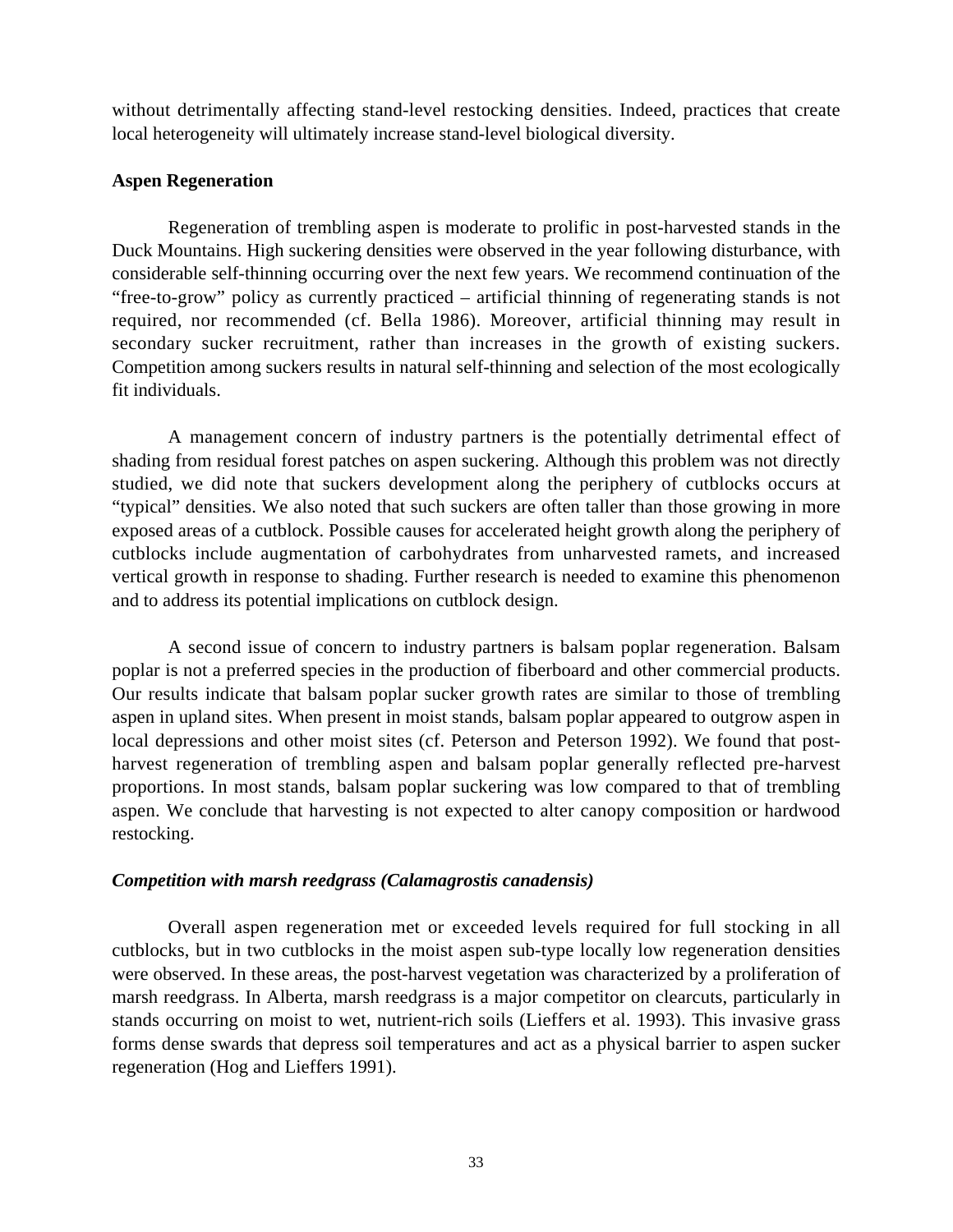Marsh reed grass was found at low densities throughout the Duck Mountains, and occasionally formed small meadows in wet depressions following harvest. These depressions generally corresponded to similar wet meadows in adjacent unharvested stands and were a minor component of the landscape. Harvesting in these moist stands resulted in saturated soil conditions over portions of the cutblock. In wet depressions, low densities of aspen suckers overtopped the grass, and these are expected to develop into a low-density aspen canopy. More elevated areas had more typical aspen regeneration densities. The elevated water table observed in post-harvested stands may be attributable to reduced evapotranspiration losses associated with canopy removal, possibly in conjunction with water impoundment and/or altered site drainage resulting from logging roads and mechanical harvesting activities. The latter effects are easily mitigated by trenching or removing roads to maintain pre-harvest drainage patterns. Our results indicate that stands belonging to the moist aspen sub-types (mountain maple present in the shrub layer) are most susceptible to slight alterations of the water table.

#### **REFERENCES**

- Aber, J.D., Botkin, D.B., and Melillo, J.M. 1978. Predicting the effects of different harvesting regimes on forest floor dynamics in northern hardwoods. Can. J. For. Res. 8: 306-315.
- Archibold, O.W. 1979. Buried viable propagules as a factor in postfire regeneration in northern Saskatchewan. Can. J. Bot. 57: 54-58.
- Bartos, D.L. and Mueggler, W.F. 1981. Early succession in aspen communities following fire in western Wyoming. J. Range Manage. 34: 315-318.
- Bartos, D.L. and Mueggler, W.F. 1982. Early succession following clearcutting on aspen communities in northern Utah. J. Range Manag. 35: 764-768.
- Bates, P.C., Blinn, C.R. and Alm, A.A. 1993. Harvesting impacts on quaking aspen regeneration in northern Minnesota. Can. J. For. Res. 23: 2403-2412.
- Bekunda, M.A., Smethurst, P.I., Khanna, P.K., and Whillet, I.R. 1990. Effects of post-harvest residue management on labile soil phosphorus in a *Pinus radiata* plantation. For. Ecol. Manage. 38: 13-26.
- Bella, I.E. 1986. Logging practices and subsequent development of aspen stands in east-central Saskatchewan. For. Chron. 62: 81-83.
- Bergeron, Y. 2000. Species and stand dynamics in the mixed woods of Québec's southern boreal forest. Ecology 81: 1500-1516.
- Bergeron, Y. and Harvey, B. 1997. Basing silviculture on natural ecosystem dynamics: An approach applied to the southern boreal mixedwood forest of Québec. For. Ecol. Manage. 92: 235-242.
- Bond, W. J. and Midgley, J.J. 2001. Ecology and sprouting in woody plants: The persistence niche. Trends Ecol. Evol. 16:45-51.
- Brown, J.K. and DeByle, N.V. 1987. Fire damage and suckering in aspen. Can. J. For. Res. 17: 1100-1109.
- Brumelis, G. and Carelton, T.J. 1988. The vegetation of postlogged black spruce lowlands in central Canada. I. Trees and tall shrubs. Can. J. For. Res. 18: 1470-1478.
- Brumelis, G. and Carlton, T.J. 1989. The vegetation of post-logged black spruce lowlands in central Canada: II: Understory vegetation. J. Appl. Ecol. 26: 321-339.
- Buckman, R.E. 1964. Effects of prescribed burning on hazel in Minnesota. Ecology 45: 626-629.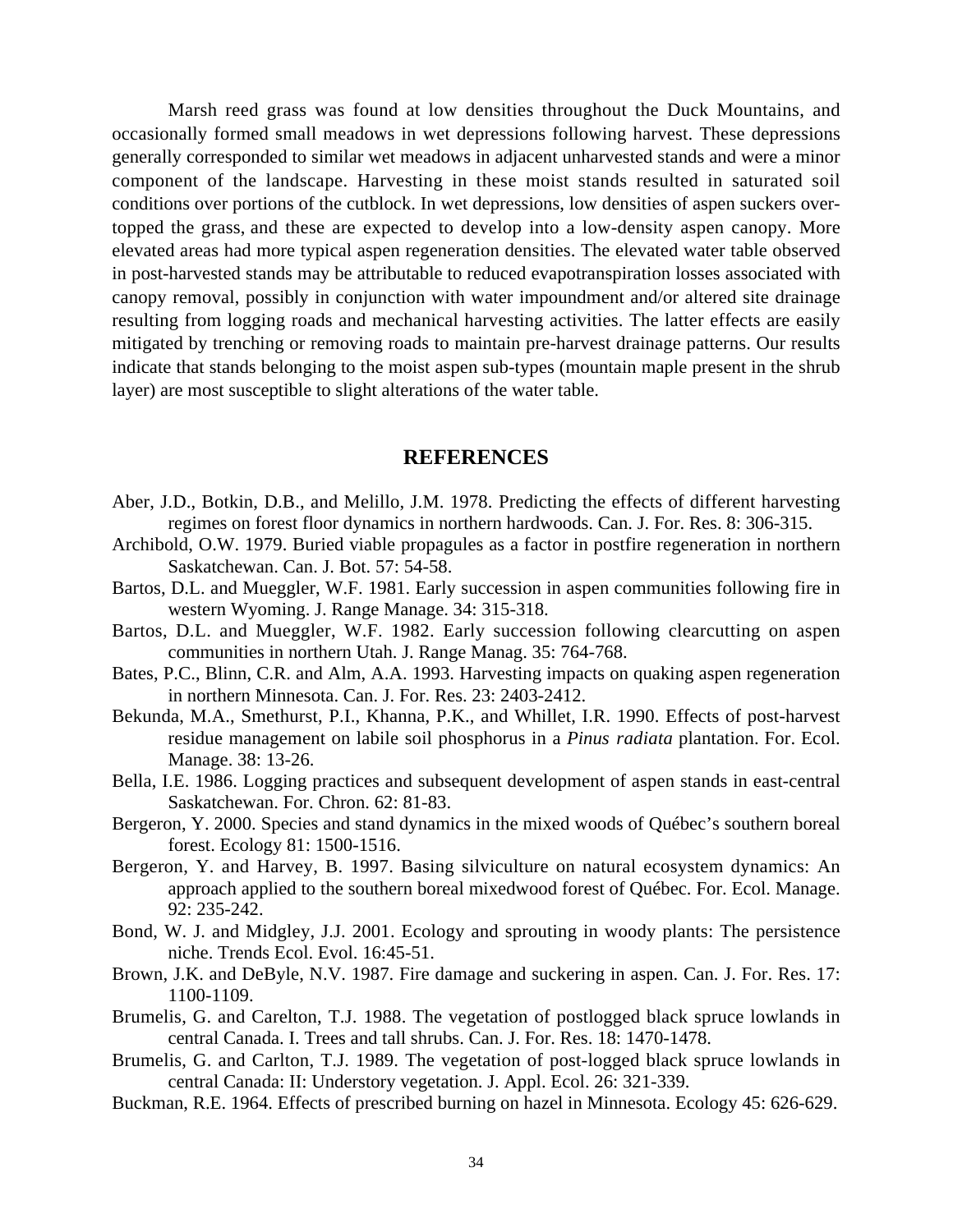- Cockery, T.M. 1996. Geology and landforms of Manitoba. Pp. 11-30. In The Geography of Manitoba: its land and its people. Edited by J. Welsted, J. Everitt and C. Stadel. The University of Manitoba Press. 328pp.
- Comming, S.G., Schmeigelow, F.K.A., and Burton, P.J. 1999. "in prep." Gap Dynamics in boreal aspen stands: is the forest older than we think? Sustainable Forest Management Network. University of Alberta. 31pp.
- DeGrandpre, L., Gagnon, D and Bergeron, Y. 1993. Changes in understory of Canadian southern boreal forest after fire. J. Veg. Sci. 4: 803-810.
- Harrison, J.D.P. 1934. The Forests of Manitoba. Department of the Interior, Forest Service, Ottawa. Forest Service Bulletin No. 85.
- Harvey, B.D. and Bergeron, Y. 1989. Site patterns of natural regeneration following clear-cutting in northwestern Québec. Can. J. For. Res. 19: 1458-1469.
- Harvey, B.D., Leduc, A., and Bergeron, Y. 1995. Early post-harvest succession in relation to site type in the southern boreal forest of Québec. Can. J. For. Res. 25: 1658-1672.
- Hamel, C., and Kenkel, N. 2001. Structure and Dynamics of boreal forest stands in the Duck Mountains, Manitoba. Final Project Report. Sustainable Forest Management Network. University of Alberta. pp. 50.
- Hendrickson, O. 1987. Winter nutrients in northern conifers and hardwoods. For. Sci. 33: 1068- 1074.
- Hog, E.H., and Lieffers, V.J. 1991. The impacts of *Calamagrostis canadensis* on soil thermal regimes after logging in Northern Alberta. Can. J. For. Res. 21: 382-394.
- Johnson, D., Kershaw, L., MacKinnon, A., and Pojar, J. 1995. Plants of the Western Boreal Forest and Aspen Parkland. Lone Pine, Edmonton. 392pp.
- Kay, C.E. 1997. The condition and trend of aspen, *Populus tremuloides*, in Kootenay and Yoho National Parks: Implications for ecological integrity. Can. Field Natural. 111: 607-616.
- Kendrew, W.G. and Currie, B.W. 1955. The Climate of Central Canada. The Queen's Printer and Controller of Stationary, Ottawa. 194 pp.
- Kimmins, J.P. 1977. Evaluation of the consequences for future tree productivity of the losses of nutrients in whole-tree harvesting. For. Ecol. Manage. 1: 169-183.
- Kurmis, V. and Sucoff, E. 1989. Population density and height distribution of *Corylus cornuta* in undisturbed forests of Minnesota: 1965-1984. Can. J. Bot. 67: 2409-2413.
- Lang, A.H. 1974. Guide to the geology of Riding Mountain National Park and its vicinity—history of its upland and other scenery. Miscellaneous report 20. Geological Survey of Canada, Department of Energy, Mines, and Resources, Ottawa. 68 pp.
- Lavertu, D., Mauffette, Y. and Bergeron, Y. 1994. Effects of stand age and litter removal on the regeneration of *Populus tremuloides*. J. Veg. Sci. 5: 561-568.
- Lee, P. 1998. Dynamics of snags in aspen-dominated midboreal forests. For. Ecol. Manage. 105: 263-272.
- Lieffers, V.J., Messier, C., Stadt, K.J., Gendron, F., and Comeau, P.G. 1999. Predicting and managing light in the understory of boreal forests. Can. J. For. Res. 29: 796-811.
- Liefffers, V.J., MacDonald, S.E., and Hogg, E.H. 1993. Ecology of and control strategies for *Calamagrostis canadensis* in boreal forest sites. Can. J. For. Res. 23: 2070-2077.
- Maini, J.S. and Horton, K.W.1966. Vegetation propagation of *Populus* spp. I. Influence of temperature on formation and initial growth of aspen suckers. Can. J. Bot. 44: 1183-1189.
- Mallik, A.U., Bell, F.W., and Gong, Y. 1997. Regeneration behavior of competing plants after clear cutting: implications for vegetation management. For. Ecol. Manage. 95: 1-10.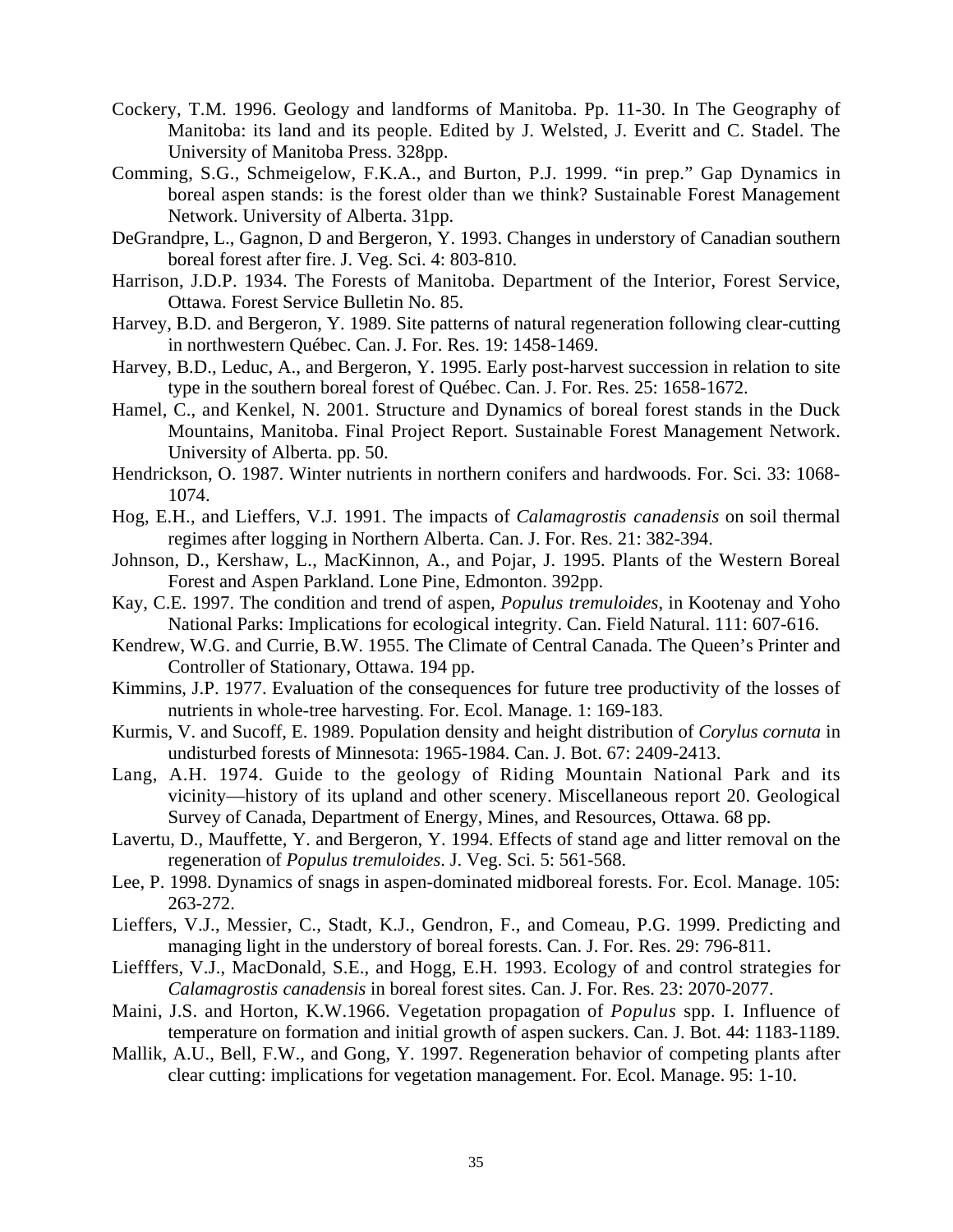- Manitoba Natural Resources. 1996. Five year report on the status of forestry. MG-14283. Manitoba Natural Resources, Forestry branch.
- McInnis, B.G. and Roberts, R. 1994. The effects of full-tree harvests on natural regeneration. North. J. Appl. For. 11: 131-137.

Miller, W.E. 1983. Decomposition rates of aspen bole and branch litter. For. Sci. 29: 351-356.

- Meuller-Dumbois, D. 1964. The forest habitat types in southeastern Manitoba and their application to forest management. Can. J. Bot. 42: 1417-1444.
- Nobel, M.G., DeBoer, L.K., Johnson, K.L., Coffin, B.A., Fellows, L.G., and Christensen, N.A. 1977. Quantitative relationships among some *Pinus banksiana*-*Picea mariana* forests subjected to wildfire and postlogging treatments. Can. J. For. Res. 7: 368-377.
- Nguyen-Xuan, T., Bergeron, Y., Simard, D., Fyles, J.W., and Pare, D. 2000. The importance of forest floor disturbance in early regeneration patterns of the boreal forest of western and central Québec: a wildfire versus logging comparison. Can. J. For. Res. 30: 1353-1364.
- Olsson, B.A. and Staaf, H. 1995. Influence of harvesting intensity of logging residues on ground vegetation in coniferous forests. J. Appl. Ecol. 32: 640-654.
- Olsson, B.A., Staaf, H., Lundkvist, H., Bengtsson, J., and Rossen, K. 1996. Carbon and Nitrogen in coniferous forest soils after clear-felling and harvests of different intensity. For. Ecol. Manage. 82: 19-32.
- Perala, D.A. 1990. *Populus tremuloides*. In Silvics of North America: 2. Hardwoods. Edited by R.M. Burnes and B.H. Honkala. Agricultural Handbook 654. USDA, Forest Service, Washington D.C. Vol. 1. pp. 555-569.
- Peterson, E.B. and Peterson, N.M. 1992. Ecology, management, and use of aspen and balsam poplar in the prairie provinces, Canada. Spec. Rep. 1. For. Can., Northwest reg., North. For. Cent., Edmonton, Alberta. pp. 252.
- Ritchie J.C. and Yarranton, G.A. 1978. Patterns of change in the late-Quaternary vegetation of the Western Interior of Canada. Can. J. Bot. 56: 2177-2183.
- Rosen, K. and Lundmark-Thelin, A. 1987. Increased nitrogen leaching under piles of slash—a consequence of modern forest harvesting techniques. Scand. J. For. Res. 2: 21-29.
- Rowe, J.S. 1961. Critique of some vegetational concepts as applied to forests in northwestern Alberta. Can. J. Bot. 39: 1007-1017.
- Rowe, J.S. 1983. Concepts of fire effects on plant individuals and species. In The role of fire in circumpolar ecosystems. Edited by Wein, R.W. and Maclaen, D.A. John Wiley and sons, New York. pp. 135-154.
- Schier, G.A. 1982. Sucker regeneration in some deteriorating Utah aspen stands: development of independent root systems. Can. J. For. Res. 12: 1032-1035.
- Schier, G.A. and Campbell, R.B. 1978. Aspen sucker regeneration following burning and clearcutting on two sites in the Rocky Mountains. For. Sci. 24: 303-308.
- Schier, G.A., and Zasada, J.C. 1973. Role of carbohydrate reserves in the development of root suckers in *Populus tremuloides*. Can. J. For. Res. 3: 243-250.
- Shafi, M.I. and Yarranton, G.A. 1973a. Diversity, floristic richness, and species evenness during a secondary postfire succession. Ecology 54: 897-902.
- Shafi, M.I. and Yarranton, G.A. 1973b. Vegetational heterogeneity during a secondary (postfire) succession. Can. J. Bot. 51: 73-90.
- Smith, D.W., and James, T.D.W. 1978. Changes in the shrub and herb layers of vegetation after prescribed burning in *Populus tremuloides* woodland in southern Ontario. Can. J. Bot. 56: 1792-1797.
- Steneker, G.A. 1974. Factors affecting the suckering of trembling aspen. For. Chron. 50: 32-34.